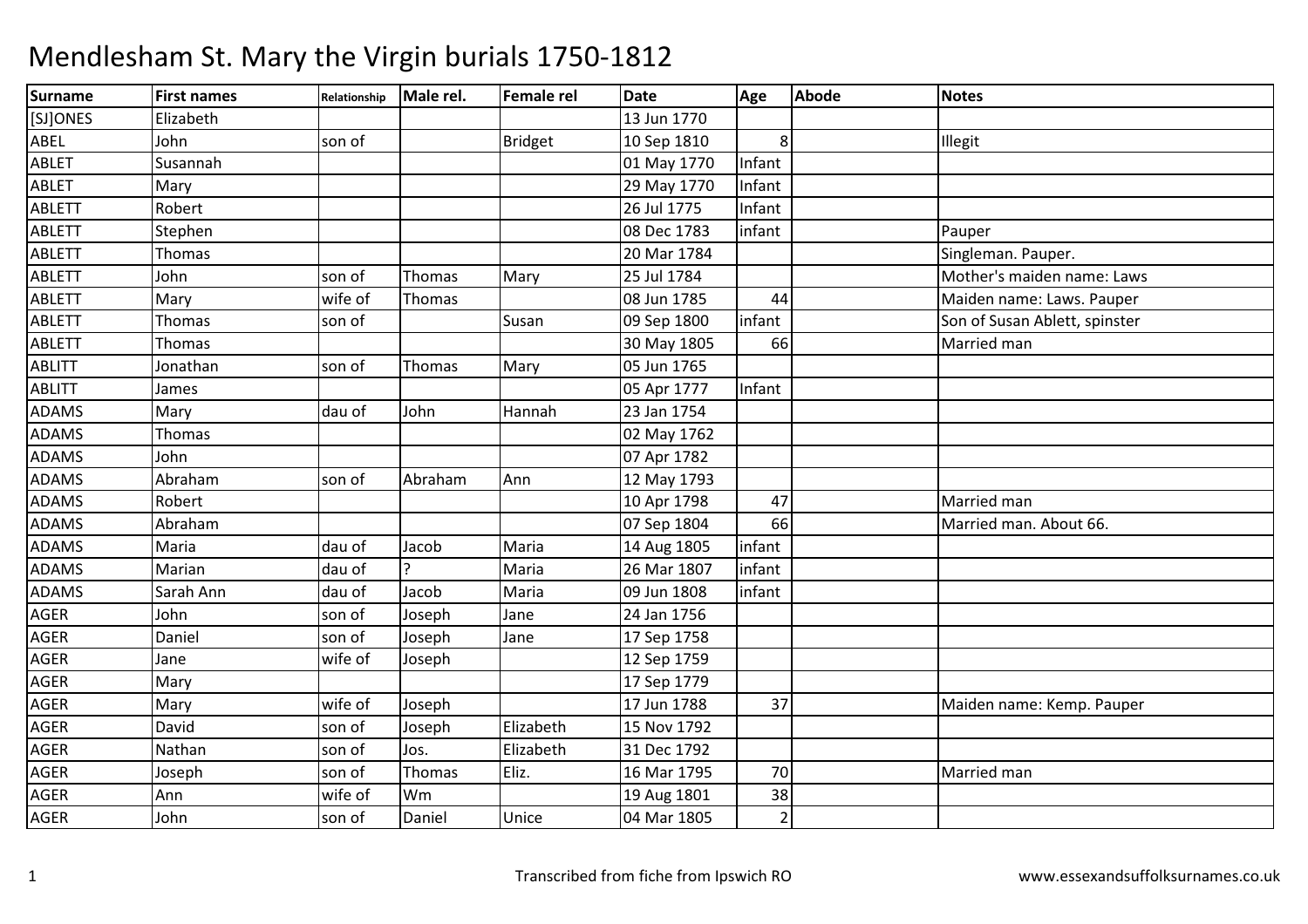### Surnamee First names Relationship Male rel. Female rel Date Age Abode Notes AGERR Sophia dau of Danl Unice 17 Nov 1808 2 AGER Daniel 17 Sep 1809 <sup>38</sup> Married man ALDERTONWilliam<br>Samuel son of Daniel Ann 10 Oct 1784 Mother's maiden name: Payne<br>son of Daniel Ann 04 Oct 1786 infant ALDERTONson of Daniel Ann 104 Oct 1786 infant Mother's maiden name: Payne<br>wife of Stephen 18 Oct 1761 ALDOUS Elizabethh wife of Stephen 18 Oct 1761 ALDOUSS Mary dau of Jno <u>Ino</u> Mary 24 Jun 1764<br>John Mary 07 Sep 1765 ALDOUS Johnn 1765 Son of John Mary 1765 ALDOUS Johnn 1990 Son of John Mary 1966 Nov 1766 ALDOUS Stephen 26 Dec 1766 An old inhabitant. ALDOUSSamuel 22 Apr 1771 13 Sep 1772 ALDOUSS Mary 13 Sep 1772 Infant ALDOUS Mary Letitia 12 Apr 1776 06 Apr 1781 ALDOUS JohnALDOUSS Mary 14 Oct 1783 3 Widow Single woman ALDOUS Sarahh 30 Dec 1783 |Single woman ALLASTONN Jane 24 Mar 1775 Great Thornham AMES Bridge wife of Willm 17 Mar 1795 <sup>69</sup> Maiden name: Offord AMES William son of Charles Martha 12 Feb 1797 infant AMES Edward 20 Oct 1807 <sup>76</sup> About 76. Widower. AMES Willm 12 Feb 1809 <sup>84</sup> Widower ARMSTRONGG Saml son of Christn Rose 16 Dec 1789 940 ARMSTRONGG Rose Wife of Christopher 17 Jan 1800 40 ARMSTRONGG Marianne dau of Chris. Rose 29 Nov 1806 18 ARMSTRONGG Elizabeth (dau of Christopher Rose 23 Jun 1807 16 Spinster ARNOLDD Alice Nicolas Reserves and Alice 27 Nov 1765 November 27 Nov 1765 November 27 November 27 November 27 November 27 November 27 November 27 November 27 November 27 November 27 November 27 November 27 November 27 November 2 ARNOLD George 02 Oct 1776 ARNOLDD John 1782 ARNOLDD Mary wife of John 16 Jan 1798 50 Maiden name: Clarke ARNOLDD Robert Son of John Jemima 16 Jul 1808 5 ARYY Mary When Wife of John 07 Dec 1787 <sup>45</sup> Maiden name: Knights ATTEKINN John son of John Eliz 26 Dec 1795 2 ATTEKINN | Mary | dau of | John | Elizabeth | 08 Jun 1800 | infant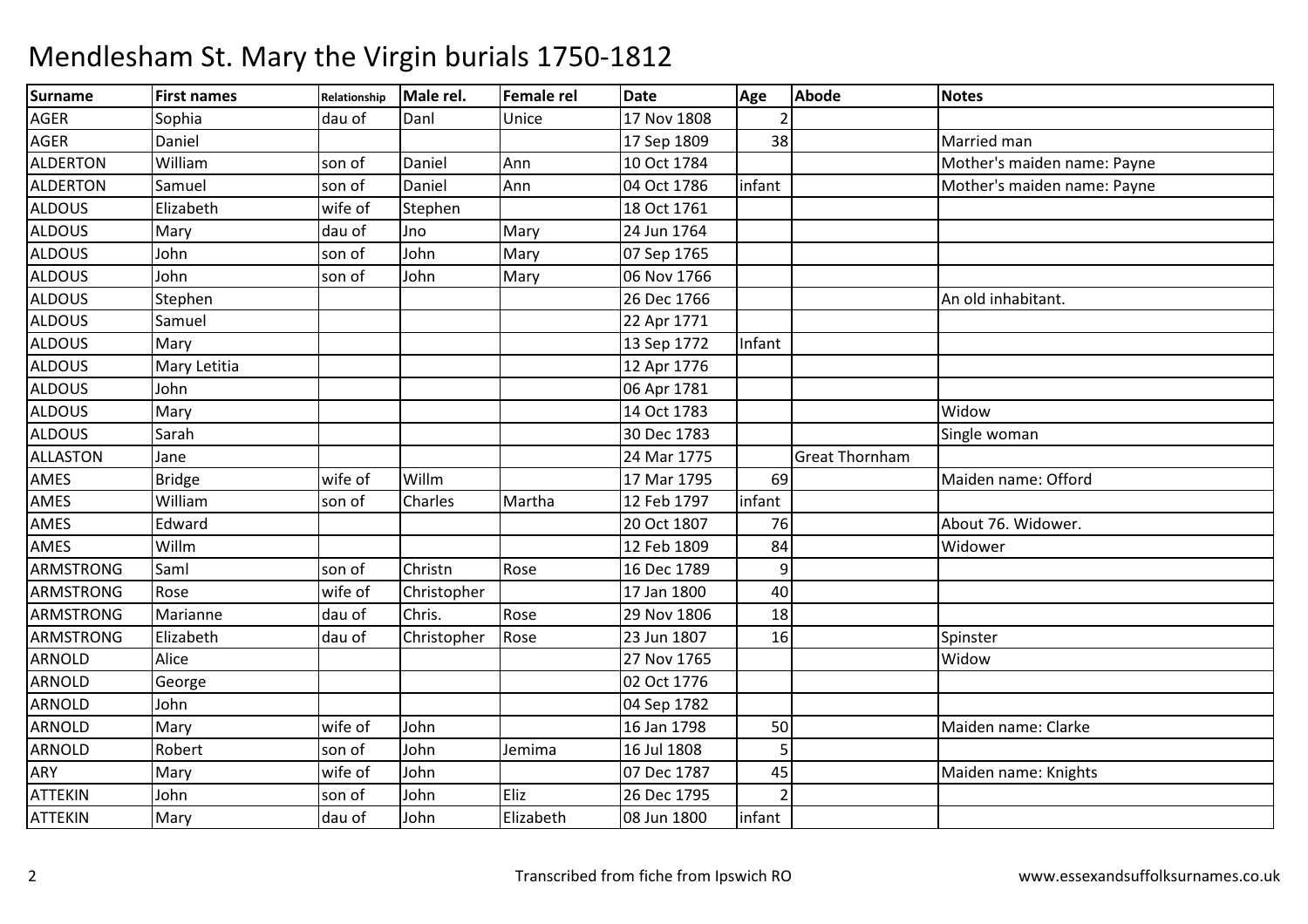| <b>Surname</b>  | <b>First names</b> | Relationship | Male rel. | Female rel | Date        | Age            | <b>Abode</b> | <b>Notes</b>                          |
|-----------------|--------------------|--------------|-----------|------------|-------------|----------------|--------------|---------------------------------------|
| <b>BACON</b>    | Deborah            | dau of       | John      | Deborah    | 28 Sep 1750 |                |              |                                       |
| <b>BACON</b>    | Elizabeth          |              |           |            | 15 Nov 1750 |                | Newton       |                                       |
| <b>BACON</b>    | Thomas             |              |           |            | 08 Jan 1761 |                |              | Surgeon                               |
| <b>BACON</b>    | Anna               | wife of      | Thomas    |            | 22 Aug 1769 |                |              |                                       |
| <b>BACON</b>    | Thomas             |              |           |            | 25 Feb 1771 |                |              |                                       |
| <b>BACON</b>    | John               |              |           |            | 28 Mar 1776 |                |              |                                       |
| <b>BAKER</b>    | Sarah              | dau of       |           | Ann        | 08 Oct 1759 |                |              |                                       |
| <b>BAKER</b>    | Mary               | dau of       | John      | Margaret   | 18 Apr 1767 |                |              |                                       |
| <b>BAKER</b>    | Mary               |              |           |            | 10 Jun 1768 | Infant         |              |                                       |
| <b>BAKER</b>    | Samuel             |              |           |            | 14 Mar 1776 | Infant         |              |                                       |
| <b>BAKER</b>    | Hannah             |              |           |            | 22 Nov 1776 |                |              |                                       |
| <b>BAKER</b>    | Samuel             |              |           |            | 24 Jan 1777 |                |              |                                       |
| <b>BAKER</b>    | Sarah              |              |           |            | 23 Aug 1780 | Infant         |              |                                       |
| <b>BAKER</b>    | Hannah             |              |           |            | 01 Sep 1782 |                |              |                                       |
| <b>BAKER</b>    | Margaret           | wife of      | John      |            | 13 Jan 1795 | 52             |              | Maiden name: Dering                   |
| <b>BAKER</b>    | Enoch              | son of       | Richard   | Elizabeth  | 02 Jun 1799 | infant         |              |                                       |
| <b>BAKER</b>    | Jonathan           |              |           |            | 24 Nov 1805 | 20             |              | About 20. Single man                  |
| <b>BAKER</b>    | Joseph             | son of       | Willm     | Eliz       | 16 Oct 1809 | 16             |              |                                       |
| <b>BAKER</b>    | Wm                 | son of       | Joseph    | Elizth     | 06 Feb 1811 | $\overline{2}$ |              | Wm Baker son of Joseph & Elizth Ready |
| <b>BALDRY</b>   | Thomas             |              |           |            | 11 Jan 1753 |                |              |                                       |
| <b>BALDRY</b>   | John               | son of       |           | Elizabeth  | 12 Apr 1760 |                |              |                                       |
| <b>BALDRY</b>   | John               |              |           |            | 01 May 1772 |                |              |                                       |
| <b>BALDRY</b>   | William            |              |           |            | 23 Mar 1778 | Infant         |              |                                       |
| <b>BALDRY</b>   | Sarah              |              |           |            | 29 Jan 1784 |                |              | An old woman, pauper                  |
| <b>BALDRY</b>   | Elizabeth          | dau of       | Thomas    | Mary       | 06 Jan 1788 | 69             |              | Mother's maiden name: James           |
| <b>BALDRY</b>   | Alice              | dau of       | Edward    | Sibbly     | 11 Sep 1791 |                |              |                                       |
| <b>BALDRY</b>   | Frances            | dau of       | Edward    | Sibly      | 29 Mar 1793 | 12             |              |                                       |
| <b>BALDRY</b>   | James              | son of       |           | Sarah      | 21 Jan 1801 |                |              | Illegitimate                          |
| <b>BALDRY</b>   | Sibilla            | wife of      | Edwd      |            | 21 Jul 1810 | 71             |              |                                       |
| <b>BALDWIN</b>  | Mary               |              |           |            | 25 Feb 1784 |                |              | Widow.                                |
| BALEHAM         | William            | son of       | Edmund    | Elizabeth  | 13 May 1766 |                |              |                                       |
| <b>BANISTER</b> | Sarah              | dau of       | William   | Rose       | 08 Jul 1790 | $\mathbf{1}$   |              |                                       |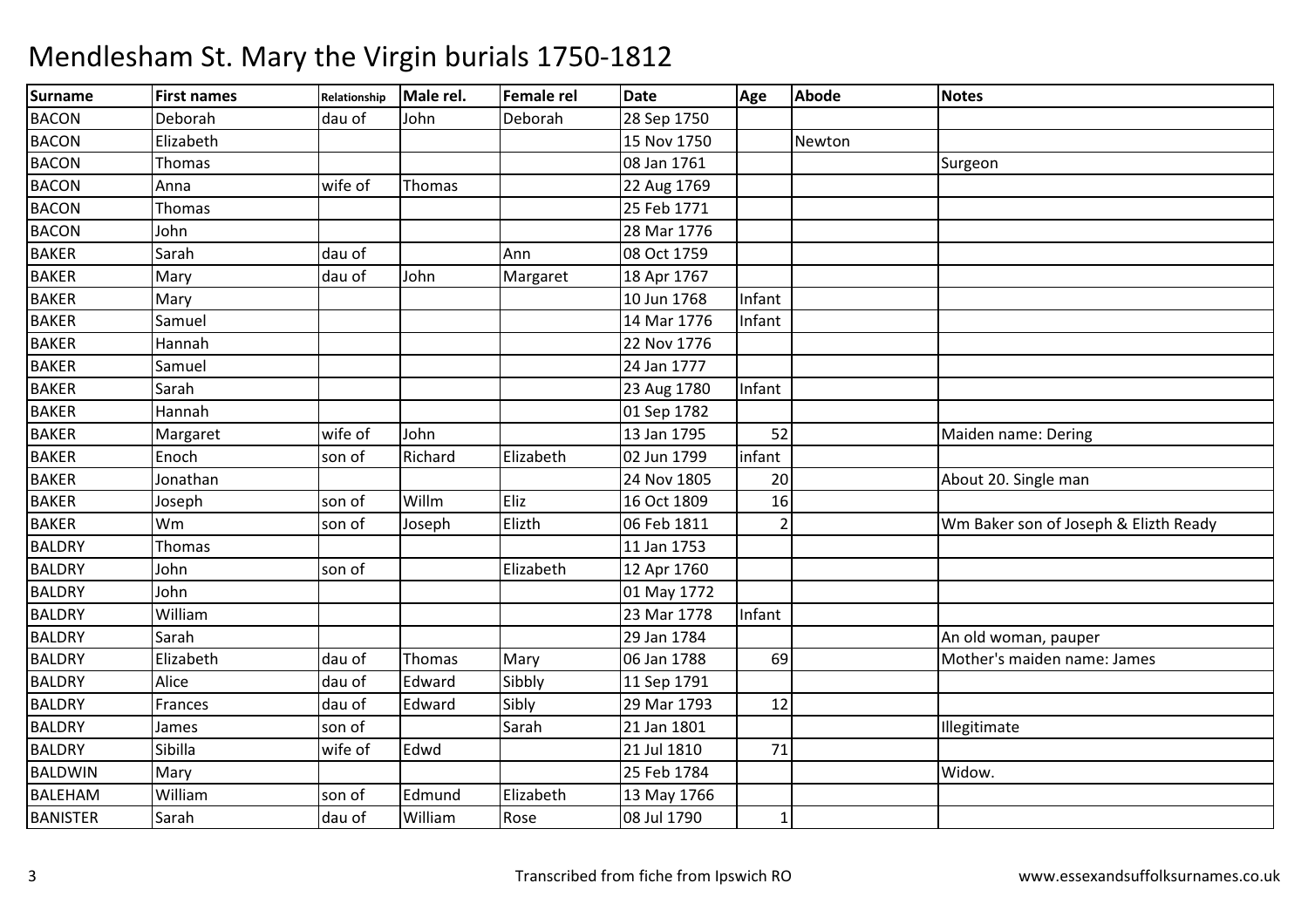| Surname         | <b>First names</b> | Relationship | Male rel. | Female rel | <b>Date</b> | Age            | <b>Abode</b> | <b>Notes</b>                |
|-----------------|--------------------|--------------|-----------|------------|-------------|----------------|--------------|-----------------------------|
| <b>BANISTER</b> | Elizabeth          | dau of       | William   | Rose       | 04 Nov 1793 |                |              |                             |
| <b>BANISTER</b> | Harriet            | dau of       | William   | Rose       | 12 Dec 1795 | infant         |              |                             |
| <b>BANISTER</b> | Elizabeth          | dau of       | William   | Rose       | 17 Jan 1796 |                |              |                             |
| <b>BANKS</b>    | Edmund             | son of       |           | Eliz       | 21 Jan 1802 | 12             |              | Illegitimate                |
| <b>BATT</b>     | Avis               | wife of      | Benjamin  |            | 22 May 1757 |                |              |                             |
| <b>BATT</b>     | Dorothy            |              |           |            | 13 Apr 1761 |                |              | Widow                       |
| <b>BATT</b>     | Rachel             |              |           |            | 13 Oct 1777 |                |              |                             |
| <b>BATT</b>     | Alice              |              |           |            | 06 May 1780 |                |              |                             |
| <b>BATT</b>     | Benjamin           |              |           |            | 28 Mar 1781 |                |              |                             |
| <b>BATT</b>     | Mary               |              |           |            | 08 Aug 1781 |                |              |                             |
| <b>BATT</b>     | George             |              |           |            | 17 Mar 1784 |                |              | An old man.                 |
| <b>BATT</b>     | Mary               | widow of     | George    |            | 12 Jun 1790 | 63             |              | Maiden name: Bowers         |
| <b>BATT</b>     | Ann                | wife of      | Geo.      |            | 17 Jun 1806 |                | 56 Bury      |                             |
| BEDINGFIELD     | James              | son of       | Martin    | Mary       | 30 Apr 1753 |                |              |                             |
| <b>BENDALL</b>  | Anna               |              |           |            | 07 Sep 1783 | infant         |              |                             |
| <b>BENDALL</b>  | Robert             | son of       | William   | Martha     | 16 Mar 1788 | infant         |              | Mother's maiden name: Halls |
| <b>BENDALL</b>  | Robert             | son of       | Willm     | Martha     | 17 Apr 1791 |                |              |                             |
| <b>BENDALL</b>  | Maria              | dau of       | William   | Martha     | 25 Mar 1792 | infant         |              |                             |
| <b>BENDALL</b>  | Eliel              | son of       | Willm     | Martha     | 12 Jun 1792 |                |              |                             |
| <b>BENDALL</b>  | Eliza              | dau of       | Sutton    | Susan      | 09 Aug 1796 | $\overline{3}$ |              |                             |
| <b>BENDALL</b>  | Edward             | son of       | Willm     | Martha     | 29 Jan 1797 | 17             |              |                             |
| <b>BENDALL</b>  | Elizabeth          | dau of       | William   | Martha     | 20 Jul 1799 | 17             |              |                             |
| <b>BENDALL</b>  | Willm              |              |           |            | 11 Nov 1812 | 64             |              | Married man                 |
| <b>BENNALL</b>  | John               |              |           |            | 06 Jan 1781 | infant         |              |                             |
| <b>BENNET</b>   | Mary               |              |           |            | 21 Aug 1769 |                |              | Widow                       |
| <b>BENT</b>     | Robert             |              |           |            | 02 Dec 1769 |                | Thwaite      |                             |
| <b>BENT</b>     | Martin             |              |           |            | 25 Jul 1792 | 67             |              |                             |
| <b>BERRY</b>    | Nathaniel          | son of       | Robt      | Eliz       | 02 Jun 1752 |                |              |                             |
| <b>BERRY</b>    | Susanna            |              |           |            | 19 Dec 1755 |                |              | Widow                       |
| <b>BERRY</b>    | Wililam            | son of       | Robert    | Elizabeth  | 11 Jul 1760 |                |              |                             |
| <b>BERRY</b>    | Elizabeth          | wife of      | Robt      |            | 23 Dec 1763 |                |              |                             |
| <b>BERRY</b>    | Ann                |              |           |            | 04 Jun 1777 |                |              |                             |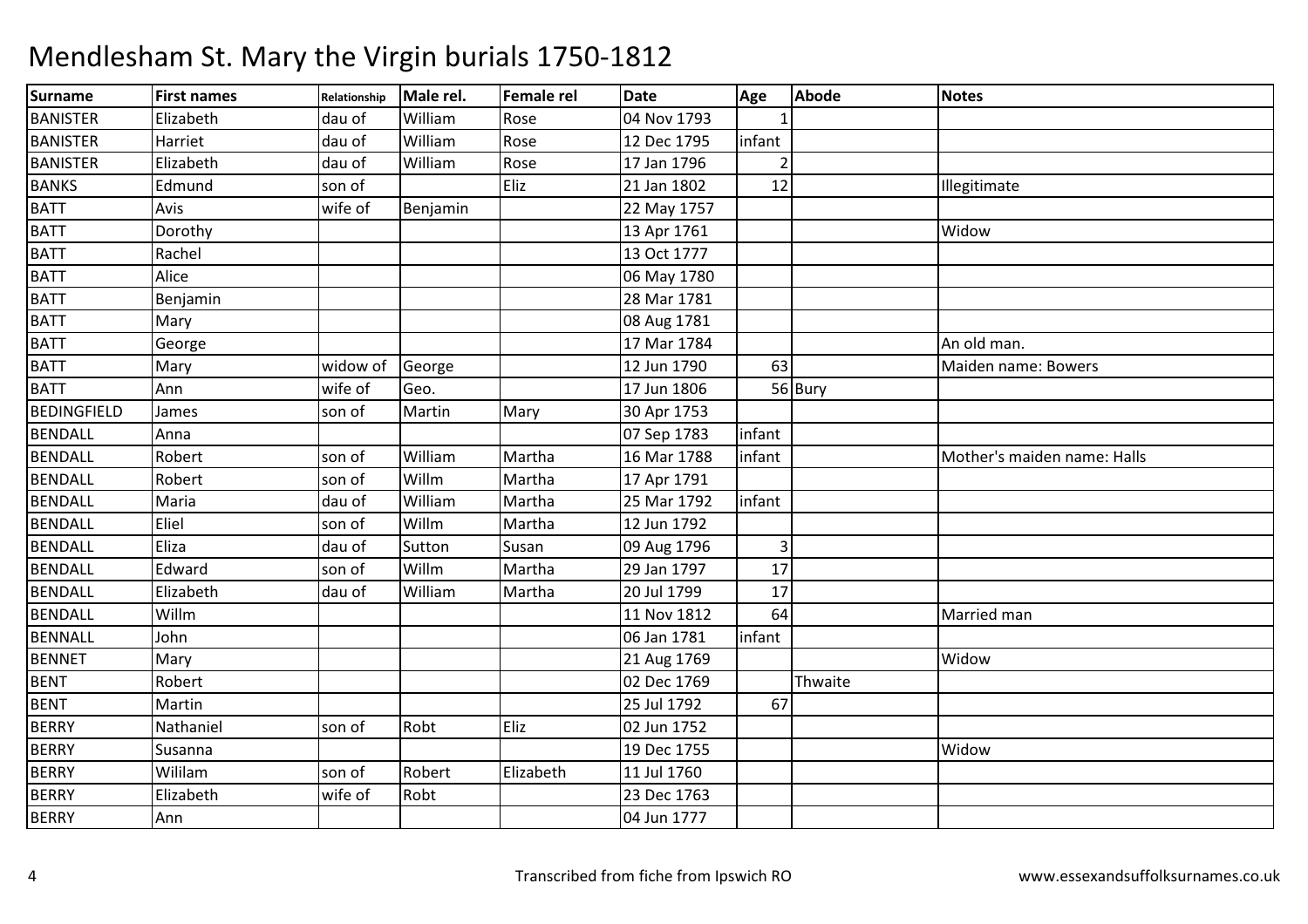| <b>Surname</b>    | <b>First names</b> | Relationship | Male rel. | Female rel | <b>Date</b>   | Age             | <b>Abode</b>    | <b>Notes</b>          |
|-------------------|--------------------|--------------|-----------|------------|---------------|-----------------|-----------------|-----------------------|
| <b>BERRY</b>      | Robert             |              |           |            | 21 Jul 1779   |                 | Wetheringset    |                       |
| <b>BERRY</b>      | John               |              |           |            | 19 May 1782   |                 |                 |                       |
| <b>BERRY</b>      | Elizabeth          |              |           |            | 05 Jun 1782   |                 |                 |                       |
| <b>BERRY</b>      | Philip             |              |           |            | 26 Jul 1782   |                 |                 |                       |
| <b>BERRY</b>      | Susanna            | wife of      | William   |            | 10 Jun 1799   | 75              |                 | Maiden name: Fricker  |
| <b>BERRY</b>      | William            |              |           |            | 11 Jan 1804   | $\overline{74}$ |                 | Widower               |
| <b>BIRCH</b>      | Susan              |              |           |            | 26 Feb 1750/1 |                 | <b>Barking</b>  |                       |
| <b>BIRD</b>       | Martha             | dau of       | Lawrence  | Elizabeth  | 01 Nov 1757   |                 |                 |                       |
| <b>BIRD</b>       | Bartholomew        | son of       | Lawrence  | Eliz.      | 14 Dec 1758   |                 |                 |                       |
| <b>BIRD</b>       | Elizabeth          | wife of      | Laurence  |            | 04 Apr 1759   |                 |                 |                       |
| <b>BIRD</b>       | Catherine          | wife of      | Candler   |            | 18 Mar 1811   |                 | 33 Hadleigh     |                       |
| <b>BIXBY</b>      | William            |              |           |            | 17 Mar 1764   |                 |                 | Gent.                 |
| <b>BLAKE</b>      | Elizabeth          | dau of       | Wm        | Alice      | 24 Mar 1785   | 20              |                 | Spinster              |
| <b>BLOMFIELD</b>  | Elizabeth          |              |           |            | 05 Jan 1750/1 |                 |                 |                       |
| <b>BLOMFIELD</b>  | Thos               | son of       | Robt      | Anne       | 05 Jan 1751/2 |                 |                 |                       |
| <b>BLOMFIELD</b>  | Hannah             |              |           |            | 06 Apr 1759   |                 |                 | An old maid           |
| <b>BLOMFIELD</b>  | Elizabeth          |              |           |            | 25 Feb 1760   |                 |                 |                       |
| <b>BLOMFIELD</b>  | Zophiel            |              |           |            | 27 May 1767   | Infant          |                 |                       |
| <b>BLOMFIELD</b>  | Bathsheba          |              |           |            | 19 Mar 1771   |                 |                 |                       |
| <b>BLOMFIELD</b>  | Susan              |              |           |            | 01 Mar 1774   |                 |                 |                       |
| <b>BLOMFIELD</b>  | Noah               |              |           |            | 12 Jan 1780   |                 |                 |                       |
| <b>BLOMFIELD</b>  | Robert             |              |           |            | 29 Jan 1784   |                 |                 | An old man, pauper    |
| <b>BLOMFIELD</b>  | Ann Read           | dau of       |           | Ann        | 07 Feb 1786   | 4               |                 | Illegitimate          |
| <b>BLOMFIELD</b>  | Ann                | wife of      | Noah      |            | 19 Aug 1787   | 52              |                 | Maiden name: Newstead |
| <b>BLOMFIELD</b>  | Cecilia            | dau of       | Thomas    | Susan      | 17 Mar 1794   |                 | 93 Earl Stonham |                       |
| <b>BLOMFIELD</b>  | Mary               | wife of      | Thos      |            | 22 Aug 1796   |                 | 42 Newton       | Maiden name: Seaman   |
| <b>BLOMFIELD</b>  | Evangelist         | son of       | William   | Zophiel    | 21 Mar 1801   |                 |                 |                       |
| <b>BLOMFIELD</b>  | George             | son of       | Wm        | Zophiel    | 24 Feb 1811   | 4               |                 |                       |
| <b>BLOOM</b>      | William            |              |           |            | 22 Jun 1779   |                 |                 |                       |
| <b>BLOOMFIELD</b> | Elizabeth          |              |           |            | 15 Jan 1778   |                 |                 |                       |
| <b>BLOOMFIELD</b> | Catherine          |              |           |            | 05 Mar 1778   |                 |                 |                       |
| <b>BLOOMFIELD</b> | Mary               | wife of      | John      |            | 22 Nov 1804   | 48              |                 |                       |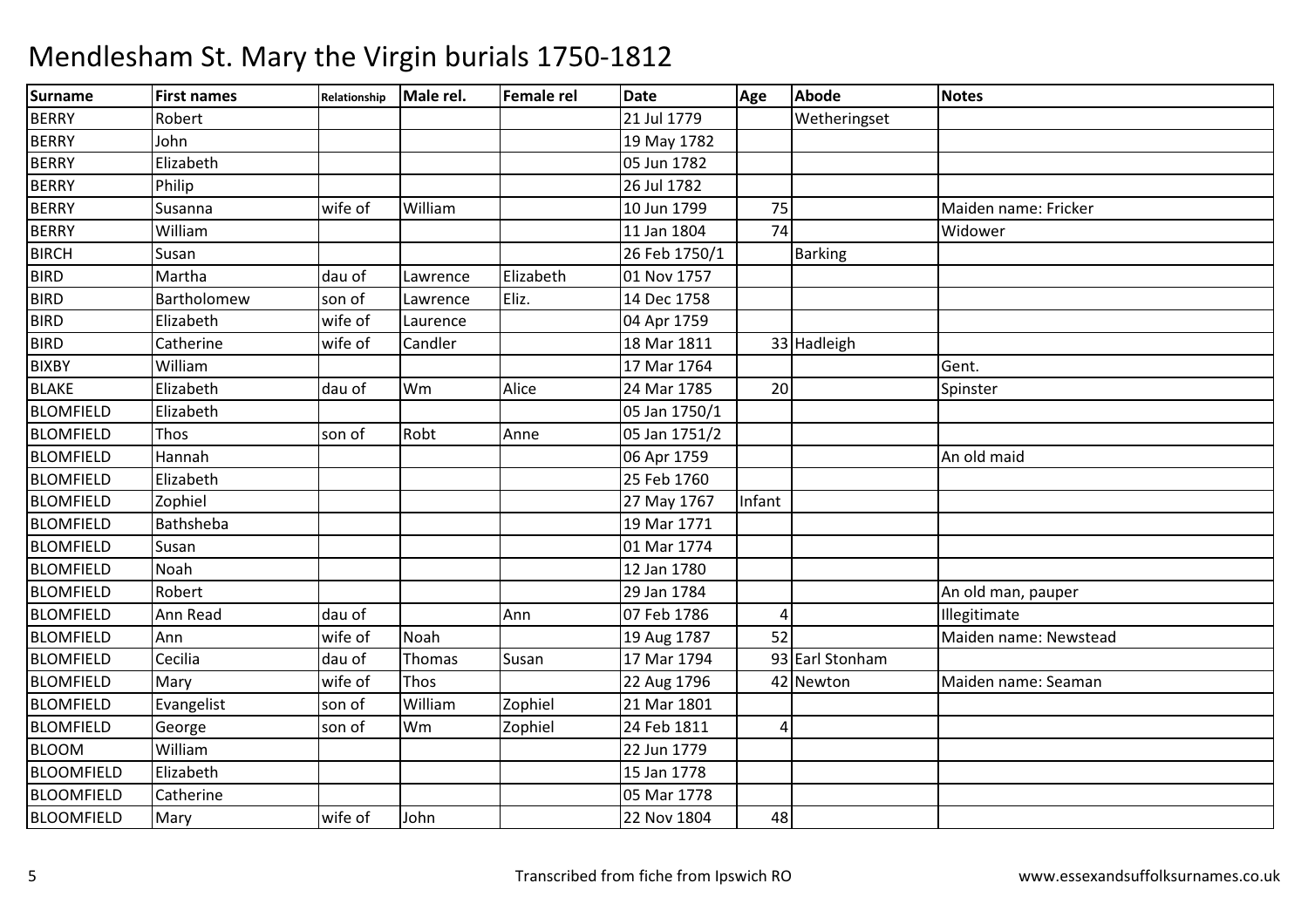| <b>Surname</b>   | <b>First names</b> | Relationship | Male rel. | Female rel | Date        | Age    | <b>Abode</b>     | <b>Notes</b>           |
|------------------|--------------------|--------------|-----------|------------|-------------|--------|------------------|------------------------|
| <b>BOLDRY</b>    | John               |              |           |            | 25 Aug 1781 |        |                  |                        |
| <b>BOLTON</b>    | Elizabeth          | wife of      | Noah      |            | 20 Sep 1791 |        | 62 Rickingale    | Maiden name: Thurlow   |
| <b>BOWERS</b>    | Ralph              |              |           |            | 14 Sep 1759 |        |                  | An old man             |
| <b>BOWERS</b>    | Elizabeth          | dau of       | Ralph     | Mary       | 12 Jun 1792 |        | 72 Newham Market |                        |
| <b>BRADBROOK</b> | Frances            | wife of      | James     |            | 19 Sep 1802 | 58     |                  |                        |
| <b>BRADBROOK</b> | James              |              |           |            | 03 Jun 1810 | 70     |                  | Widower, aged about 70 |
| <b>BRETT</b>     | Grace              | dau of       | John      | Grace      | 05 Aug 1750 |        |                  |                        |
| <b>BRETT</b>     | John               |              |           |            | 02 Jan 1759 |        |                  |                        |
| <b>BRETT</b>     | Elizabeth          | dau of       | Cornelius | Rebecca    | 17 Apr 1796 | infant |                  |                        |
| <b>BRETT</b>     | Maria              | dau of       | Cornelius | Rebecca    | 17 May 1797 | infant |                  |                        |
| <b>BRETT</b>     | John               | son of       | John      | Elizth     | 15 Jun 1799 | infant | London           |                        |
| <b>BRETT</b>     | Wm                 | son of       | Cornelius | Rebecca    | 07 May 1803 | infant |                  |                        |
| <b>BRETT</b>     | Christopher        | son of       | Cornelius | Rebecca    | 10 Feb 1810 | infant |                  |                        |
| <b>BRIDEWELL</b> | Rebecca            |              |           |            | 01 Jan 1772 |        |                  |                        |
| <b>BRINDISH</b>  | Wm                 | son of       | Wm        | Susanna    | 22 Sep 1805 | infant |                  |                        |
| <b>BRINDISH</b>  | Susanna            | wife of      | Wm        |            | 14 Oct 1810 | 25     |                  |                        |
| <b>BRONWIN</b>   | John               |              |           |            | 25 Nov 1762 |        |                  | Gent.                  |
| <b>BROOK</b>     | Mary               |              |           |            | 20 Jan 1764 |        |                  | Widow                  |
| <b>BROOM</b>     | Mary               |              |           |            | 04 Apr 1773 | Infant |                  |                        |
| <b>BROWES</b>    | Geo                | son of       | Thos      | Sarah      | 06 Aug 1809 | infant |                  |                        |
| <b>BROWN</b>     | John               | son of       | Robert    | Sarah      | 12 Aug 1755 |        |                  |                        |
| <b>BROWN</b>     | Alice              |              |           |            | 28 Jul 1760 |        |                  |                        |
| <b>BROWN</b>     | Mary               | wife of      | Charles   |            | 19 Apr 1763 |        |                  |                        |
| <b>BROWN</b>     | Dorothy            |              |           |            | 25 Feb 1767 |        | Stanton          |                        |
| <b>BROWN</b>     | Sarah              |              |           |            | 28 May 1767 |        |                  |                        |
| <b>BROWN</b>     | Susanna            |              |           |            | 07 Oct 1768 |        |                  |                        |
| <b>BROWN</b>     | George             |              |           |            | 12 Oct 1770 |        |                  |                        |
| <b>BROWN</b>     | Charles            |              |           |            | 24 May 1771 |        |                  |                        |
| <b>BROWN</b>     | Robert             |              |           |            | 10 Jan 1773 |        |                  |                        |
| <b>BROWN</b>     | Martha             |              |           |            | 17 Jan 1781 |        |                  |                        |
| <b>BROWN</b>     | William            |              |           |            | 01 Dec 1782 |        |                  |                        |
| <b>BROWN</b>     | William            | son of       | Benjamin  | Alice      | 17 May 1789 |        |                  |                        |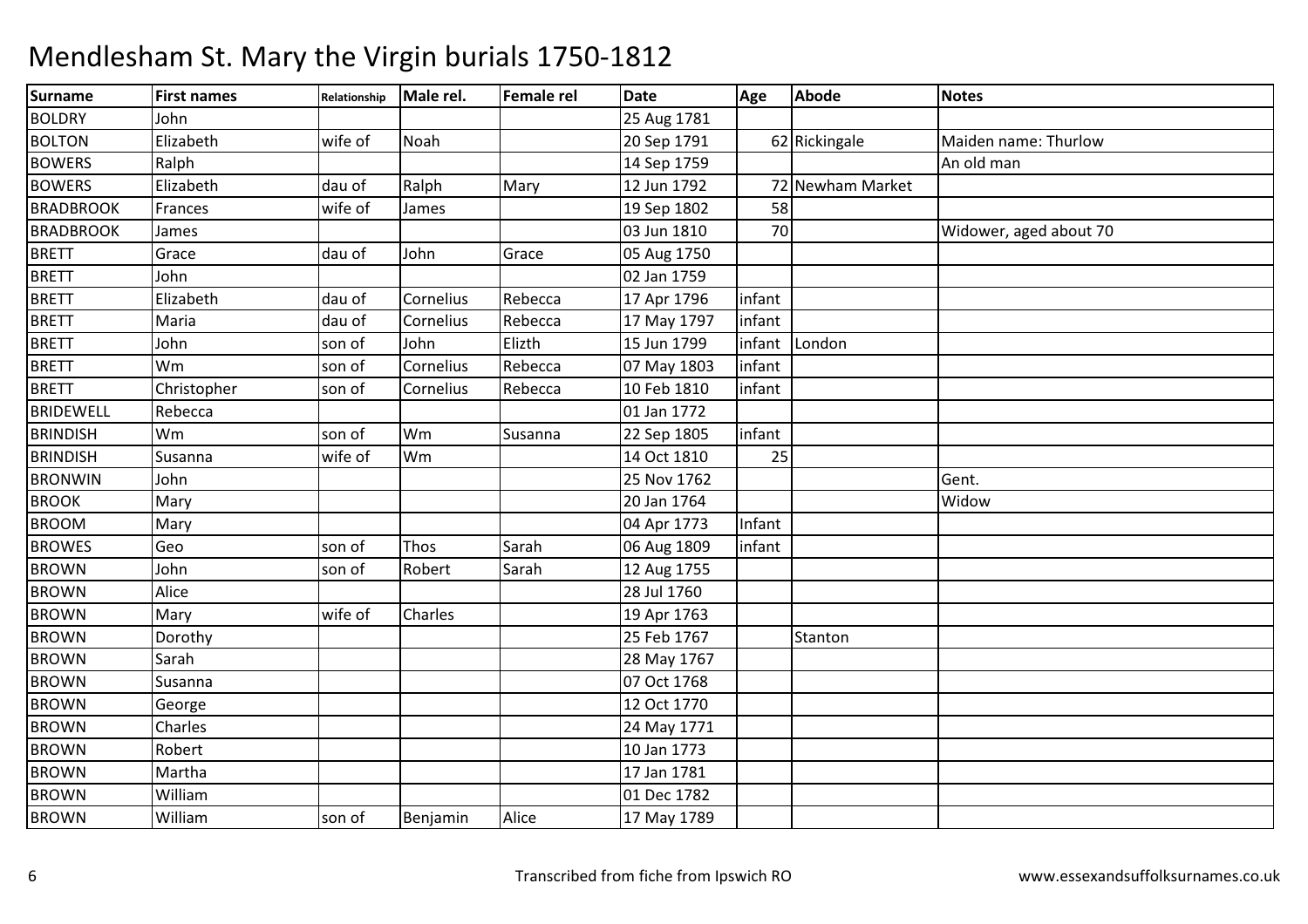| <b>Surname</b>   | <b>First names</b> | Relationship | Male rel. | <b>Female rel</b> | <b>Date</b>   | Age            | Abode   | <b>Notes</b>                          |
|------------------|--------------------|--------------|-----------|-------------------|---------------|----------------|---------|---------------------------------------|
| <b>BROWN</b>     | John               | son of       | Benjamin  | Alice             | 30 Jan 1790   |                |         |                                       |
| <b>BROWN</b>     | William            | son of       |           | Elizabeth         | 23 May 1790   |                |         | Illegitimate                          |
| <b>BROWN</b>     | Hannah             | dau of       | Benjamin  | Alice             | 28 Oct 1794   |                |         | Mother's maiden name: Clover          |
| <b>BROWN</b>     | Alice              | dau of       | Benjamin  | Alice             | 06 Jun 1795   | $\overline{2}$ |         |                                       |
| <b>BROWN</b>     | Mary               | wife of      | Willm     |                   | 19 Nov 1802   | 74             |         |                                       |
| <b>BROWNE</b>    | Ann                |              |           |                   | 19 May 1782   | 93             |         |                                       |
| <b>BROWNE</b>    | James              | son of       | Benjamin  | Alice             | 02 Jan 1788   | infant         |         | Mother's maiden name: Clove[rn]       |
| <b>BROWNE</b>    | Elizabeth          |              |           |                   | 13 Aug 1799   |                |         | Spinster                              |
| <b>BROWS</b>     | Thomas             | son of       | William   | Eliz              | 25 May 1753   |                |         |                                       |
| <b>BROWSE</b>    | George             | son of       | William   | Ann               | 20 Feb 1788   | 63             |         | Mother's maiden name: Allam. Widower. |
| <b>BROWZE</b>    | William            |              |           |                   | 29 Oct 1760   |                |         | Sexton                                |
| <b>BRUCE</b>     | Elizabeth          | wife of      | Henry     |                   | 31 Jul 1753   |                |         |                                       |
| <b>BRYANT</b>    | Sarah              |              |           |                   | 15 Jun 1770   |                |         |                                       |
| <b>BUCKILL</b>   | Thomas             |              |           |                   | 28 Mar 1767   |                |         |                                       |
| <b>BUCKLE</b>    | Susan              | dau of       | Geo       | Mary              | 11 Aug 1806   | 6              |         |                                       |
| <b>BURROUGHS</b> | Mary               |              |           |                   | 06 Feb 1751/2 |                |         |                                       |
| <b>BURROUGHS</b> | Mary               | wife of      | Thos      |                   | 21 Oct 1753   |                |         |                                       |
| <b>BURROUGHS</b> | Thomas             |              |           |                   | 05 Sep 1766   |                |         |                                       |
| <b>BURROUGHS</b> | Mary               |              |           |                   | 20 Oct 1773   |                |         |                                       |
| <b>BURROUGHS</b> | James              |              |           |                   | 15 Dec 1777   |                |         |                                       |
| <b>BURROUGHS</b> | Mary               |              |           |                   | 09 Dec 1781   |                |         |                                       |
| <b>BURY</b>      | Philip             |              |           |                   | 31 Jul 1774   |                |         |                                       |
| <b>BUTCHER</b>   | Elizabeth          | dau of       | John      | Anne              | 05 Jan 1751/2 |                |         |                                       |
| <b>BUTTON</b>    | John               | child of     |           | Mary              | 25 Jan 1784   |                |         | <b>Base born</b>                      |
| <b>BUTTON</b>    | Mary               | child of     |           | Mary              | 21 Dec 1784   | child          |         | Base born child.                      |
| <b>BUTTON</b>    | Nathan             | son of       |           | Mary              | 10 May 1791   |                |         | Illegitimate                          |
| <b>BUTTON</b>    | Mary               |              |           |                   | 10 Feb 1802   | 51             |         | Spinster                              |
| <b>BUTTON</b>    | Willm              |              |           |                   | 24 Apr 1808   | 24             |         | Single man                            |
| <b>BUXTON</b>    | John               |              |           |                   | 27 Sep 1762   | Child          |         |                                       |
| <b>BUXTON</b>    | John               |              |           |                   | 01 Feb 1765   | Child          |         |                                       |
| <b>BUXTON</b>    | Mary               |              |           |                   | 31 Mar 1802   | 78             |         | Widow. About 78.                      |
| <b>CALEY</b>     | Frances            |              |           |                   | 02 Jul 1762   |                | Gipping |                                       |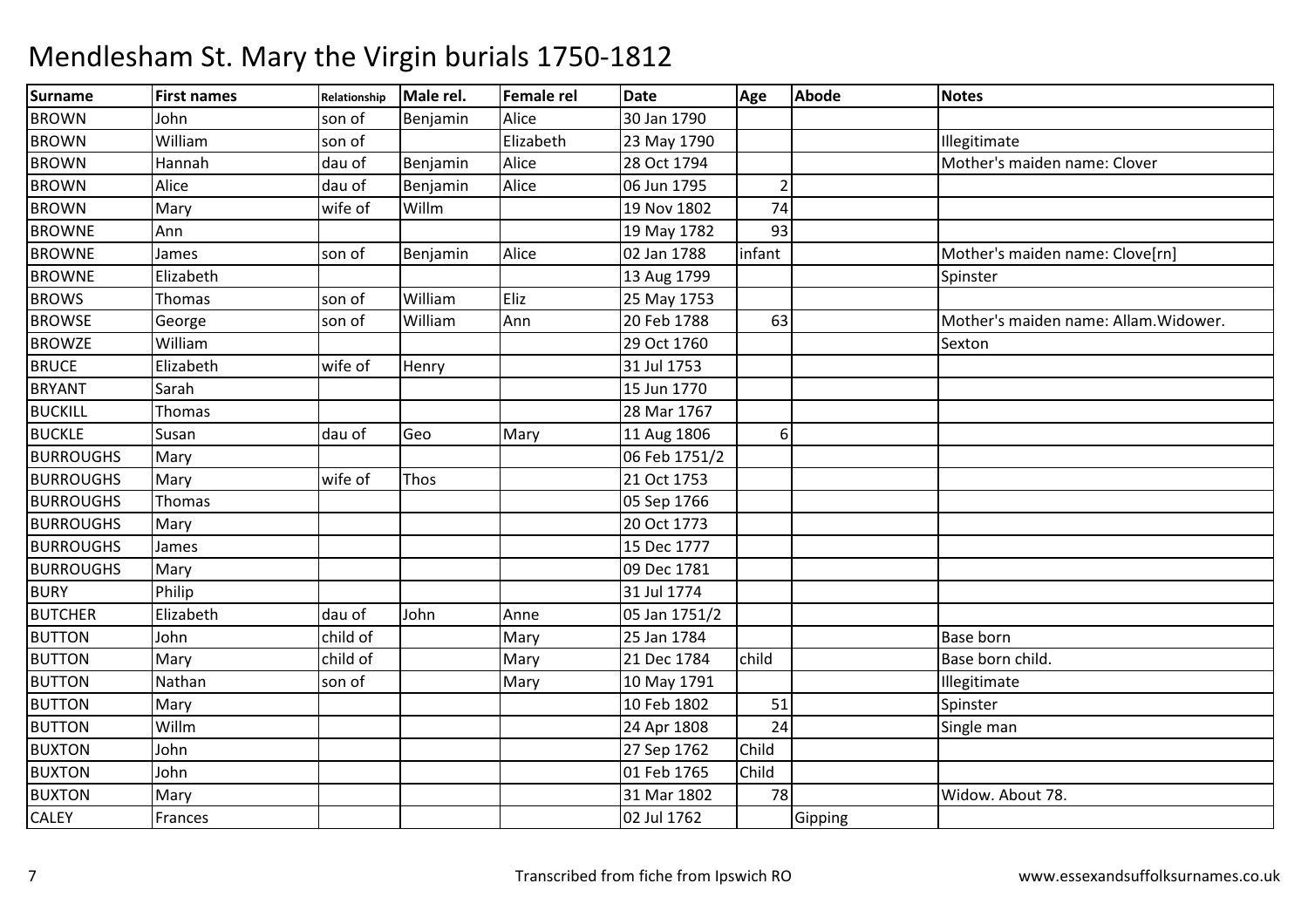| Surname           | <b>First names</b> | Relationship | Male rel. | <b>Female rel</b> | <b>Date</b> | Age    | <b>Abode</b> | <b>Notes</b>                                      |
|-------------------|--------------------|--------------|-----------|-------------------|-------------|--------|--------------|---------------------------------------------------|
| CAR               | Deborah            |              |           |                   | 26 Jun 1780 |        |              |                                                   |
| <b>CARR</b>       | Mary               | dau of       | Robert    | Ann               | 30 Aug 1758 |        |              |                                                   |
| <b>CARR</b>       | Robert             |              |           |                   | 10 Sep 1760 |        |              |                                                   |
| <b>CARR</b>       | Richard            |              |           |                   | 06 Feb 1774 |        |              |                                                   |
| <b>CARR</b>       | James              |              |           |                   | 19 Mar 1776 |        |              |                                                   |
| <b>CARR</b>       | Mary               | wife of      | Wm        |                   | 01 Mar 1812 | 65     |              |                                                   |
| <b>CATCHPOLE</b>  | Robert             | son of       | Robt      | Mary              | 05 Mar 1756 |        |              |                                                   |
| <b>CATCHPOLE</b>  | William            |              |           |                   | 06 Jun 1756 | Child  |              |                                                   |
| <b>CATCHPOLE</b>  | Mary               | wife of      | Robt      |                   | 02 Jul 1765 |        |              |                                                   |
| <b>CATCHPOOLE</b> | Mary               |              |           |                   | 31 Dec 1755 |        |              |                                                   |
| <b>CATCHPOOLE</b> | Robert             |              |           |                   | 05 Nov 1768 |        |              | An old man                                        |
| <b>CHILES</b>     | Elizabeth          | wife of      | William   |                   | 05 Aug 1793 | 45     |              |                                                   |
| <b>CHILES</b>     | Thomas             | son of       | Wm        | Mary              | 01 Jan 1802 | infant |              |                                                   |
| <b>CHILTON</b>    | Mary               | wife of      | Richd     |                   | 14 Feb 1764 |        |              | Wife of Revd. Richd. Chilton, vicar here.         |
| <b>CHILTON</b>    | Richard            |              |           |                   | 24 Apr 1771 |        |              | Reverend Richard Chilton, Vicar of this Parish 26 |
| <b>CHILTON</b>    | Ann                | widow of     | Richd     |                   | 20 Oct 1789 | 60     |              | Widow of late Revd Richd Chilton, vicar of this p |
| <b>CHILTON</b>    | Maria              |              |           |                   | 17 Feb 1809 | 42     |              | Spinster                                          |
| <b>CHINERY</b>    | Mary               | dau of       |           | Unice             | 16 Oct 1790 |        |              | Illegitimate                                      |
| <b>CHITTOCK</b>   | Samuel             |              |           |                   | 08 Oct 1760 |        |              | Senr                                              |
| <b>CHITTOCK</b>   | Mary               |              |           |                   | 07 Feb 1774 |        |              |                                                   |
| <b>CHITTOCK</b>   | Richard            |              |           |                   | 01 Oct 1775 |        |              |                                                   |
| <b>CHITTOCK</b>   | Ann                |              |           |                   | 17 Feb 1776 |        |              |                                                   |
| <b>CHITTOCK</b>   | Sarah              |              |           |                   | 11 Nov 1782 |        |              |                                                   |
| <b>CHITTOCK</b>   | Robert             |              |           |                   | 10 Nov 1783 |        |              | An old man, pauper                                |
| <b>CHITTOCK</b>   | Mary               | dau of       | Robert    | Dorothy           | 18 Nov 1796 | 81     |              |                                                   |
| <b>CLARKE</b>     | Hannah             | dau of       | Geo       | Mary              | 20 May 1759 |        |              |                                                   |
| <b>CLARKE</b>     | Mary               | wife of      | George    |                   | 29 Feb 1764 |        |              |                                                   |
| <b>CLARKE</b>     | Hannah             | dau of       | George    |                   | 08 Apr 1764 |        |              |                                                   |
| <b>CLARKE</b>     | Thomas             |              |           |                   | 20 Dec 1767 |        |              |                                                   |
| <b>CLARKE</b>     | George             |              |           |                   | 05 Apr 1775 |        |              |                                                   |
| <b>CLARKE</b>     | Mary               |              |           |                   | 22 Aug 1777 |        |              | Widow                                             |
| <b>CLARKE</b>     | Mary               |              |           |                   | 01 Jan 1784 |        | Thwaite      |                                                   |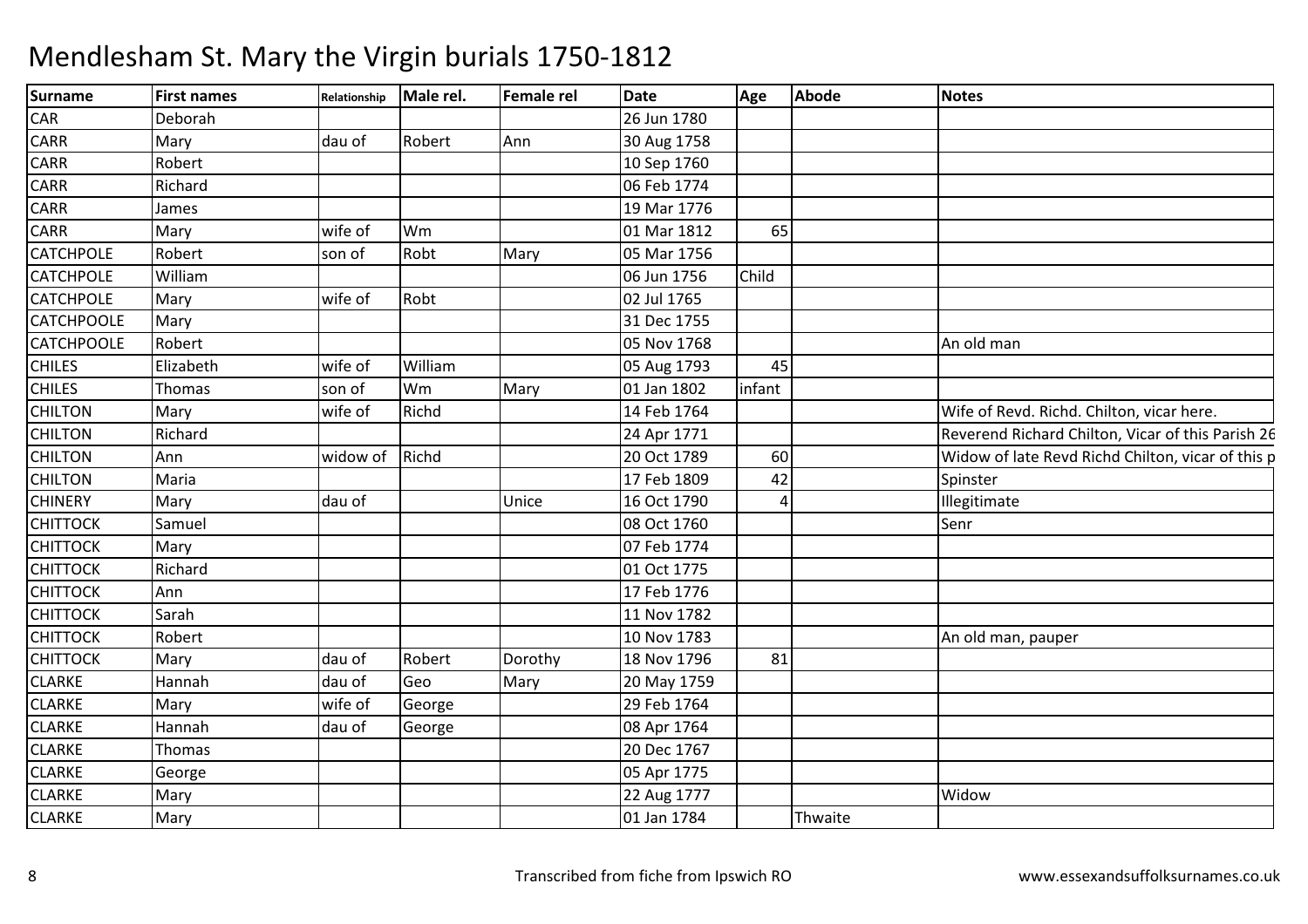| <b>Surname</b>    | <b>First names</b> | Relationship | Male rel. | <b>Female rel</b> | <b>Date</b> | Age    | <b>Abode</b> | <b>Notes</b>                                |
|-------------------|--------------------|--------------|-----------|-------------------|-------------|--------|--------------|---------------------------------------------|
| <b>CLARKE</b>     | Mary               | dau of       | Thos      | Mary              | 24 Jan 1806 | infant |              |                                             |
| <b>CLARKE</b>     | Robert             | son of       | Thos      | Mary              | 16 Feb 1806 |        |              |                                             |
| <b>CLARKE</b>     | Robt               | son of       | Thos      | Mary              | 28 Sep 1810 | Δ      |              |                                             |
| <b>CLARKE</b>     | Marian             | dau of       | Thos      | Mary              | 09 Oct 1810 | 6      |              |                                             |
| <b>CLUTTERHAM</b> | Sarah              | dau of       | John      | Sarah             | 30 Apr 1759 |        |              |                                             |
| <b>CLUTTERHAM</b> | Thomas             | son of       | John      | Sarah             | 21 Dec 1767 |        |              |                                             |
| <b>CLUTTERHAM</b> | John               |              |           |                   | 05 Jan 1785 | 66     |              | Clerk of this parish 14 years.              |
| <b>CLUTTERHAM</b> | Sarah              | widow of     | John      |                   | 15 Nov 1796 | 81     |              | Maiden name: Youngman                       |
| <b>COBB</b>       | Martin             |              |           |                   | 11 Apr 1779 |        |              |                                             |
| <b>COBB</b>       | Martin             | son of       |           | Ann               | 14 Mar 1790 |        |              | Illegitimate                                |
| COBB              | John               |              |           |                   | 19 Dec 1793 | 50     |              |                                             |
| COBB              | Elizabeth          | widow of     | Martin    |                   | 12 Mar 1796 | 82     |              | Maiden name: Parle                          |
| COBB              | Ann                | dau of       | John      | Mary              | 27 Feb 1798 | 33     |              |                                             |
| COBB              | Mary               |              |           |                   | 20 Mar 1806 | 74     |              | Widow                                       |
| COD               | Barbara            |              |           |                   | 21 Oct 1750 |        |              |                                             |
| COD               | Thomas             | son of       | Thos      | Jane              | 27 Dec 1751 |        |              |                                             |
| COD               | Amy                |              |           |                   | 12 Jan 1779 |        |              |                                             |
| COD               | Simon              |              |           |                   | 23 Dec 1780 |        | Haughley     |                                             |
| CODD              | Penelope           | dau of       | Geo       | Amy               | 07 Sep 1753 |        |              |                                             |
| CODD              | George             |              |           |                   | 27 Sep 1761 |        |              | Singleman                                   |
| CODD              | Robert             |              |           |                   | 19 Aug 1762 | Infant |              |                                             |
| CODD              | Frances            | wife of      | Robt      |                   | 04 Jul 1765 |        |              |                                             |
| CODD              | George             |              |           |                   | 15 Mar 1772 |        |              |                                             |
| CODD              | Clarissa           |              |           |                   | 23 Jun 1780 | Infant |              |                                             |
| CODD              | George             |              |           |                   | 28 Mar 1784 | infant |              |                                             |
| <b>CODD</b>       | Robert             | son of       | Robert    | Mary              | 29 Feb 1788 | 87     |              | Pauper. Widower. Mother's maiden name: Wall |
| CODD              | George             |              |           |                   | 24 Aug 1788 | 79     |              | Widower                                     |
| CODD              | Thomas             |              |           |                   | 29 Oct 1798 | 79     |              | Married man                                 |
| CODD              | Samuel             |              |           |                   | 04 Jan 1801 | 58     |              | Married man                                 |
| CODD              | Robert             |              |           |                   | 11 Dec 1803 | 75     |              | Married man                                 |
| CODD              | Jane               |              |           |                   | 01 Apr 1804 | 87     |              | Widow                                       |
| CODD              | Mary               | dau of       | Thos      | Jane              | 10 Jun 1805 | 57     |              | Spinster                                    |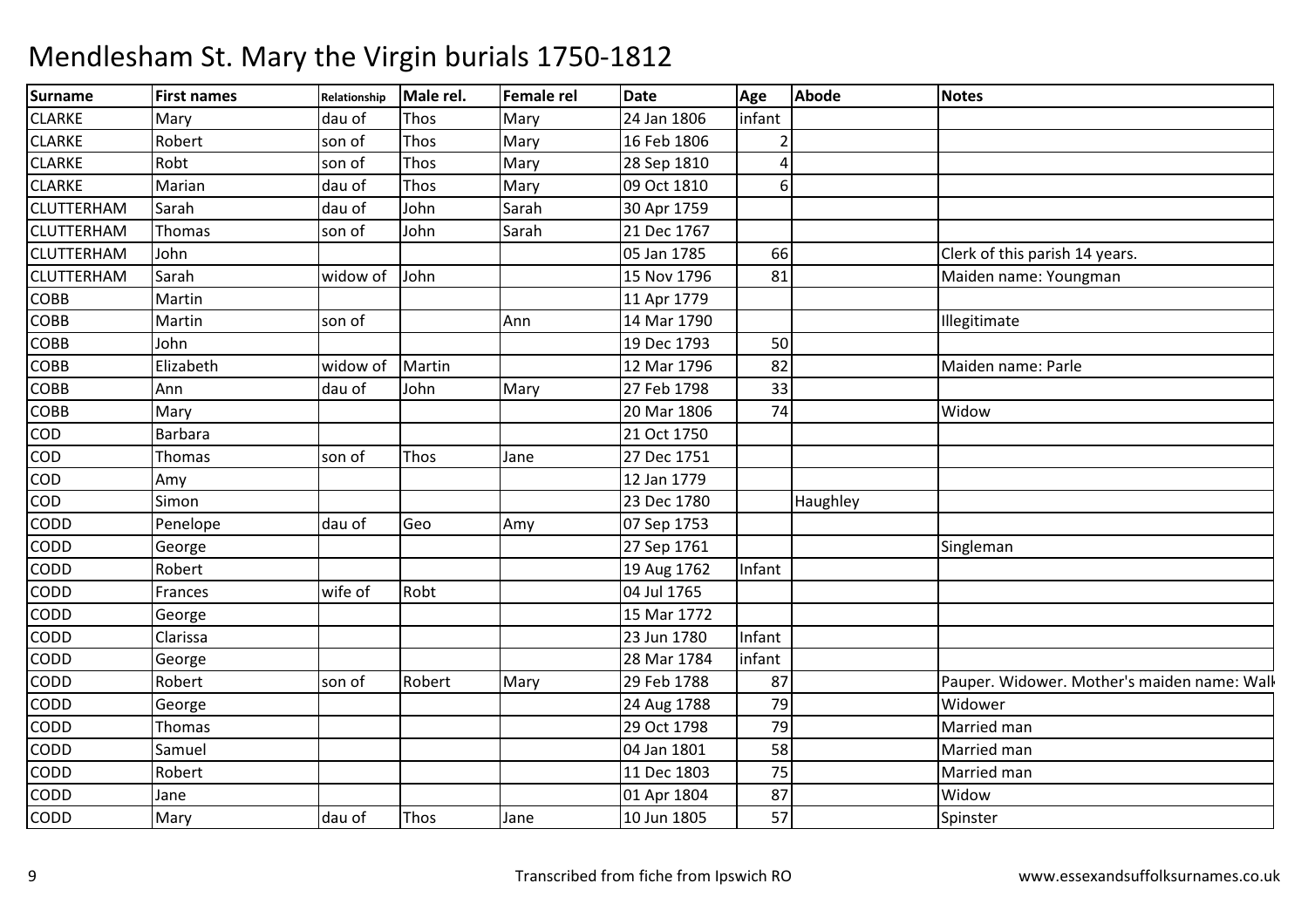| <b>Surname</b>  | <b>First names</b> | Relationship | Male rel. | <b>Female rel</b> | <b>Date</b> | Age    | Abode        | <b>Notes</b>                                   |
|-----------------|--------------------|--------------|-----------|-------------------|-------------|--------|--------------|------------------------------------------------|
| <b>CODD</b>     | Martha             | widow of     | Robt      |                   | 17 Jun 1810 | 82     |              |                                                |
| <b>COLDHAM</b>  | Ann                | wife of      | Charles   |                   | 03 Sep 1786 | 52     |              | Maiden name: Shave                             |
| <b>COLE</b>     | Sarah              | wife of      | Jacob     |                   | 09 May 1787 | 34     |              | Maiden name: Nestling                          |
| <b>CONNELL</b>  | Elizabeth          |              |           |                   | 30 Jul 1752 |        | Newton       | Widow                                          |
| <b>CONNOLD</b>  | Ann                | wife of      | James     |                   | 12 May 1759 |        |              |                                                |
| <b>CONNOLD</b>  | Robert             |              |           |                   | 07 Mar 1764 |        | Gipping      |                                                |
| <b>COOK</b>     | Robt               |              |           |                   | 04 Aug 1806 | 53     |              | Single man                                     |
| <b>COOPER</b>   | Ann                |              |           |                   | 31 Jul 1755 |        |              | Widow                                          |
| <b>COOPER</b>   | John               |              |           |                   | 02 May 1773 |        |              |                                                |
| <b>COPPING</b>  | Nathan             |              |           |                   | 22 Oct 1779 |        | Wetheringset |                                                |
| <b>CORBOULD</b> | Mary               | dau of       | George    | Ann               | 27 Jan 1759 |        | London       |                                                |
| <b>CORBOULD</b> | Mary               | relict of    | John      |                   | 29 Mar 1760 |        |              | Relict of ye Rev. Mr. John Corbould sometime C |
| <b>CORBOULD</b> | George             |              |           |                   | 05 Dec 1766 |        | London       |                                                |
| <b>CORBOULD</b> | Elizabeth          | dau of       | Thos      | Susan             | 24 Jun 1796 | infant |              |                                                |
| <b>CORBOULD</b> | Mary               | dau of       | Thos      | Susanna           | 22 Dec 1805 | 19     |              |                                                |
| <b>CORBOULD</b> | John               | son of       | John      | Susanna           | 28 Jan 1806 | infant |              |                                                |
| <b>CORBOULD</b> | John               | son of       | John      | Susan             | 16 Aug 1807 | infant |              |                                                |
| <b>CRAB</b>     | Robert             | child of     |           | Phebe             | 13 Oct 1752 |        |              | <b>Base child</b>                              |
| <b>CROWE</b>    | Edwd               | son of       | John      | Mary              | 30 Aug 1810 | $10\,$ |              |                                                |
| <b>CULHAM</b>   | Thomas             |              |           |                   | 27 Aug 1754 |        |              |                                                |
| <b>CULHAM</b>   | Ann                |              |           |                   | 15 Sep 1765 |        |              | Widow                                          |
| <b>CUNNOLD</b>  | Mary               |              |           |                   | 01 Mar 1778 |        |              |                                                |
| <b>DAMANT</b>   | John               |              |           |                   | 05 Mar 1767 |        | Dagworth     |                                                |
| <b>DAMANT</b>   | Rose               | wife of      | Samuel    |                   | 15 Apr 1784 |        |              |                                                |
| <b>DAMANT</b>   | Susannah           | wife of      | Samuel    |                   | 14 Oct 1787 | 83     |              | Maiden name: Patterson                         |
| <b>DAMANT</b>   | Samuel             |              |           |                   | 25 Jun 1788 | 56     |              | Widower                                        |
| <b>DAMANT</b>   | Samuel             |              |           |                   | 13 Oct 1788 | 83     |              | Widower                                        |
| <b>DAUD</b>     | Alice              |              |           |                   | 13 May 1753 |        |              | Widow                                          |
| <b>DAVY</b>     | Mary               |              |           |                   | 20 May 1751 |        |              |                                                |
| <b>DAVY</b>     | John               |              |           |                   | 06 Jun 1773 | Infant |              |                                                |
| <b>DAVY</b>     | Samuel             | son of       | Thos      | Sarah             | 20 Aug 1796 |        |              |                                                |
| <b>DAVY</b>     | Robt               |              |           |                   | 06 Jun 1806 |        | 18 Rawton?   | Single man                                     |
|                 |                    |              |           |                   |             |        |              |                                                |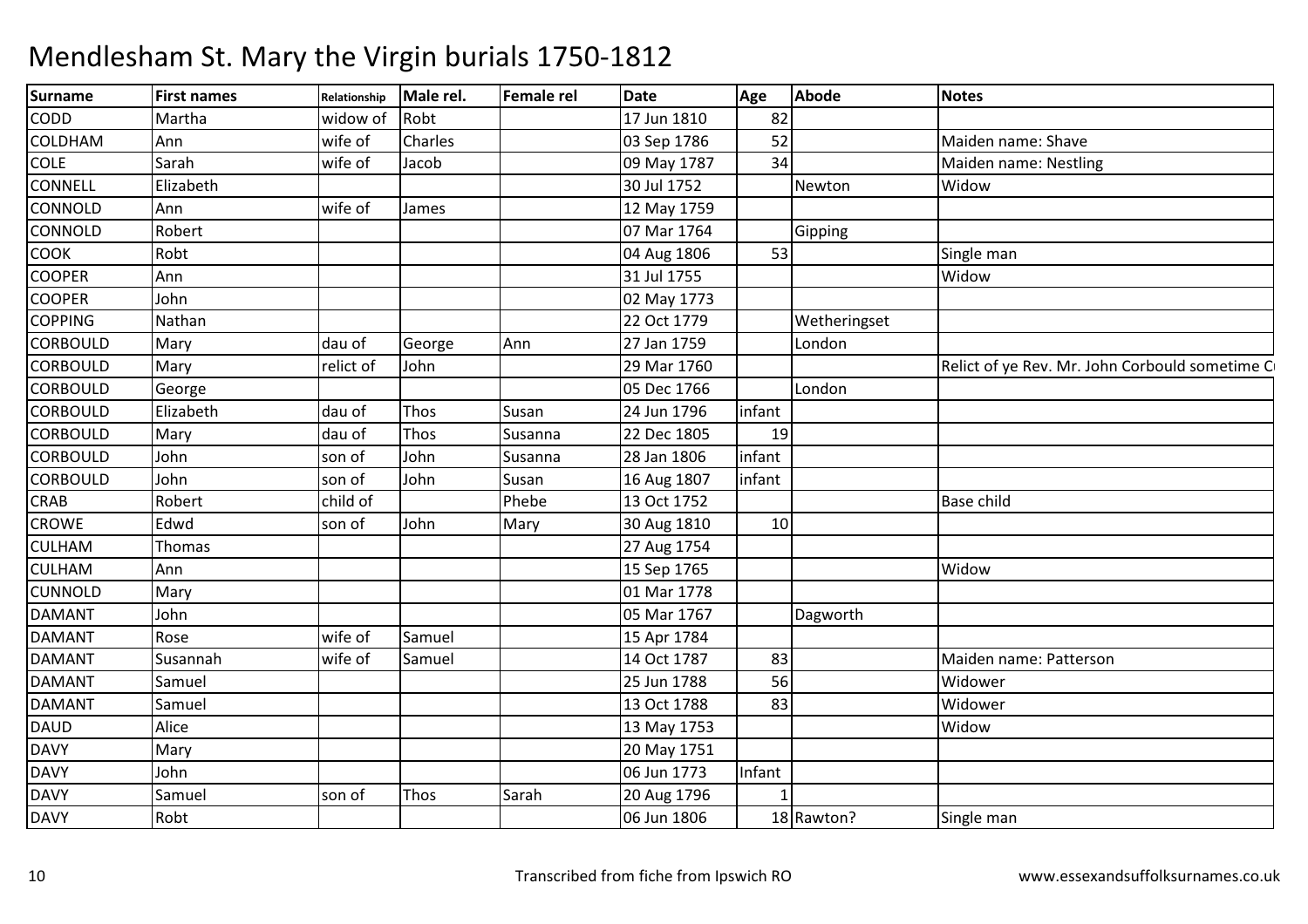| <b>Surname</b> | <b>First names</b> | Relationship | Male rel. | <b>Female rel</b> | <b>Date</b> | Age          | <b>Abode</b>          | <b>Notes</b>                   |
|----------------|--------------------|--------------|-----------|-------------------|-------------|--------------|-----------------------|--------------------------------|
| <b>DAY</b>     | Elizabeth          | wife of      |           |                   | 23 Feb 1755 |              |                       | Elizabeth, wife of Baker Day.  |
| <b>DAY</b>     | Susan              | wife of      | Robert    |                   | 13 Oct 1762 |              |                       |                                |
| <b>DAY</b>     | Robert             |              |           |                   | 01 Feb 1775 |              |                       |                                |
| <b>DAY</b>     | Bathsheba          |              |           |                   | 25 Aug 1779 |              |                       |                                |
| <b>DAY</b>     | Richd              |              |           |                   | 08 Aug 1812 | 63           |                       | Married man                    |
| <b>DEAN</b>    | Willm              | son of       |           | Charlotte         | 19 Aug 1810 | $\mathbf{1}$ |                       | Illegitimate                   |
| <b>DEANE</b>   | Thomas             |              |           |                   | 18 May 1760 |              |                       |                                |
| <b>DEERHAM</b> | Mary               | dau of       |           | Jane              | 15 Sep 1801 | 1            |                       | Illegitimate                   |
| <b>DEERING</b> | Ann                |              |           |                   | 03 Mar 1778 | Infant       |                       |                                |
| <b>DEERING</b> | Samuel             |              |           |                   | 04 Jun 1779 | Infant       |                       |                                |
| <b>DEERING</b> | Richard            |              |           |                   | 19 Aug 1780 | Infant       |                       |                                |
| <b>DEERING</b> | Wm                 |              |           |                   | 07 Sep 1783 | infant       |                       |                                |
| <b>DENNY</b>   | Mary               | wife of      | Thomas    |                   | 11 Jun 1757 |              |                       |                                |
| <b>DENNY</b>   | Robert             |              |           |                   | 12 Jan 1762 |              | <b>Stonham Aspall</b> |                                |
| <b>DENNY</b>   | Thomas             |              |           |                   | 14 Dec 1770 |              |                       |                                |
| <b>DENNY</b>   | Daniel             | son of       | John      | Susan             | 10 May 1812 | infant       |                       |                                |
| <b>DERING</b>  | John               | son of       | Richard   | Mary              | 23 Oct 1787 | infant       |                       | Mother's maiden name: Perryman |
| <b>DERING</b>  | Carolina           | son of       | Richard   | Mary              | 31 Jul 1791 |              |                       |                                |
| <b>DERING</b>  | Thomas             | son of       | Richd     | Mary              | 04 Sep 1792 |              |                       |                                |
| <b>DERING</b>  | Caroline           | dau of       | Richard   | Mary              | 26 Oct 1794 |              |                       | Mother's maiden name: Perryman |
| <b>DEW</b>     | Dorothea           |              |           |                   | 13 Nov 1773 |              | Needham               |                                |
| <b>DEW</b>     | John               |              |           |                   | 06 Mar 1780 |              | Needham Market        |                                |
| <b>DOE</b>     | Arthur             | son of       | Arthur    | Mary              | 26 Dec 1756 |              |                       |                                |
| <b>DOE</b>     | Mary               | dau of       | Arthur    | Mary              | 12 Nov 1758 |              |                       |                                |
| <b>DOE</b>     | William            | son of       | John      | Elizabeth         | 28 Feb 1763 |              |                       |                                |
| <b>DOE</b>     | Thomas             | son of       | Arthur    | Mary              | 02 Feb 1766 |              |                       |                                |
| <b>DOE</b>     | Elizabeth          |              |           |                   | 06 Mar 1770 |              |                       |                                |
| <b>DOE</b>     | John               |              |           |                   | 06 Mar 1770 | Infant       |                       |                                |
| <b>DOE</b>     | Juda               |              |           |                   | 29 May 1771 |              |                       |                                |
| <b>DOE</b>     | John               |              |           |                   | 05 Jan 1781 | 92           |                       |                                |
| <b>DOE</b>     | Arthur             |              |           |                   | 09 Mar 1782 |              | <b>Brockford</b>      |                                |
| <b>DOE</b>     | Juda               |              |           |                   | 12 Jan 1783 |              |                       |                                |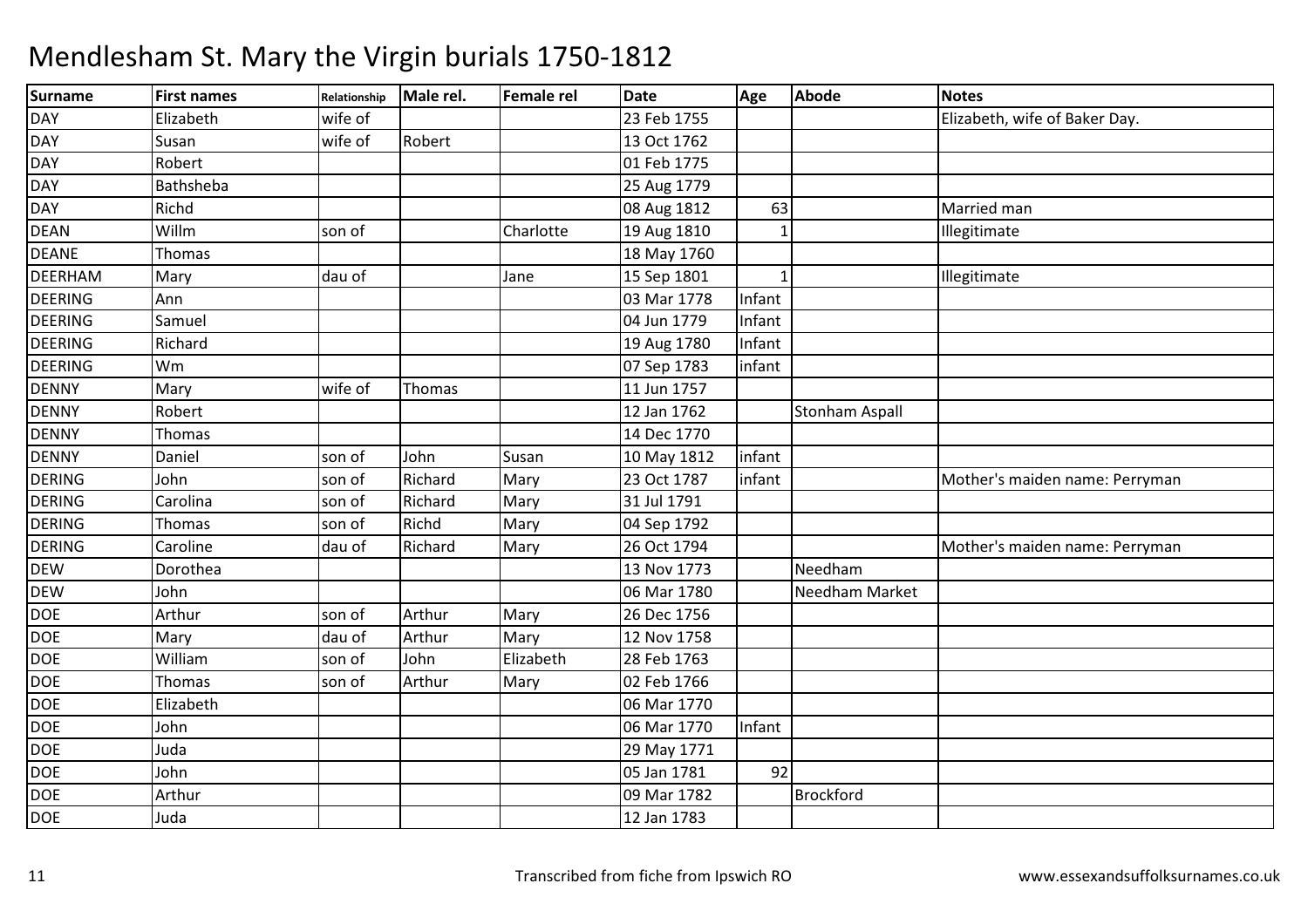| <b>Surname</b>  | <b>First names</b> | Relationship | Male rel. | <b>Female rel</b> | <b>Date</b> | Age            | Abode | <b>Notes</b>                            |
|-----------------|--------------------|--------------|-----------|-------------------|-------------|----------------|-------|-----------------------------------------|
| <b>DOE</b>      | Thomas             |              |           |                   | 29 Jul 1793 | 58             |       |                                         |
| <b>DOE</b>      | Jane               |              |           |                   | 30 Aug 1812 | 90             |       | Widow                                   |
| <b>DOVE</b>     | William            | son of       | John      | Eliz              | 04 Feb 1761 |                |       |                                         |
| <b>DOVE</b>     | Mary               |              |           |                   | 11 Oct 1780 | Infant         |       |                                         |
| <b>DOVE</b>     | William            |              |           |                   | 25 Sep 1781 | infant         |       |                                         |
| <b>DRIVER</b>   | Sarah              | wife of      | Robt      |                   | 14 Dec 1753 |                |       |                                         |
| <b>DRIVER</b>   | Jonathan           | son of       | Robt      | Sarah             | 17 Jan 1754 |                |       |                                         |
| <b>DRIVER</b>   | Kasiah             |              |           |                   | 05 Feb 1755 |                |       |                                         |
| <b>DRIVER</b>   | Sarah              | wife of      | John      |                   | 08 Jan 1757 |                |       |                                         |
| <b>DRIVER</b>   | Kasia              | dau of       | Robert    | Mary              | 14 May 1766 |                |       |                                         |
| <b>DRIVER</b>   | Frances            | dau of       | Robert    | Mary              | 12 Mar 1767 |                |       |                                         |
| <b>DRIVER</b>   | Thomas             |              |           |                   | 30 Dec 1768 | Infant         |       |                                         |
| <b>DRIVER</b>   | Robert             |              |           |                   | 23 Mar 1771 |                |       |                                         |
| <b>DRIVER</b>   | Francis            |              |           |                   | 13 Mar 1774 | Infant         |       |                                         |
| <b>DRIVER</b>   | Frances            |              |           |                   | 27 Oct 1775 | Infant         |       |                                         |
| <b>DRIVER</b>   | Robert             |              |           |                   | 05 Sep 1778 |                |       |                                         |
| <b>DRIVER</b>   | Robert             |              |           |                   | 24 Jan 1782 |                |       |                                         |
| <b>DRIVER</b>   | William            | son of       | Wm        | Jane              | 31 Mar 1786 | $\overline{2}$ |       | Pauper                                  |
| <b>DRIVER</b>   | Jane               | wife of      | Willm     |                   | 19 Sep 1790 | 32             |       | Maiden name: Pikes                      |
| <b>DRIVER</b>   | William            | son of       | William   | Jane              | 21 Nov 1791 |                |       |                                         |
| <b>DRIVER</b>   | Mary               | dau of       | Daniel    | Sarah             | 24 Dec 1797 | infant         |       |                                         |
| <b>DRIVER</b>   | Wm                 |              |           |                   | 20 Dec 1804 | 77             |       | Widower.                                |
| <b>DUNTHORN</b> | John               |              |           |                   | 22 Jan 1764 |                |       | Many years schoolmaster in this parish. |
| <b>DURRANT</b>  | John               |              |           |                   | 24 Mar 1760 | Child          |       |                                         |
| <b>DURRANT</b>  | James              |              |           |                   | 03 Jul 1763 |                |       | Singleman                               |
| <b>DURRANT</b>  | Ann                | wife of      | John      |                   | 20 Jul 1763 |                |       |                                         |
| <b>DURRANT</b>  | James              |              |           |                   | 15 Nov 1783 |                |       | Pauper                                  |
| <b>DURRANT</b>  | Mary               | wife of      | John      |                   | 28 Mar 1798 | 61             |       | Maiden name: Browse                     |
| <b>DURRANT</b>  | John               |              |           |                   | 04 Oct 1799 | 66             |       | Widower                                 |
| <b>DURRANT</b>  | John               | son of       | Geo       | Mary              | 25 Jun 1810 | 12             |       | Mother's maiden name: Durrant           |
| <b>DURRANT</b>  | Sophia             | dau of       | Geo       | Mary              | 26 Jun 1810 |                |       | Mother's maiden name: Durrant           |
| <b>EAGER</b>    | Mary               |              |           |                   | 17 Feb 1778 | Infant         |       |                                         |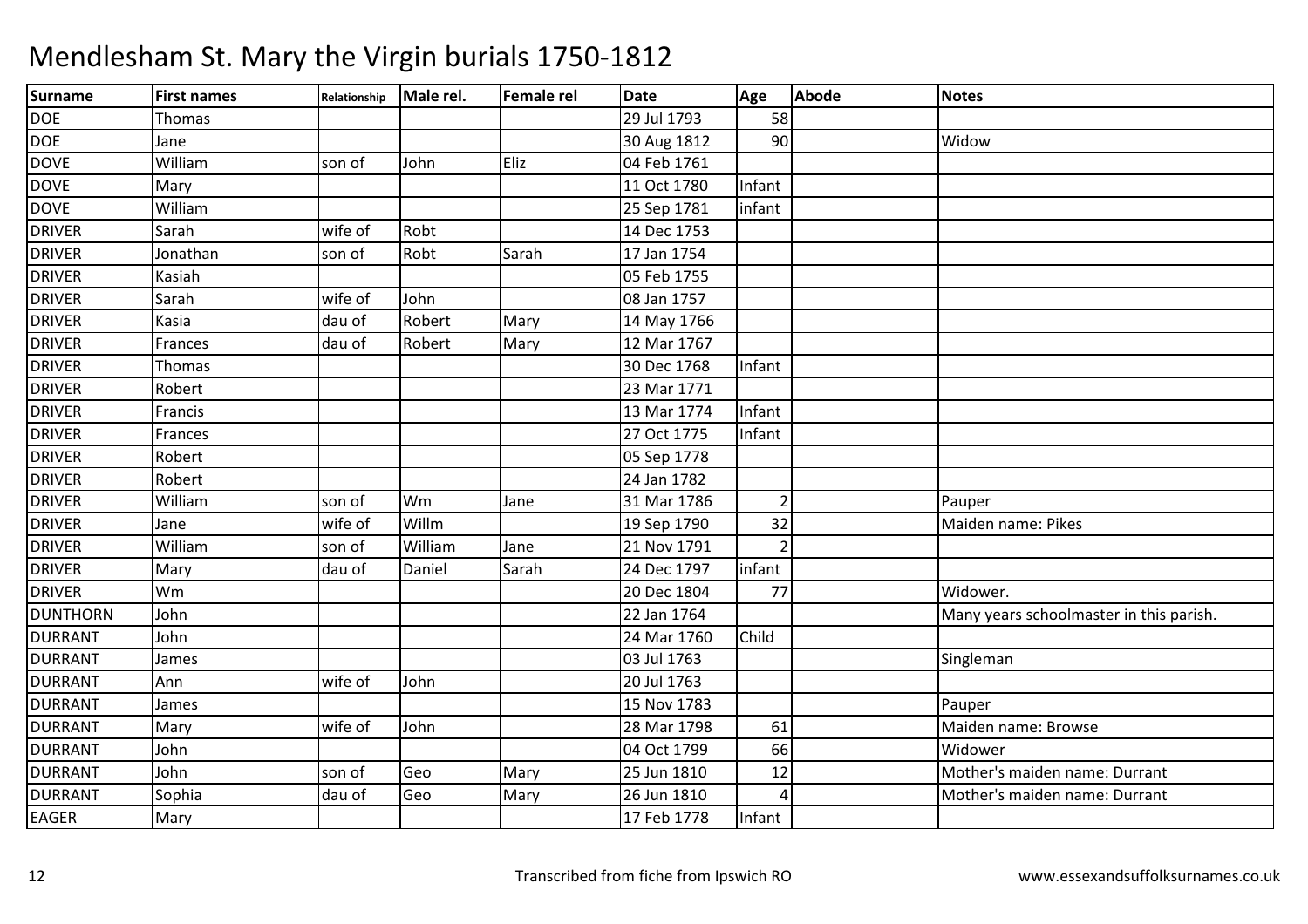| Surname            | <b>First names</b> | Relationship | Male rel. | Female rel | <b>Date</b>   | Age    | <b>Abode</b>      | <b>Notes</b>                   |
|--------------------|--------------------|--------------|-----------|------------|---------------|--------|-------------------|--------------------------------|
| <b>EAMES</b>       | Edward             | son of       | Edward    | Hannah     | 30 Nov 1757   |        |                   |                                |
| <b>EAMES</b>       | Elizabeth          | wife of      | Thomas    |            | 21 Jun 1759   |        |                   |                                |
| <b>EAMES</b>       | Elizabeth          | dau of       | Thomas    |            | 07 Jul 1759   |        |                   |                                |
| <b>EAMES</b>       | Thomas             |              |           |            | 05 Jul 1760   |        |                   |                                |
| <b>EAMES</b>       | Thoms              | son of       | Edward    | Hannah     | 15 Feb 1764   |        |                   |                                |
|                    |                    |              |           |            |               |        | Barham            |                                |
| <b>EAMES</b>       | <b>Bridget</b>     |              |           |            | 19 Dec 1777   |        | House of Industry |                                |
| <b>EAMES</b>       | John               |              |           | Mary       | 04 Jan 1782   |        |                   | <b>Base born of Mary Eames</b> |
| <b>EAMES</b>       | Hannah             | wife of      | Edward    |            | 03 May 1785   | 50     |                   | Maiden name: Holmes. Pauper.   |
| <b>EDGAR</b>       | Lucy               |              |           |            | 18 Jan 1750/1 |        |                   |                                |
| <b>ELLES</b>       | John               | son of       | John      | Catharine  | 17 Nov 1793   | infant |                   |                                |
| <b>ELLIS</b>       | Samuel             |              |           |            | 27 Jul 1751   |        |                   |                                |
| <b>ELLIS</b>       | Elizabeth          | dau of       | Robt      | Mary       | 20 Aug 1751   |        |                   |                                |
| <b>ELLIS</b>       | Mary               |              |           |            | 26 Mar 1764   |        |                   | Singlewoman                    |
| <b>ELLIS</b>       | William            | son of       |           | Martha     | 24 Jan 1768   |        |                   |                                |
| <b>ELLIS</b>       | Jane               |              |           |            | 28 Apr 1771   | Infant |                   |                                |
| <b>ELLIS</b>       | Robert             |              |           |            | 17 Apr 1787   | 84     |                   | Labourer                       |
| <b>ELLIS</b>       | Susan              | dau of       | James     | Elizth     | 04 Nov 1795   | 15     |                   |                                |
| <b>ELLIS</b>       | Elizabeth          | wife of      | James     |            | 19 Aug 1797   | 51     |                   | Maiden name: Roberson          |
| <b>ELLIS</b>       | James              | son of       | James     | Elizabeth  | 08 Jan 1799   | 18     |                   |                                |
| <b>ELLIT</b>       | John               |              |           |            | 15 Sep 1776   |        |                   | An old man                     |
| <b>F[OE]RKES</b>   | Mary               |              |           |            | 22 Feb 1765   |        |                   | Widow                          |
| <b>FAIRWEATHER</b> | John               |              |           |            | 28 Apr 1790   | 36     |                   |                                |
| <b>FARROW</b>      | John               |              |           |            | 15 Apr 1778   | Infant |                   |                                |
| <b>FARROW</b>      | Mary               |              |           |            | 19 Sep 1782   |        |                   |                                |
| <b>FAYS</b>        | John               |              |           |            | 18 Jul 1773   |        |                   |                                |
| <b>FAYS</b>        | Susan              |              |           |            | 22 Aug 1780   |        |                   |                                |
| <b>FELLINGHAM</b>  | William            | son of       | Willm     | Eliz       | 29 Nov 1789   |        |                   |                                |
| FELLINGHAM         | Elizth             | wife of      | Willm     |            | 11 Dec 1796   | 31     |                   | Maiden name: Thurlow           |
| FELLINGHAM         | Willm              |              |           |            | 22 Apr 1811   | 54     |                   | Widower                        |
| <b>FIELD</b>       | George Filby       | son of       | John      | Mercy      | 04 Sep 1791   |        |                   |                                |
| <b>FIELD</b>       | Ann                | dau of       | John      | Mary       | 13 May 1802   | 24     |                   | Spinster                       |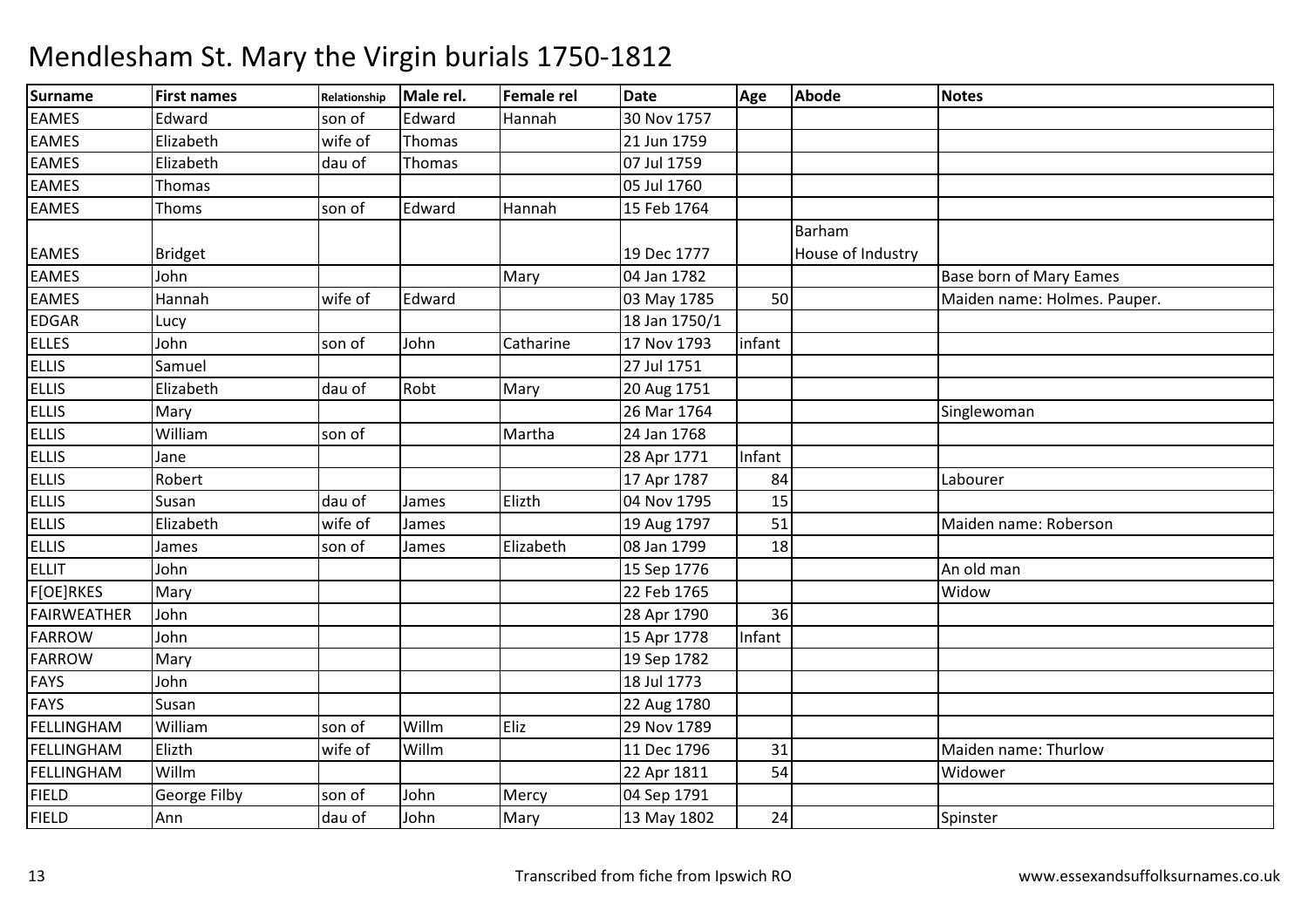| <b>Surname</b>     | <b>First names</b> | Relationship | Male rel. | <b>Female rel</b> | <b>Date</b> | Age    | <b>Abode</b> | <b>Notes</b>               |
|--------------------|--------------------|--------------|-----------|-------------------|-------------|--------|--------------|----------------------------|
| <b>FILBY</b>       | Mercy              |              |           |                   | 29 Aug 1762 |        |              | Singlewoman                |
| <b>FILBY</b>       | John               |              |           |                   | 23 Dec 1766 |        |              |                            |
| <b>FILBY</b>       | Hannah             |              |           |                   | 02 May 1776 | Infant |              |                            |
| <b>FINBOW</b>      | George             | son of       |           | Alice             | 29 Apr 1788 |        |              | <b>Base born</b>           |
| <b>FINBOW</b>      | John               |              |           |                   | 03 Sep 1806 | 37     |              | Married man                |
| <b>FINBOW</b>      | Geo                |              |           |                   | 15 Jan 1807 |        |              | Married man                |
| <b>FINBOW</b>      | Mary               | dau of       | John      | Mary              | 03 Jan 1808 |        |              |                            |
| <b>FIRMWOOD</b>    | William            | son of       | William   | Mary              | 12 Jan 1764 |        |              |                            |
| <b>FOOD</b>        | Ann                | widow of     | John      |                   | 24 Feb 1790 | 86     |              |                            |
| <b>FOULDER</b>     | Susan              |              |           |                   | 28 May 1765 |        |              | Singlewoman                |
| <b>FOX</b>         | Thomas             |              |           |                   | 09 Jun 1804 | 56     |              | Married man                |
| <b>FOX</b>         | Thos               | son of       | Thos      | Anne              | 19 Jan 1807 | infant | Brockford    |                            |
| <b>FOX</b>         | Nathan             |              |           |                   | 15 Jun 1811 | 19     |              | Single man                 |
| <b>FOX VINCENT</b> | Charlotte          | dau of       | Thomas    | Elizabeth         | 06 Sep 1795 |        |              |                            |
| <b>FOX VINCENT</b> | Harriet            | dau of       | Thomas    | Elizabeth         | 09 Sep 1795 |        |              |                            |
| <b>FRANCES</b>     | Susan              |              |           |                   | 14 Nov 1778 |        |              |                            |
| <b>FRANCIS</b>     | Sarah              | wife of      | Thos      |                   | 17 Dec 1752 |        |              |                            |
| <b>FRANCIS</b>     | Thomas             |              |           |                   | 24 Jun 1758 |        |              | Senr                       |
| <b>FRANCIS</b>     | Mary               |              |           |                   | 18 Aug 1768 | Infant |              |                            |
| <b>FRANCIS</b>     | Mary               |              |           |                   | 23 Apr 1775 |        |              |                            |
| <b>FRANCIS</b>     | Mary               | dau of       | Thomas    | Mary              | 05 Apr 1800 | 24     |              |                            |
| <b>FRANCIS</b>     | Eliz               |              |           |                   | 08 Sep 1801 | 40     |              | Spinster. About 40.        |
| <b>FRANCIS</b>     | Thomas             |              |           |                   | 10 Aug 1811 | 67     |              | An honest man, and married |
| <b>FRICKER</b>     | William            | son of       | William   | Elizabeth         | 04 Apr 1766 |        |              |                            |
| <b>FRICKER</b>     | William            | son of       | William   | Elizth            | 28 Dec 1769 |        |              |                            |
| <b>FRICKER</b>     | William            |              |           |                   | 21 Oct 1800 | 56     |              | Married man                |
| <b>FRIEND</b>      | Elizabeth          |              |           |                   | 17 Oct 1766 |        |              |                            |
| <b>FRIEND</b>      | James              |              |           |                   | 21 Oct 1766 |        |              |                            |
| <b>FULLER</b>      | Jane               | wife of      | Samuel    |                   | 12 May 1757 |        | Fannington   |                            |
| <b>FULLER</b>      | Mary               | wife of      | William   |                   | 12 Aug 1769 |        |              |                            |
| <b>FULLER</b>      | Ann                |              |           |                   | 21 Jun 1773 |        |              |                            |
| <b>FULLER</b>      | James              |              |           |                   | 20 Jun 1776 |        |              |                            |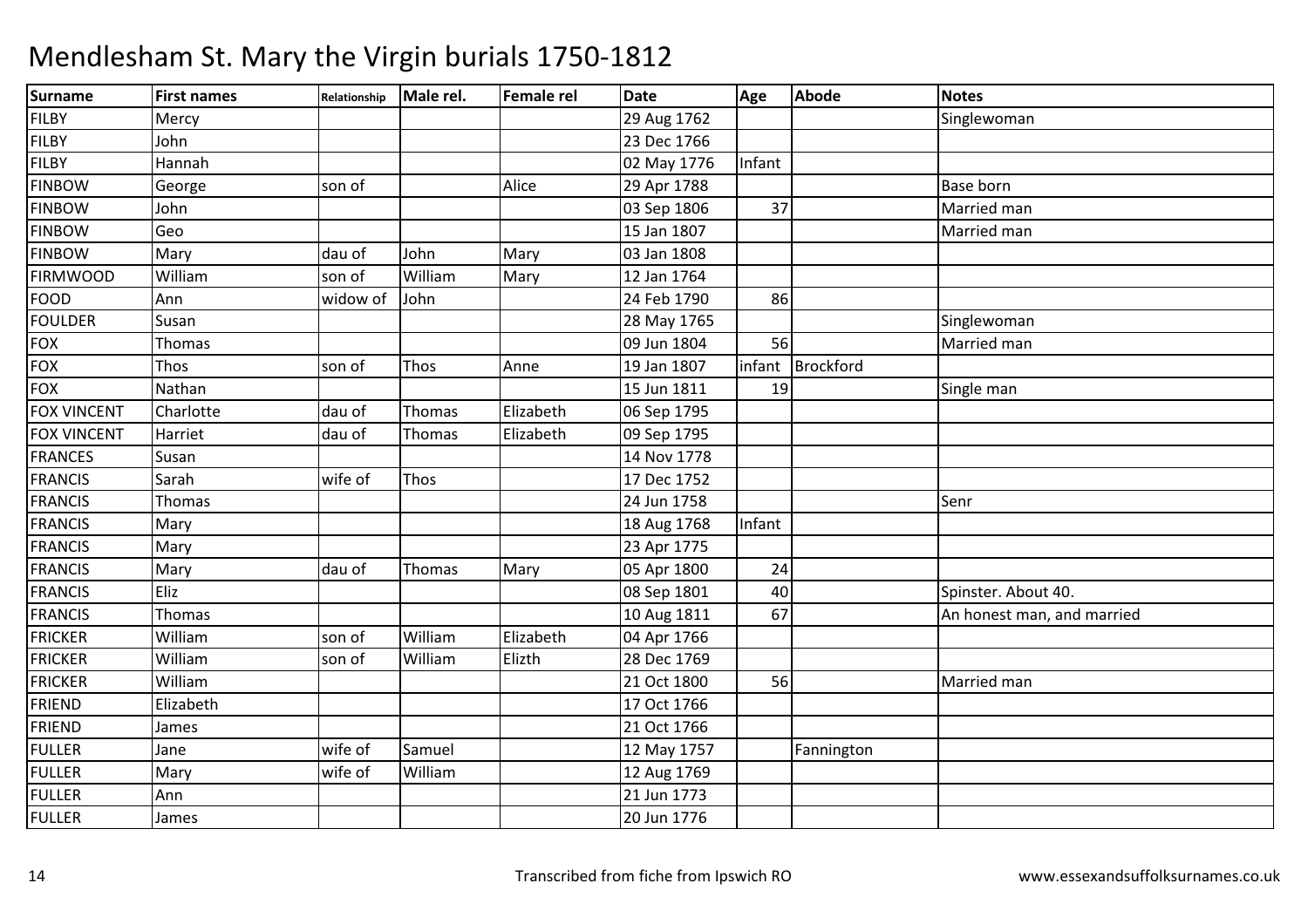| <b>Surname</b> | <b>First names</b>      | Relationship | Male rel. | Female rel | <b>Date</b> | Age    | Abode | <b>Notes</b>                 |
|----------------|-------------------------|--------------|-----------|------------|-------------|--------|-------|------------------------------|
| <b>FULLER</b>  | Charles                 |              |           |            | 16 Apr 1778 |        |       |                              |
| <b>FULLER</b>  | James                   |              |           |            | 29 Nov 1779 |        |       |                              |
| <b>FULLER</b>  | William                 |              |           |            | 23 Jun 1782 |        |       |                              |
| <b>FULLER</b>  | James                   |              |           |            | 07 Oct 1782 |        |       |                              |
| <b>FULLER</b>  | Charlotte               | dau of       | William   | Elizth     | 07 Dec 1791 |        |       |                              |
| <b>FULLER</b>  | Ann                     | dau of       | Thomas    | Mary       | 09 Oct 1796 | 48     |       |                              |
| <b>FULLER</b>  | William                 |              |           |            | 03 Dec 1797 | 57     |       | Married man                  |
| <b>FULLER</b>  | Elizabeth               | widow of     | Willm     |            | 16 Jan 1798 | 52     |       | Maiden name: Webb            |
| G[OA][RS]LING  | Samuel                  |              |           |            | 19 Sep 1762 |        |       |                              |
| GARLAND        | Magdalen                |              |           |            | 01 Nov 1752 |        |       |                              |
| <b>GARLAND</b> | Sarah                   |              |           |            | 12 Aug 1771 | Infant |       |                              |
| <b>GARLAND</b> | Jane                    |              |           |            | 03 Sep 1773 |        |       |                              |
| <b>GARLAND</b> | Rose                    | wife of      | William   |            | 12 Dec 1784 |        |       | Maiden name: Wright. Pauper. |
| <b>GARNHAM</b> | Jane                    | wife of      | James     |            | 15 Oct 1763 |        |       |                              |
| <b>GARNHAM</b> | Sarah                   |              |           |            | 25 Jul 1771 | Infant |       |                              |
| <b>GARRARD</b> | Mary                    |              |           |            | 31 Aug 1781 |        |       |                              |
| <b>GARRARD</b> | <b>William Ebenezer</b> | son of       | John      | Susan      | 06 Jan 1799 |        |       |                              |
| <b>GARRARD</b> | Sarah                   | dau of       | John      | Susan      | 03 Mar 1800 | infant |       |                              |
| <b>GARRARD</b> | William                 | son of       | John      | Susan      | 15 May 1801 | infant |       |                              |
| <b>GARRARD</b> | Mary                    |              |           |            | 19 Nov 1810 | 72     |       | Spinster                     |
| <b>GARRARD</b> | Thomas                  | son of       | John      | Susan      | 11 Dec 1811 | 3      |       |                              |
| <b>GARROD</b>  | Thoms                   |              |           |            | 12 Feb 1768 |        |       |                              |
| <b>GARWOOD</b> | Mary                    | dau of       | John      | Susan      | 29 Nov 1791 |        |       |                              |
| <b>GAYMER</b>  | Ellena                  |              |           |            | 02 Apr 1779 |        |       |                              |
| <b>GIBSON</b>  | Martha                  |              |           |            | 30 Jan 1767 |        |       | Widow                        |
| <b>GILES</b>   | William                 |              |           |            | 21 Oct 1787 | 72     |       | A married man.               |
| <b>GILES</b>   | Hannah                  |              |           |            | 23 Oct 1788 | 80     |       | Widow. Maiden name Smith.    |
| <b>GIRLING</b> | Thomas                  | son of       | William   | Rose       | 02 Jan 1795 | 47     |       | Mother's maiden name: Wright |
| <b>GIRLING</b> | Alice                   | dau of       | William   | Rose       | 11 Dec 1798 | 50     |       |                              |
| <b>GIRLING</b> | William                 |              |           |            | 12 May 1799 | 84     |       | Widower                      |
| <b>GIRLING</b> | Althea                  | dau of       | Robt      | Susan      | 15 Apr 1811 | infant |       |                              |
| <b>GISSING</b> | Richard                 |              |           |            | 07 Jun 1765 |        |       |                              |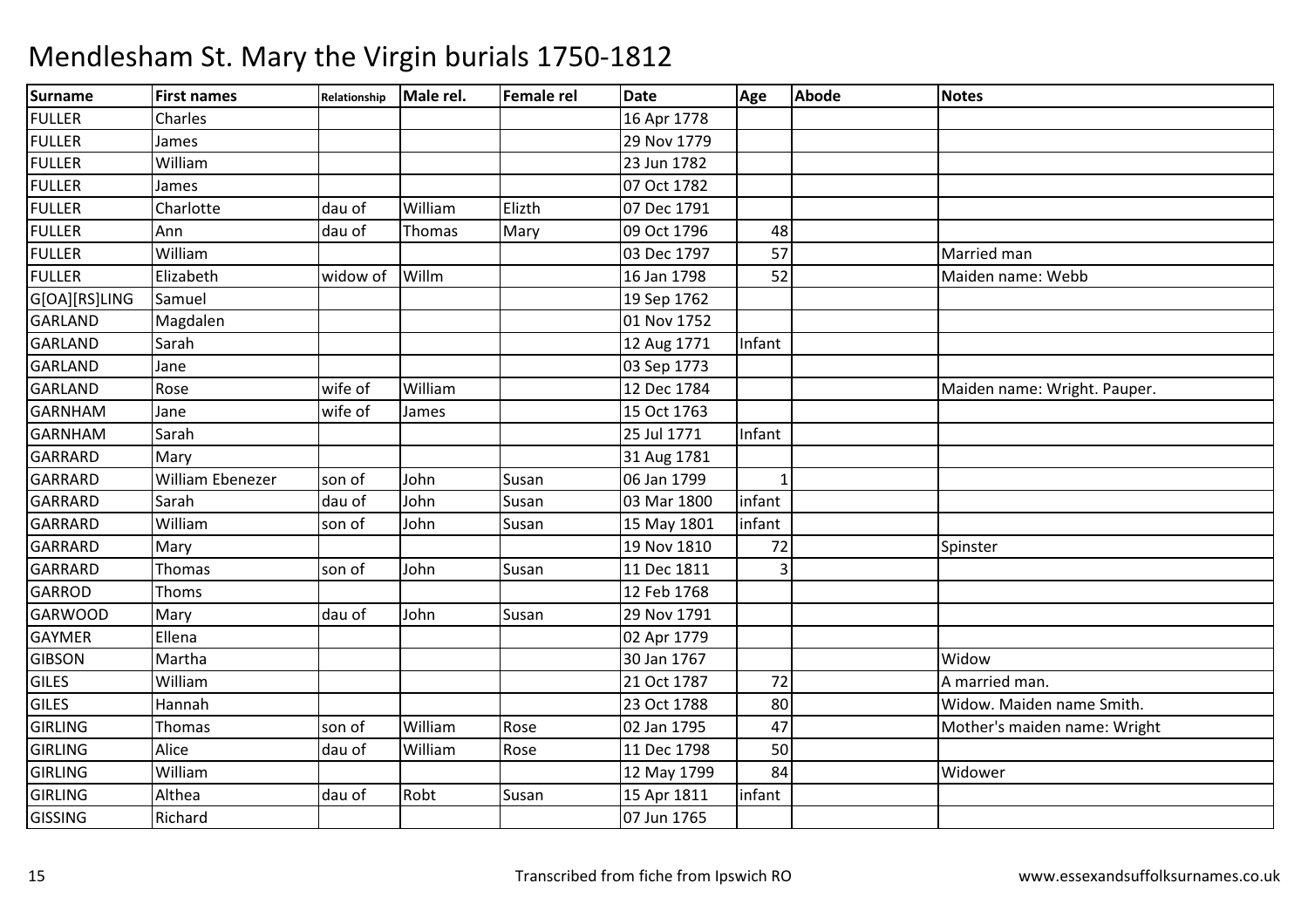| Surname         | <b>First names</b> | Relationship | Male rel. | <b>Female rel</b> | <b>Date</b> | Age    | <b>Abode</b> | <b>Notes</b>                |
|-----------------|--------------------|--------------|-----------|-------------------|-------------|--------|--------------|-----------------------------|
| <b>GISSING</b>  | Robert             |              |           |                   | 28 Aug 1768 |        | Wetheringset |                             |
| <b>GISSING</b>  | Sophia             | dau of       | Robt      | Mary              | 14 Mar 1769 |        |              |                             |
| <b>GISSING</b>  | Samuel             |              |           |                   | 25 Apr 1773 |        |              |                             |
| <b>GISSING</b>  | Elizabeth          |              |           |                   | 15 Nov 1776 |        |              |                             |
| <b>GISSING</b>  | Alderman Frederick | son of       | Samuel    | Elizabeth         | 09 Aug 1798 | infant |              |                             |
| <b>GISSING</b>  | Alderman           | son of       | Saml      | Elizabeth         | 29 Sep 1799 | infant |              |                             |
| <b>GISSING</b>  | Elizth             | wife of      | Samuel    |                   | 09 Apr 1803 | 29     |              | Wife of Samuel Gissing jnr  |
| <b>GISSING</b>  | Samuel             |              |           |                   | 26 Aug 1807 | 75     |              | Married man                 |
| <b>GISSING</b>  | Marian             | dau of       | Saml      | Mary              | 28 May 1808 | infant |              |                             |
| <b>GOODRICH</b> | Mary               | wife of      | William   |                   | 23 Dec 1787 | 72     |              | Maiden name: Rogers         |
| <b>GOODRICH</b> | William            |              |           |                   | 30 Jul 1788 | 62     |              |                             |
| <b>GOODRICH</b> | John               | son of       | Willm     | Mary              | 09 Feb 1798 | 71     |              |                             |
| <b>GOODWIN</b>  | Robert             |              |           |                   | 13 Dec 1754 |        |              |                             |
| <b>GOSLING</b>  | Robert             |              |           |                   | 07 Jun 1771 | Infant |              |                             |
| GOSLING         | Robert             |              |           |                   | 20 Apr 1809 | 73     |              | Married man                 |
| <b>GOSLING</b>  | Sarah              |              |           |                   | 25 May 1809 | 66     |              | Widow                       |
| <b>GOSTLING</b> | Ann                | wife of      | Robert    |                   | 18 Apr 1788 | 48     |              | Maiden name: Pamington      |
| <b>GOYMER</b>   | John               |              |           |                   | 16 May 1781 |        |              |                             |
| GREEN           | Mary               | wife of      | John      |                   | 17 May 1759 |        |              |                             |
| <b>GREEN</b>    | John               |              |           |                   | 17 Jan 1760 |        |              | Widower                     |
| <b>GREEN</b>    | William            |              |           |                   | 10 Mar 1780 |        |              |                             |
| <b>GROOM</b>    | Mary               |              |           |                   | 14 Apr 1771 |        |              |                             |
| <b>GROOM</b>    | William            |              |           |                   | 18 Dec 1775 | Infant |              |                             |
| <b>GROOM</b>    | Lydia              |              |           |                   | 25 Jan 1779 |        |              |                             |
| <b>GROOM</b>    | John               |              |           |                   | 20 Dec 1779 |        |              | An old man                  |
| <b>GROOM</b>    | William            |              |           |                   | 16 Sep 1783 | 67     |              | An old man aged 67          |
| <b>GROOM</b>    | <b>Bridget</b>     | widow of     | John      |                   | 06 Apr 1785 | 76     |              | Maiden name: White. Pauper. |
| <b>GROOM</b>    | John               | son of       | William   | Mary              | 07 Nov 1792 |        |              |                             |
| <b>GROOM</b>    | Judia              | widow of     | William   |                   | 04 Nov 1795 | 74     |              | Maiden name: Rainer         |
| <b>GROOM</b>    | William            |              |           |                   | 30 Jan 1799 | 51     |              | Married man                 |
| <b>GROOME</b>   | John               | son of       | Wm        | Mary              | 02 May 1751 |        |              |                             |
| <b>GROOME</b>   | Thomas             | son of       | John      | <b>Bridget</b>    | 12 Sep 1751 |        |              |                             |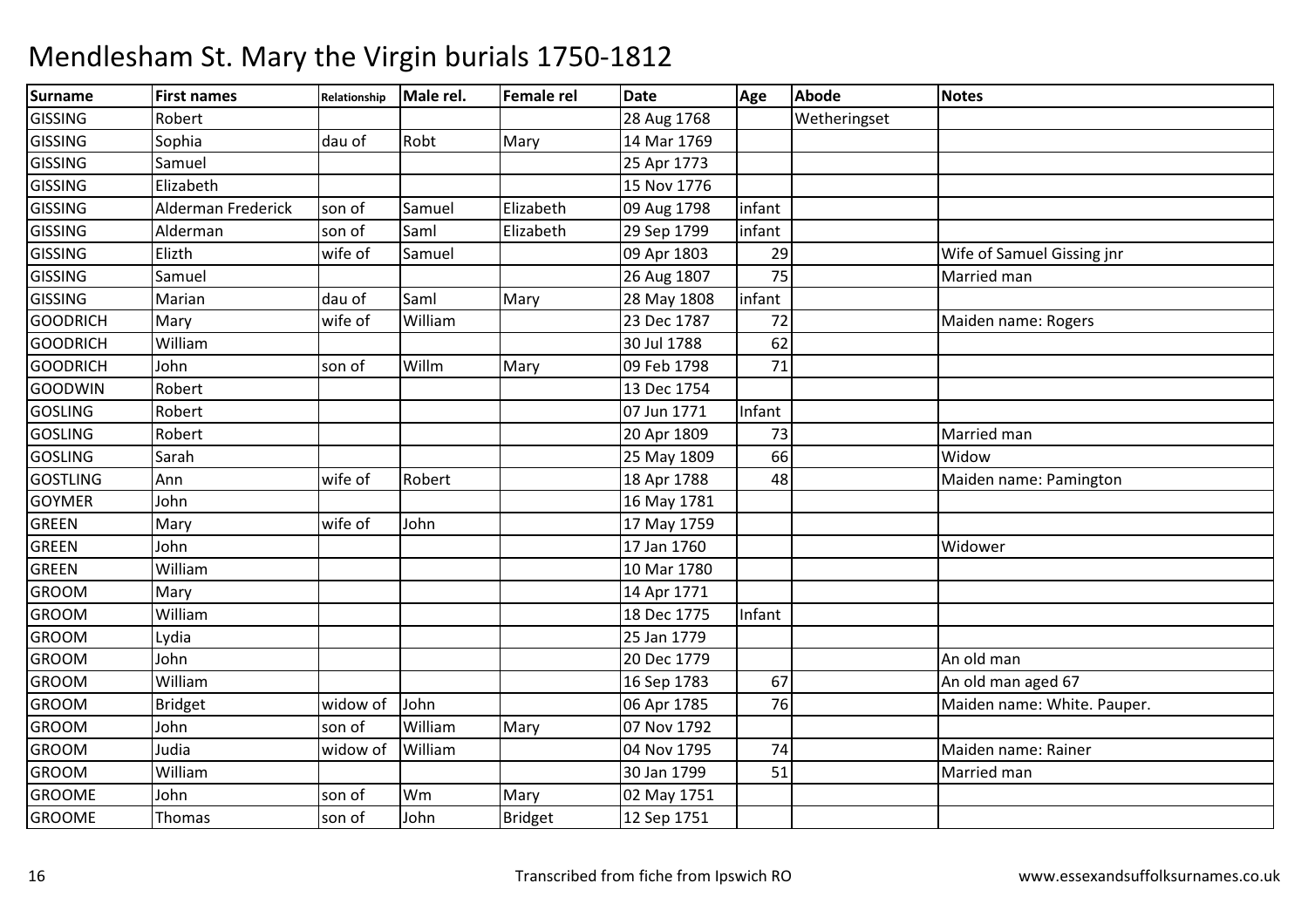| Surname         | <b>First names</b> | Relationship | Male rel. | <b>Female rel</b> | <b>Date</b>   | Age            | Abode | <b>Notes</b>          |
|-----------------|--------------------|--------------|-----------|-------------------|---------------|----------------|-------|-----------------------|
| <b>GROOME</b>   | John               |              |           |                   | 28 Oct 1751   |                |       |                       |
| <b>GROOME</b>   | Ruth               |              |           |                   | 13 Jan 1751/2 |                |       |                       |
| <b>GROOME</b>   | Hannah             |              |           |                   | 17 Feb 1772   |                |       |                       |
| <b>GUNNOLD</b>  | John               |              |           |                   | 02 Nov 1778   |                |       | An old man            |
| <b>GUNNOLD</b>  | Mary               |              |           |                   | 01 Sep 1782   |                |       |                       |
| <b>HADDOCK</b>  | Joseph             |              |           |                   | 14 Dec 1811   | 76             |       | Widower               |
| <b>HADLEIGH</b> | <b>Phillis</b>     | dau of       | Simon     | Phillis           | 25 Mar 1765   |                |       |                       |
| <b>HADLEIGH</b> | <b>Phillis</b>     |              |           |                   | 10 Jan 1774   |                |       |                       |
| <b>HADLEY</b>   | Susan              |              |           |                   | 17 Aug 1806   | 24             |       | Single woman          |
| <b>HADLEY</b>   | Patience           | dau of       |           | Catherine         | 16 Jun 1808   | $\overline{9}$ |       | Illegitimate          |
| <b>HADLEY</b>   | Simon              |              |           |                   | 02 Feb 1809   | 78             |       | Married man           |
| <b>HADLY</b>    | Robt               |              |           |                   | 17 Jan 1779   |                |       |                       |
| <b>HAGGER</b>   | Mary               | wife of      | William   |                   | 19 Jul 1790   | 56             |       | Maiden name: Burrows? |
| <b>HAGGIS</b>   | William            |              |           |                   | 04 Mar 1770   | Infant         |       |                       |
| <b>HAGGIS</b>   | Elizabeth          |              |           |                   | 27 Nov 1771   | Infant         |       |                       |
| <b>HALLS</b>    | John               | son of       | Ed        | Mart.             | 21 Jul 1754   |                |       |                       |
| <b>HALLS</b>    | William            | son of       | Edmund    | Martha            | 17 Feb 1761   |                |       |                       |
| <b>HALLS</b>    | Robert             | son of       | Edmund    | Martha            | 03 Aug 1762   |                |       |                       |
| <b>HALLS</b>    | Henry              |              |           |                   | 24 May 1788   | 53             |       | A married man         |
| <b>HALLS</b>    | John               |              |           |                   | 07 May 1803   | 39             |       | Married man           |
| <b>HAMMOND</b>  | Alice              |              |           |                   | 13 Mar 1765   |                |       | A single woman        |
| <b>HANTON</b>   | Robert             |              |           |                   | 10 Jun 1781   | infant         |       |                       |
| <b>HART</b>     | Henry              | son of       | Robt      | Mary              | 29 May 1750   |                |       |                       |
| <b>HART</b>     | James              | son of       | Robt      | Mary              | 22 Jul 1750   |                |       |                       |
| <b>HART</b>     | Henry              | son of       | Robert    | Mary              | 05 Jan 1753   |                |       |                       |
| <b>HART</b>     | Daniel             |              |           |                   | 08 Jul 1754   |                |       | A child               |
| <b>HART</b>     | Daniel             | son of       | Robert    | Mary              | 01 Oct 1755   |                |       |                       |
| <b>HART</b>     | Susanna            | dau of       | Robert    | Mary              | 23 Mar 1757   |                |       |                       |
| <b>HART</b>     | James              | son of       | Robt      | Mary              | 22 Oct 1759   |                |       |                       |
| <b>HART</b>     | James              | son of       | Robert    | Mary              | 15 Jul 1761   |                |       |                       |
| <b>HART</b>     | Mary               |              |           |                   | 13 Jul 1780   |                |       |                       |
| <b>HART</b>     | Robert             |              |           |                   | 08 Jun 1781   |                |       |                       |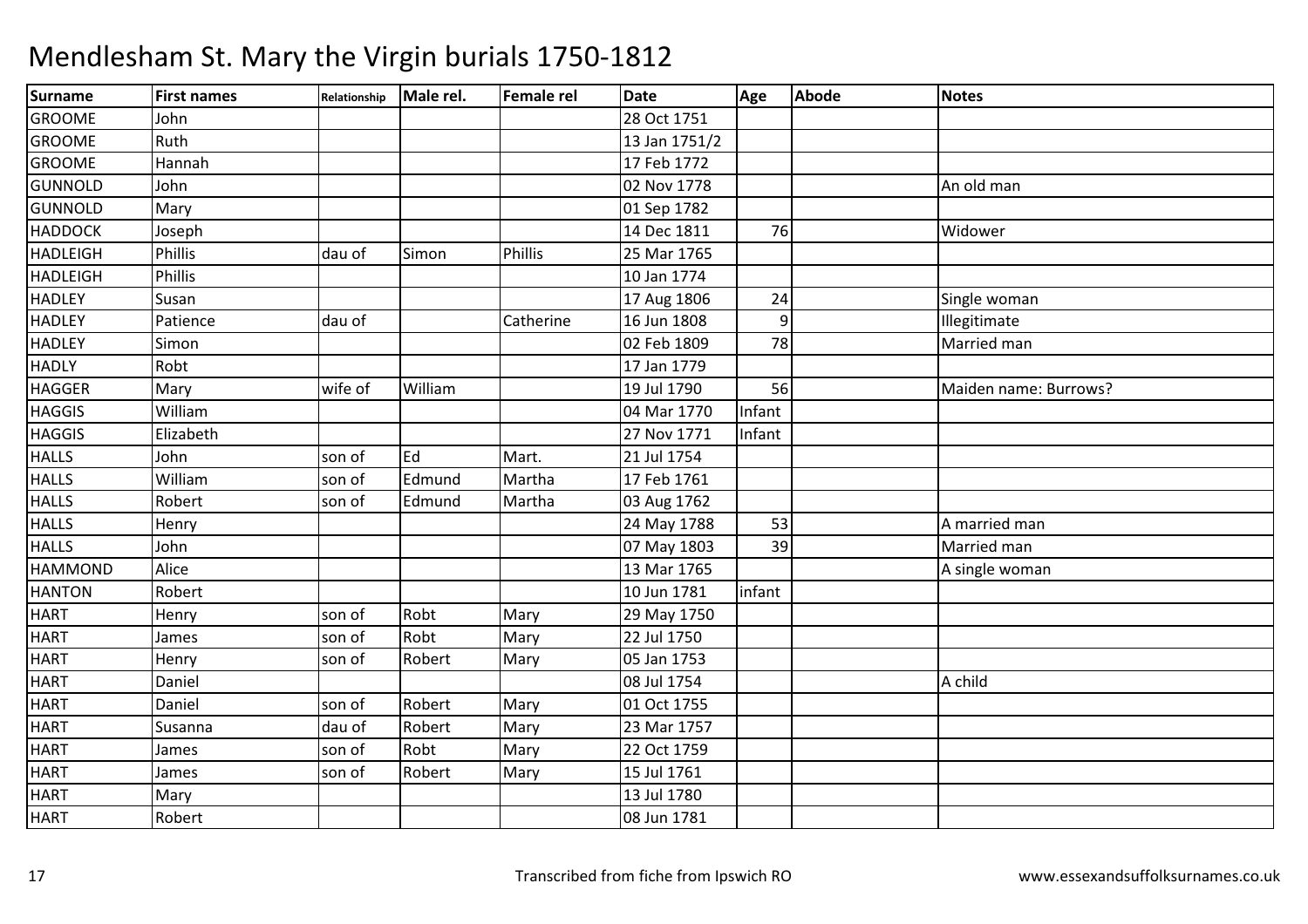| <b>Surname</b> | <b>First names</b> | Relationship | Male rel. | <b>Female rel</b> | <b>Date</b> | Age          | <b>Abode</b>     | <b>Notes</b>                |
|----------------|--------------------|--------------|-----------|-------------------|-------------|--------------|------------------|-----------------------------|
| <b>HASSUM</b>  | John               |              |           |                   | 07 Jun 1751 |              |                  |                             |
| <b>HASSUM</b>  | Mary               | dau of       | John      | Mary              | 28 Jun 1752 |              |                  |                             |
| <b>HAWARD</b>  | Ann                | wife of      | John      |                   | 07 May 1763 |              | Thorndon         |                             |
| <b>HAWARD</b>  | Hannah             |              |           |                   | 31 Dec 1776 |              | Thorndon         |                             |
| <b>HAWS</b>    | Mary               |              |           |                   | 13 May 1783 |              |                  |                             |
| <b>HAWS</b>    | Mary               | wife of      | Thomas    |                   | 15 Oct 1784 |              |                  | Maiden name: Hadly          |
| <b>HAWYS</b>   | John Ham           | son of       |           | Mary              | 12 Jan 1789 | $\mathbf{1}$ |                  | Illegitimate                |
| <b>HAYWARD</b> | Robert             |              |           |                   | 19 Jan 1757 |              | Wetheringset     |                             |
| <b>HAYWARD</b> | Elizabeth          |              |           |                   | 05 Jul 1779 |              | Thorndon         |                             |
| <b>HAYWARD</b> | Jeremiah           |              |           |                   | 27 Nov 1779 |              |                  |                             |
| <b>HAYWARD</b> | John               |              |           |                   | 12 Jan 1780 |              | Baddingham       |                             |
| <b>HAYWARD</b> | Mary               |              |           |                   | 14 Jan 1780 |              | Baddingham       |                             |
| <b>HAYWARD</b> | John               |              |           |                   | 20 Jun 1780 | Infant       |                  |                             |
| <b>HAYWARD</b> | John               |              |           |                   | 11 Mar 1788 | 45           |                  | A married man.              |
| <b>HAYWARD</b> | Mary               |              |           |                   | 16 Apr 1792 |              | 46 Haughley      | Maiden name: Burman. Widow. |
| <b>HAYWARD</b> | John               |              |           |                   | 23 Oct 1805 | 60           |                  | Married man                 |
| <b>HEAD</b>    | Sarah              | wife of      | John      |                   | 16 Jan 1793 |              | 67 Wetheringsett |                             |
| <b>HERNSBY</b> | John               | son of       | Joseph    | Sarah             | 21 Jan 1762 |              |                  |                             |
| <b>HERNSBY</b> | Thoms              | son of       | Joseph    | Sarah             | 24 Jan 1764 |              |                  |                             |
| <b>HERNSBY</b> | Ann                | wife of      | Joseph    |                   | 24 Sep 1765 |              |                  |                             |
| <b>HEYWARD</b> | Elizabeth          |              |           |                   | 03 Aug 1775 |              |                  |                             |
| HO[UV]ELL      | Elizabeth          |              |           |                   | 14 Aug 1755 |              |                  | Widow gent.                 |
| <b>HOGGER</b>  | William            |              |           |                   | 15 Nov 1757 |              |                  | Widower                     |
| <b>HOLLAND</b> | Thomas             | son of       | Peter     | Dorothy           | 08 Oct 1750 |              |                  |                             |
| <b>HOLLAND</b> | Peter              |              |           |                   | 22 Apr 1777 |              |                  |                             |
| <b>HOLLAND</b> | Dorothy            |              |           |                   | 17 Jul 1789 |              | 78 Trimley       | Maiden name: Batt           |
| <b>HORTON</b>  | Mary               |              |           |                   | 23 Jul 1758 | 99           |                  | 99 years of age.            |
| <b>HOW</b>     | Elizabeth          |              |           |                   | 13 Feb 1774 |              | Hepworth         |                             |
| <b>HOWARD</b>  | Mary               |              |           |                   | 17 Jun 1753 |              | Wickham Skyth    |                             |
| <b>HOWES</b>   | Isaac              |              |           |                   | 11 Mar 1758 |              | Cotton           |                             |
| <b>HOWES</b>   | Elizabeth          |              |           |                   | 25 Oct 1765 |              | Cotton           |                             |
| <b>HOWLET</b>  | Robert             | son of       | Robert    | Jane              | 03 Sep 1788 |              |                  | Mother's maiden name: Sudd? |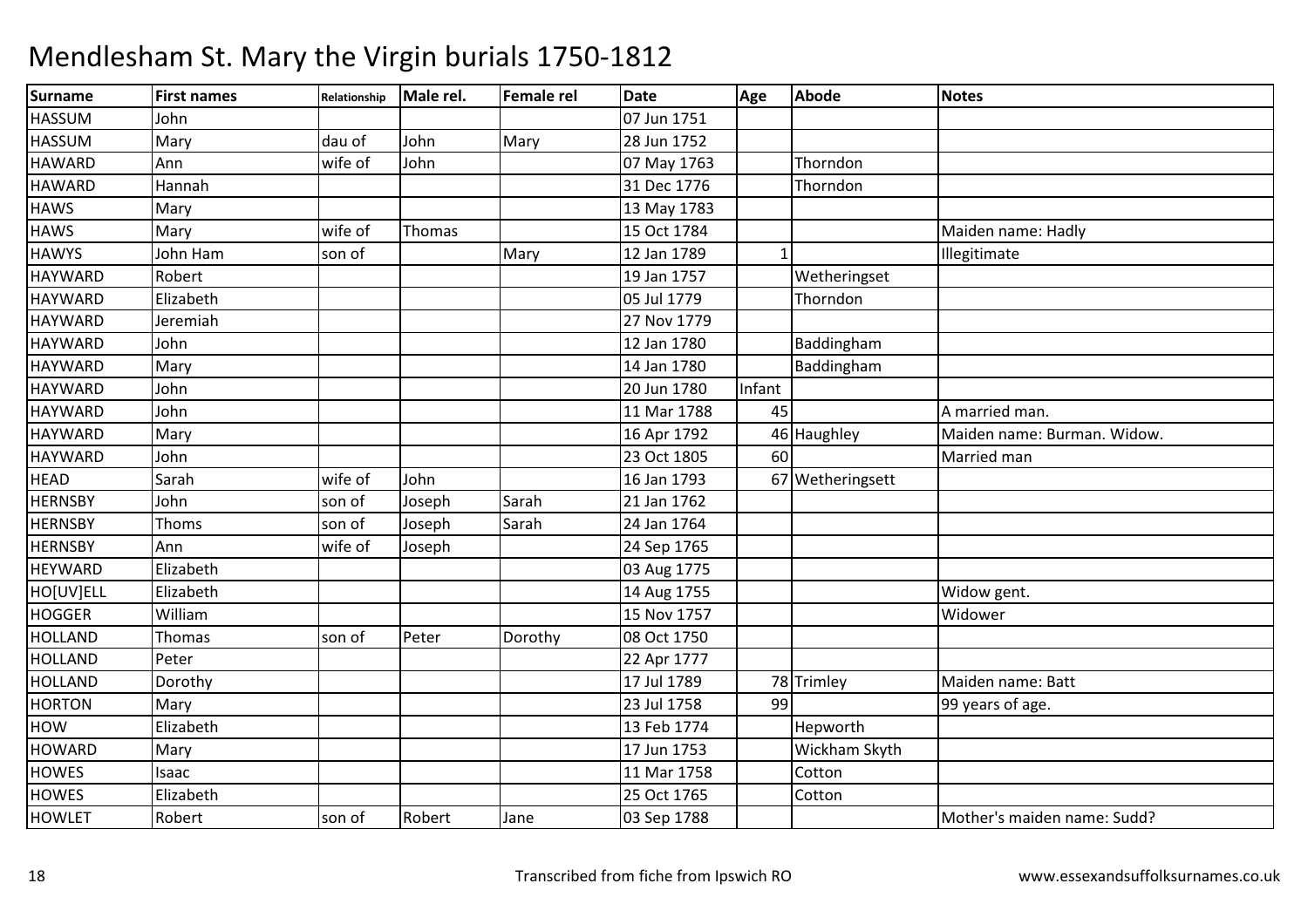| Surname          | <b>First names</b> | Relationship | Male rel. | <b>Female rel</b> | <b>Date</b> | Age            | <b>Abode</b> | <b>Notes</b>                        |
|------------------|--------------------|--------------|-----------|-------------------|-------------|----------------|--------------|-------------------------------------|
| <b>HOWLETT</b>   | Eliz               | wife of      | John      |                   | 07 Feb 1754 |                |              |                                     |
| <b>HOY</b>       | Griffin            |              |           |                   | 06 Nov 1781 |                |              |                                     |
| <b>HUBBARD</b>   | John               |              |           |                   | 15 Jul 1794 | 35             |              | Married man                         |
| <b>HUBBARD</b>   | Elizabeth          | dau of       | John      | Elizabeth         | 27 May 1795 | 9              |              |                                     |
| <b>HUBBARD</b>   | Elizabeth          | dau of       | Richard   | Susan             | 05 Aug 1798 | 32             |              |                                     |
| <b>HUBBARD</b>   | Willm              | son of       | John      | Elizth            | 28 Apr 1811 | 18             |              |                                     |
| <b>HUBBARD</b>   | Frances            |              |           |                   | 12 Dec 1812 | 56             |              | Single woman                        |
| <b>HUNT</b>      | Benjamin           | son of       | James     | Mary              | 24 Jul 1750 |                |              |                                     |
| <b>HUNT</b>      | Thomas             | son of       | James     | Mary              | 08 Nov 1752 |                |              |                                     |
| <b>HUNT</b>      | Mary               | wife of      | James     |                   | 06 Jul 1753 |                |              |                                     |
| HUNT             | Elizabeth          |              |           |                   | 12 Feb 1760 |                |              | Widow                               |
| <b>HUNT</b>      | Sarah              | dau of       |           | Sarah             | 18 Jan 1766 |                | Gipping      |                                     |
| <b>HUNT</b>      | James              |              |           |                   | 23 Apr 1793 | 77             |              |                                     |
| <b>INGERHAM</b>  | Mary               | dau of       | John      | Sarah             | 28 Jan 1788 | 20             |              | Mother's maiden name: Lawes. Pauper |
| <b>INGRAM</b>    | Mary               | dau of       |           | Susan             | 11 Dec 1796 |                |              | Illegitimate                        |
| <b>JACKAMAN</b>  | Robt               | son of       | Wm        | Mary              | 13 Feb 1803 | infant         |              |                                     |
| <b>JACKERMAN</b> | James              | son of       | James     | Sarah             | 09 Feb 1785 | infant         |              | Mother's maiden name: How           |
| <b>JACOB</b>     | Mary               | wife of      | Richd     |                   | 18 Apr 1804 | 37             |              |                                     |
| <b>JENKS</b>     | William            |              |           |                   | 11 Jan 1773 |                |              |                                     |
| <b>JENKS</b>     | Thomas             |              |           |                   | 18 Jul 1787 | 70             |              |                                     |
| <b>JESUP</b>     | Ann                | wife of      | John      |                   | 19 Feb 1785 | 31             |              | Maiden name: Keeble. Pauper.        |
| <b>JESUP</b>     | Edward             | son of       | John      | Susan             | 03 Oct 1796 | $\overline{7}$ |              |                                     |
| <b>JEWEL</b>     | Dorothy            | dau of       | Henry     | Unica             | 07 Mar 1765 |                |              |                                     |
| <b>JEWEL</b>     | Thomas             |              |           |                   | 03 Mar 1770 | Infant         |              |                                     |
| <b>JEWEL</b>     | Henry              |              |           |                   | 20 Sep 1812 | 82             |              | Widower, aged about 82              |
| <b>JEWELL</b>    | Rebecca            |              |           |                   | 18 Nov 1751 |                |              |                                     |
| <b>JEWELL</b>    | Martha Berry       | dau of       | John      | Ann               | 27 Jun 1764 |                |              |                                     |
| <b>JEWELL</b>    | Mary               | dau of       | Henry     | Unica             | 14 Sep 1769 |                |              |                                     |
| <b>JEWELL</b>    | Unice              | wife of      | Henry     |                   | 02 Jul 1793 | 64             |              |                                     |
| <b>JOHNSON</b>   | Mary               |              |           |                   | 06 Mar 1758 |                |              | An old maiden                       |
| <b>JOLLEY</b>    | Susanna            |              |           |                   | 07 Jul 1762 | Infant         |              |                                     |
| <b>JOLLEY</b>    | William            |              |           |                   | 12 Aug 1771 |                |              |                                     |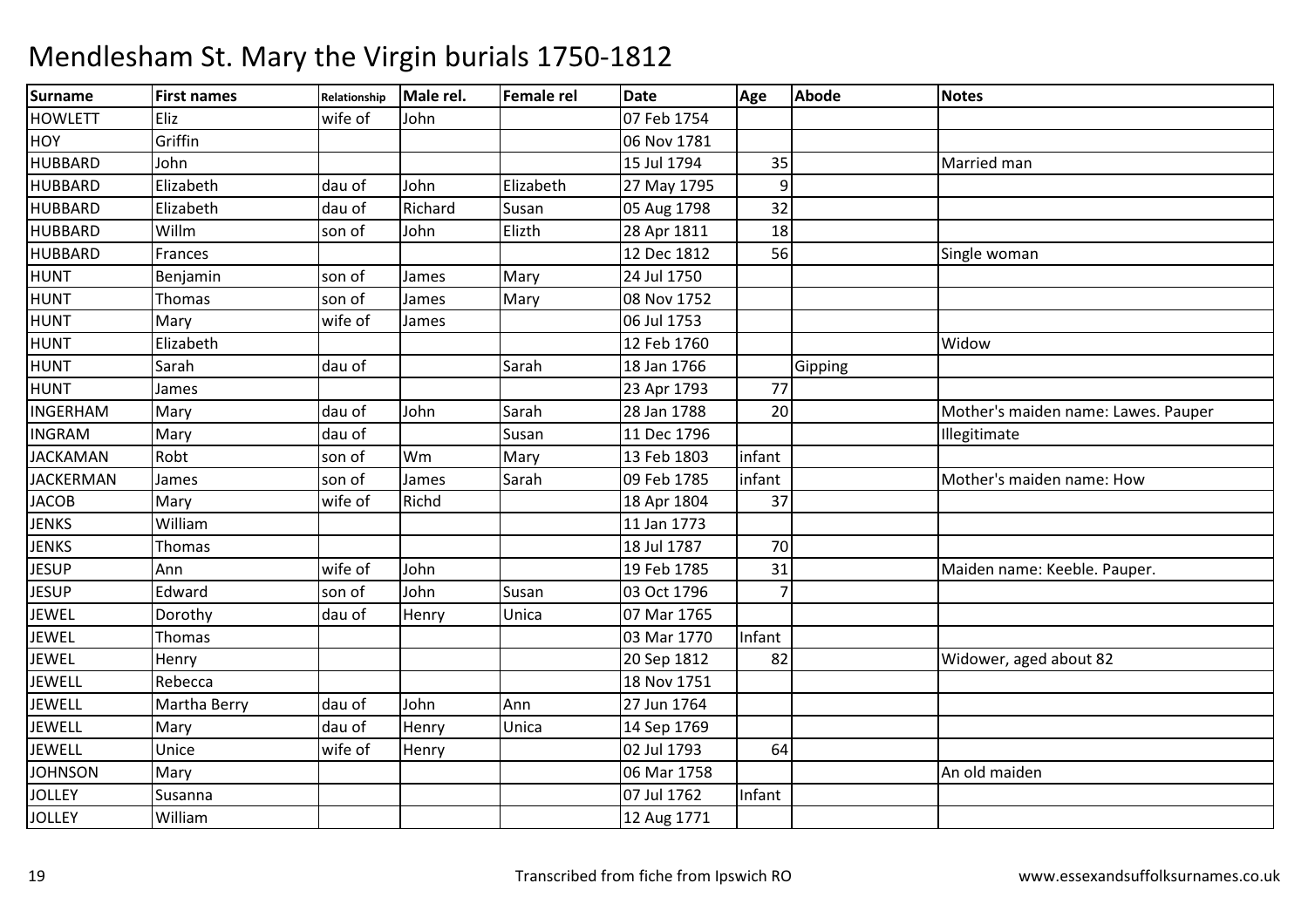| Surname       | <b>First names</b> | Relationship | Male rel. | <b>Female rel</b> | <b>Date</b>   | Age             | <b>Abode</b>   | Notes                            |
|---------------|--------------------|--------------|-----------|-------------------|---------------|-----------------|----------------|----------------------------------|
| <b>JOLLY</b>  | George             |              |           |                   | 26 Feb 1775   | Infant          |                |                                  |
| <b>JOLLY</b>  | Elizabeth          | relict of    | Wm        |                   | 20 Feb 1786   | 81              |                | Maiden name: Lyliston. Pauper.   |
| <b>JOLLY</b>  | John               | son of       | Wm        | Mary              | 09 Mar 1798   | 15              |                |                                  |
| <b>JOLLY</b>  | James              |              |           |                   | 07 Mar 1806   | 65              |                | Married man                      |
| <b>JONES</b>  | Hannah             | wife of      | Robert    |                   | 04 Oct 1788   | 47              |                | Maiden name: Bather              |
| <b>JONES</b>  | Robert             |              |           |                   | 10 Jul 1791   | $\overline{61}$ |                |                                  |
| <b>JYNKS</b>  | Ann                |              |           |                   | 29 Aug 1767   |                 | Wickham Skyth  |                                  |
| <b>KEABLE</b> | James              | son of       | William   | Elizabeth         | 04 Dec 1758   |                 |                |                                  |
| <b>KEALEY</b> | Francis            |              |           |                   | 28 Oct 1768   |                 | Gipping        |                                  |
| <b>KEBALL</b> | Elizabeth          |              |           |                   | 10 Mar 1751/2 |                 |                |                                  |
| <b>KEEBLE</b> | Mary               | dau of       | Mary      |                   | 12 Mar 1756   |                 |                |                                  |
| KEEBLE        | Thomas             |              |           |                   | 05 Jun 1759   |                 |                |                                  |
| KEEBLE        | Elizabeth          | wife of      | Willm     |                   | 03 Aug 1761   |                 |                |                                  |
| <b>KEEBLE</b> | Sarah              | dau of       | William   | Mary              | 18 Apr 1769   |                 |                |                                  |
| <b>KEEBLE</b> | Elizabeth          |              |           |                   | 31 Dec 1775   |                 |                |                                  |
| <b>KEEBLE</b> | Ann                |              |           |                   | 13 Mar 1778   |                 |                |                                  |
| <b>KEEBLE</b> | John               |              |           |                   | 25 Mar 1778   | Infant          |                |                                  |
| KEEBLE        | Thomas             |              |           |                   | 02 Sep 1783   |                 |                |                                  |
| KEEBLE        | Elizabeth          | widow of     | Thomas    |                   | 29 Oct 1785   | 81              |                | Pauper                           |
| <b>KEEBLE</b> | Ann                | dau of       | William   | Mary              | 27 Jan 1786   | 5               |                | Mother's maiden name: Clutterham |
| <b>KEEBLE</b> | Mary               | wife of      | Wm        |                   | 21 Jan 1798   | 60              |                | Maiden name: Cutbeard            |
| KEELY         | John               |              | Francis   | Frances           | 03 Dec 1750   |                 | Gipping        |                                  |
| KEELY         | Alice              |              |           |                   | 26 Apr 1752   |                 | Stowupland     |                                  |
| KEELY         | Elizabeth          | wife of      | John      |                   | 20 Apr 1798   |                 | 22 Badwell Ash | Maiden name: Nunn                |
| <b>KEMP</b>   | Mary               | wife of      | Thomas    |                   | 29 Jul 1760   |                 |                |                                  |
| <b>KEMP</b>   | Sarah              | wife of      | Thoms     |                   | 29 Oct 1767   |                 |                |                                  |
| <b>KEMP</b>   | Thomas             |              |           |                   | 13 Sep 1769   |                 |                | Senr                             |
| <b>KEMP</b>   | John               |              |           |                   | 22 Mar 1781   |                 |                |                                  |
| <b>KEMP</b>   | Elizabeth          |              |           |                   | 01 Apr 1781   |                 |                |                                  |
| <b>KEMP</b>   | Mary               |              |           |                   | 04 Oct 1781   |                 |                |                                  |
| <b>KEMP</b>   | Thomas             |              |           |                   | 22 Dec 1784   |                 | 46 Bacton      | Labourer.                        |
| <b>KEMP</b>   | Ishmael            | son of       |           | Ann               | 02 Oct 1804   | infant          |                | Illegitimate                     |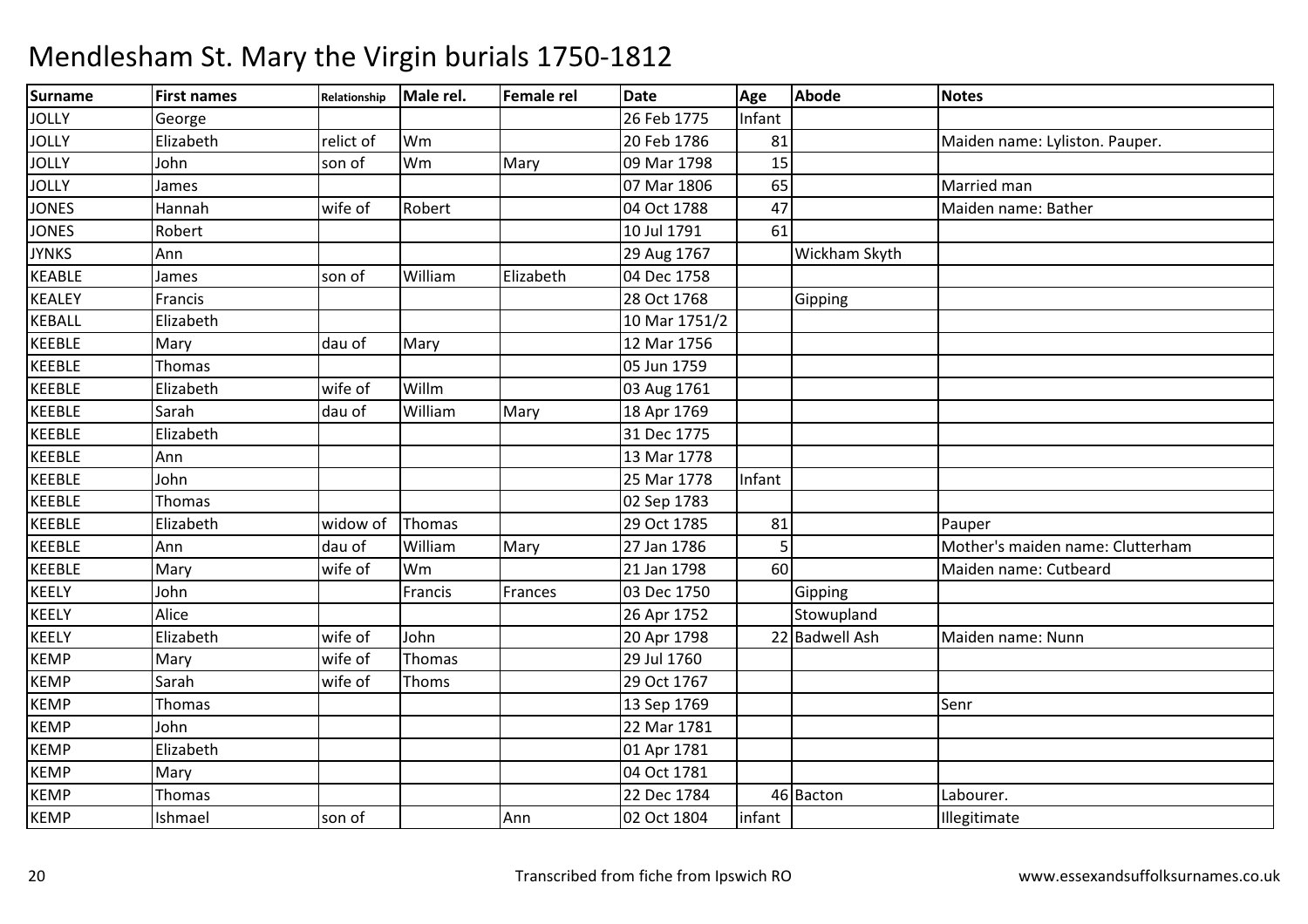#### Surnamee First names Relationship Male rel. Female rel Date Age Abode Notes KEMP Elijah son of John Mary 16 Sep 1810 <sup>17</sup> **KERSEY** Y Mary Wife of John 07 Mar 1788 <sup>45</sup> Maiden name: Shulver **KERSEY**  Mariann 1809 dau of Robt Frances 20 Apr 1809 linfant KILBOURNE**Catherine**  17 Nov 178316 Apr 1778 **KILLET** T Mary 16 Apr 1778 11 Feb 1754 KILLETT Sarah 11 Feb 1754 WidowSpinster, pauper. KILLETT Sarah 25 May 1784 <sup>82</sup> Spinster, pauper. KINGG Jane Wife of Thomas 18 Jun 1766 LAKE Johnn 13 Jan 1812 | 73 Married man | 13 Jan 1812 | 73 Married man | Married man | Married man | Married man | Married man |  $\sim$  1910 | Married man | Married man |  $\sim$  1910 | Married man |  $\sim$  1910 |  $\sim$  1910 |  $\sim$  1910 | LAKE John son of John Mary 07 Jun 1812 infant LAMBERR Mary 25 Oct 1812 38 Spinster LAMBERDD Nathaniel 23 Jan 1774 Infant LAMBERT Johnson of IThoms Eliz 104 Mar 1764 **LAMBERT**  Elizabethh 03 Nov 1778 LAMBERT Susanna 24 Nov 177824 Nov 1778 | Infant LAMBERT**Edward**  son of Thomas Elizabeth 05 Aug 1786 1y3mLAMBERT Elizabeth wife of John 18 Jun 1793 <sup>54</sup> LAMBERTT Nathaniel 29 Jan 1800 29 Jan 1800 21 Single man<br>15 Mar 1803 71 Married man 3 71 Married man LAMBERTT Thos 1803 LAMBERT John 15 Jul 1808 <sup>76</sup> Widower LAMBERTT Mary Wife of Jonathan **16 Aug 1810** 34<br>15 Apr 1771 LAMBIRDD Samuel 15 Apr 1771 LASTT Thomas Son of Henry Sarah Sarah 06 Jun 1786 1y8m<br>12 Oct 1800 linfant linfant **LAST Edward** d 12 Oct 1800 infant LAST Lionel 15 May 180915 May 1809 <br>
29 Jun 1810 <br>
29 Jun 1810 <br>
29 Jun 1810 <br>
29 Jun 1810 <br>
29 Jun 1810 <br>
29 Jun 1810 <br>
29 Jun 1810 <br>
29 Jun 1810 <br>
29 Jun 1810 <br>
29 Jun 1810 <br>
29 Jun 1810 <br>
29 Jun 1810 <br>
29 Jun 1810 <br>
29 Jun 1810 <br>
29 Jun 1810 Mother's maiden name: Last LAST Willmm son of John Susan 29 Jun 1810<br>And Susan 20 Jun 1810 4LAST Robert son of JohnJohn Susan 102 Jul 1810 8 Mother's maiden name: Last LASTT James son of John Susan 12 Jul 1810 Mother's maiden name: Last LAWRENCE Elizabeth 20 Apr 1751 LAWRENCE Johnn 10 Dec 1751 Senior Senior (10 Dec 1751 Senior Senior Senior Senior Senior Senior Senior Senior Senior Senior LAWRENCEE Thomas 1757 Widower LAWRENCE Lydda 29 Nov 17599 | Widow | Widow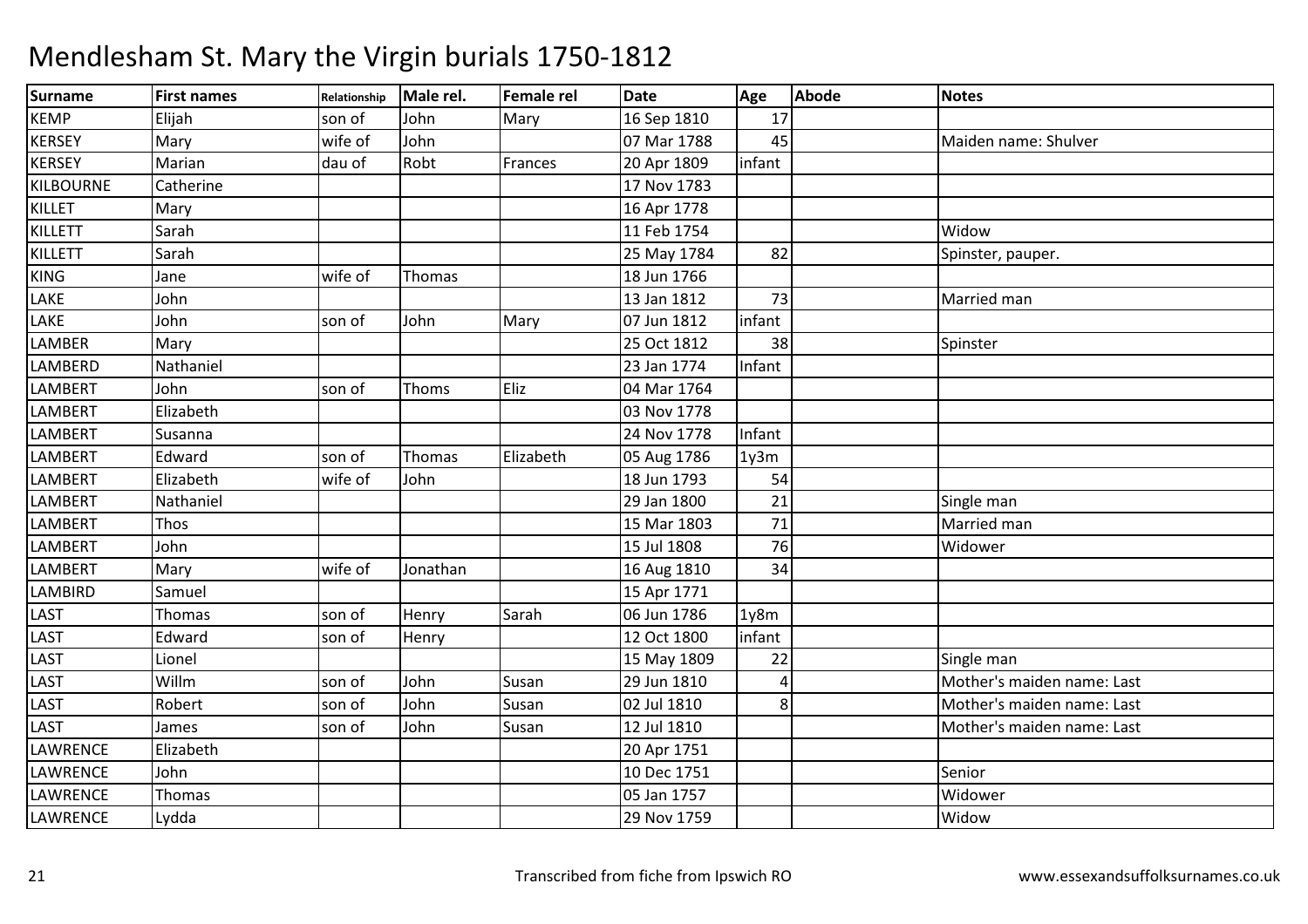| <b>Surname</b>  | <b>First names</b> | Relationship | Male rel. | <b>Female rel</b> | <b>Date</b> | Age            | Abode         | <b>Notes</b>                           |
|-----------------|--------------------|--------------|-----------|-------------------|-------------|----------------|---------------|----------------------------------------|
| <b>LAWRENCE</b> | Sarah              | dau of       |           | Anna              | 16 May 1764 |                |               |                                        |
| LAWRENCE        | Elizabeth          |              |           |                   | 31 May 1765 |                |               |                                        |
| LAWRENCE        | Thomas             |              |           |                   | 23 Apr 1768 |                |               |                                        |
| LAWRENCE        | Francis            | dau of       | Thoms     | Frances           | 28 May 1768 |                |               |                                        |
| LAWRENCE        | Isabella           |              |           |                   | 14 Apr 1771 |                |               |                                        |
| LAWRENCE        | Mary               |              |           |                   | 20 Feb 1777 | Infant         |               |                                        |
| <b>LAWRENCE</b> | Margaret           |              |           |                   | 30 Dec 1779 |                |               |                                        |
| LAWRENCE        | Frances            |              |           |                   | 20 Nov 1783 |                |               |                                        |
| LAWRENCE        | John               |              |           |                   | 11 Nov 1801 | 70             |               | Had been sexton of ye Parish 36 years. |
| LAWRENCE        | Isabella           | dau of       |           | Sarah             | 24 Sep 1806 | 3              |               | Illegitimate                           |
| LAWRENCE        | Mary               |              |           |                   | 21 Jan 1810 | 65             |               | Widow, aged about 65                   |
| LEECH           | John               |              |           |                   | 08 Oct 1765 |                |               |                                        |
| <b>LINCOLN</b>  | Thomas             |              |           |                   | 01 May 1767 | Infant         |               |                                        |
| <b>LINCOLN</b>  | John               | son of       | John      | Mary              | 19 Sep 1769 |                |               |                                        |
| LINCOLN         | Edmund             |              |           |                   | 28 Apr 1771 |                |               |                                        |
| LINCOLN         | Daniel             |              |           |                   | 04 Jun 1773 | Infant         |               |                                        |
| LINCOLN         | John               |              |           |                   | 19 Oct 1777 |                |               | Senex                                  |
| <b>LINCOLN</b>  | Elizabeth          |              |           |                   | 27 Apr 1781 |                |               |                                        |
| LINCOLN         | Amy                |              |           |                   | 12 Jan 1783 |                | Old Newton    |                                        |
| <b>LINCOLN</b>  | Daniel             | son of       | William   | Mary              | 28 Mar 1785 | infant         |               | Mother's maiden name: M*ning. Pauper   |
| LINCOLN         | Daniel             | son of       | William   | Mary              | 25 Mar 1787 | infant         |               | Pauper                                 |
| <b>LINCOLN</b>  | Mary               | wife of      | John      |                   | 05 Aug 1793 |                | 58 Old Newton |                                        |
| <b>LINCOLN</b>  | Philip             | son of       | Wm        | Mary              | 24 May 1803 | 21             |               |                                        |
| <b>LINCOLN</b>  | Wm                 |              |           |                   | 01 Jul 1807 | 59             |               | Married man                            |
| <b>LINCON</b>   | Danl               | son of       | William   | Mary              | 03 Sep 1792 |                |               |                                        |
| <b>LING</b>     | William            |              |           |                   | 06 Oct 1782 |                |               |                                        |
| <b>LING</b>     | Easter             | widow of     | William   |                   | 09 Mar 1794 | 83             |               |                                        |
| LOCKWOOD        | John               | son of       | John      | Elizth            | 26 Jun 1756 |                |               |                                        |
| <b>LOCKWOOD</b> | Frances            |              |           |                   | 03 Mar 1777 |                |               |                                        |
| <b>LOCKWOOD</b> | Sarah              | dau of       |           | Martha            | 12 Dec 1797 | $\mathbf{1}$   |               | Illegitimate                           |
| <b>LOCKWOOD</b> | Martha             | wife of      | James     |                   | 01 Jul 1801 | 59             |               |                                        |
| <b>LOCKWOOD</b> | Mary               | dau of       | James     | Frances           | 29 Aug 1810 | $\overline{9}$ |               |                                        |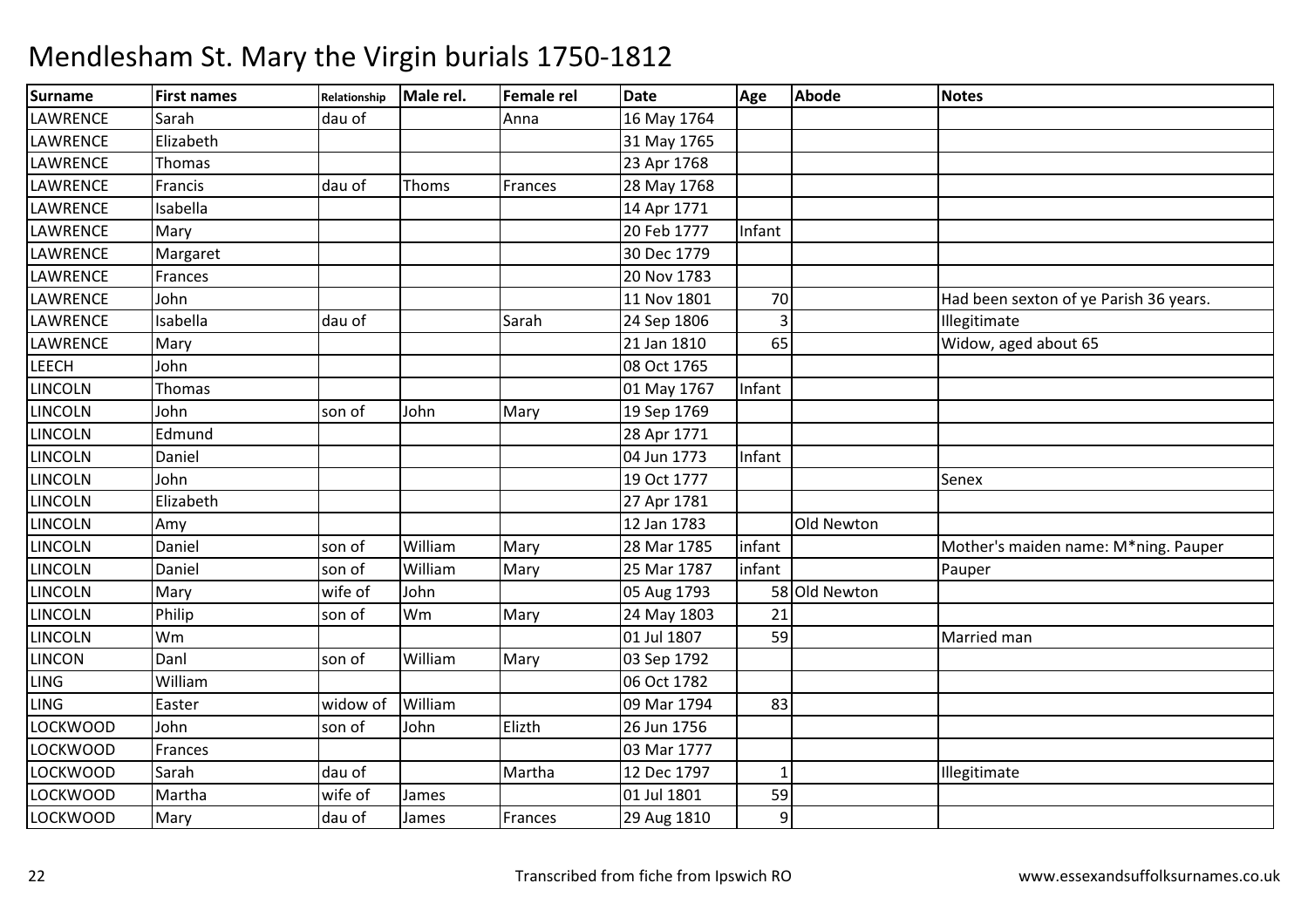| Surname          | <b>First names</b> | Relationship | Male rel. | Female rel     | <b>Date</b> | Age             | <b>Abode</b> | <b>Notes</b>                  |
|------------------|--------------------|--------------|-----------|----------------|-------------|-----------------|--------------|-------------------------------|
| <b>LUFF</b>      | George             |              |           |                | 25 Apr 1767 |                 |              |                               |
| <b>LUFF</b>      | Henry              |              |           |                | 16 Feb 1784 |                 |              | An ideot. Pauper.             |
| <b>LUFF</b>      | Elizth             | wife of      | Saml      |                | 04 Aug 1806 | 68              |              |                               |
| <b>LUMISS</b>    | Elizabeth Jane     | dau of       | William   | Elizabeth      | 13 Feb 1785 | infant          |              | Mother's maiden name: Ager    |
| <b>LUMMIS</b>    | John               |              |           |                | 26 Mar 1766 |                 |              |                               |
| <b>LUMMIS</b>    | Elizabeth Jane     | dau of       | Willm     | Elizabeth Jane | 07 Jul 1787 | 1               |              |                               |
| <b>LUMMIS</b>    | Richard            | son of       | William   | Elizabeth Jane | 25 May 1788 | infant          |              | Mother's maiden name: Ager    |
| <b>LUMMISS</b>   | Eliz. Jane         | dau of       | William   | Eliz           | 28 Jan 1790 |                 |              |                               |
| LUNGLEY          | Margaret           |              |           |                | 09 Apr 1756 |                 |              | Widow                         |
| <b>MAISE</b>     | William            |              |           |                | 14 Dec 1766 |                 | Needham      |                               |
| <b>MALYN</b>     | Francis            |              |           |                | 21 May 1772 |                 |              |                               |
| <b>MANFIELD</b>  | Fanny              | dau of       | Stephen   | Eliz.          | 08 Jul 1764 |                 |              |                               |
| MANFIELD         | Fanna              | dau of       | Stephen   | Elizabeth      | 13 May 1766 |                 |              |                               |
| MANFIELD         | Stephen            |              |           |                | 18 Dec 1795 | 76              |              | Married man                   |
| <b>MANFIELD</b>  | Elizabeth          |              |           |                | 25 Nov 1799 | $\overline{77}$ |              | Widow                         |
| <b>MANNING</b>   | John               |              |           |                | 10 Dec 1762 | Infant          |              |                               |
| <b>MANNING</b>   | John               | son of       | John      | Jane Philippa  | 04 Jul 1765 |                 |              |                               |
| <b>MANNING</b>   | Jane Philippa      |              |           |                | 25 Apr 1771 | Infant          |              |                               |
| <b>MANNING</b>   | Barnaby            | son of       | John      | Ann            | 05 Jun 1791 |                 |              |                               |
| <b>MANNING</b>   | John               | son of       | John      | Ann            | 31 Aug 1794 |                 |              | Mother's maiden name: Thurlow |
| <b>MANNING</b>   | Harriet            | dau of       | John      | Ann            | 13 Feb 1798 | 3               |              |                               |
| <b>MANNING</b>   | <b>Bett</b>        | dau of       | John      | Ann            | 02 Oct 1802 | 10 <sup>1</sup> |              |                               |
| <b>MANNING</b>   | Ann                | wife of      | John      |                | 27 Nov 1802 | 39              |              |                               |
| <b>MANSFIELD</b> | Frances            |              |           |                | 20 May 1783 | infant          |              |                               |
| <b>MARKWELL</b>  | Elizabeth          | dau of       | Edward    | Honor          | 10 Jul 1765 |                 |              |                               |
| <b>MARKWELL</b>  | John               | son of       | Edwd      | Honor          | 22 Jul 1765 |                 |              |                               |
| <b>MARKWELL</b>  | Honor              |              |           |                | 29 May 1767 |                 |              |                               |
| <b>MARKWELL</b>  | Robert             |              |           |                | 05 Jan 1774 |                 |              |                               |
| <b>MARKWELL</b>  | Edward             |              |           |                | 03 May 1778 |                 |              | An old man                    |
| <b>MARKWELL</b>  | Ellena             |              |           |                | 29 Jun 1782 |                 |              |                               |
| <b>MARKWELL</b>  | Edward             |              |           |                | 15 Feb 1804 | 76              |              | Married man.                  |
| MARKWELL         | Mary               |              |           |                | 17 Sep 1809 | 76              |              | Widow                         |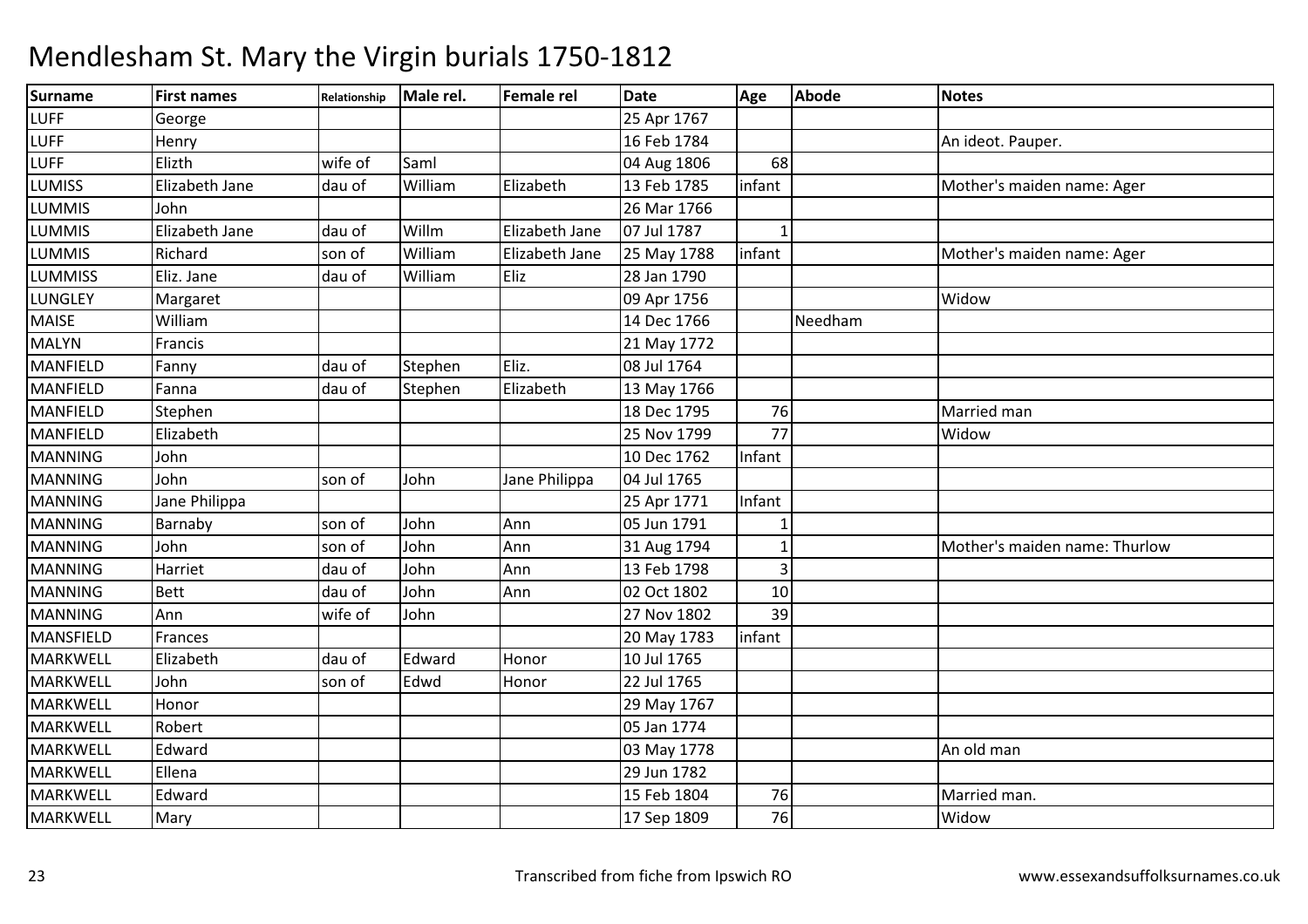### Surnamee First names Relationship Male rel. Female rel Date Age Abode Notes **MARRIOT**  Ann dau of John Martha 28 Jan 1796 <sup>28</sup> Needham Market MARRIOTT John 16 Mar 1753 Woodham**Hoodham Market** MARRIOTTT Robert 17 Feb 1754 17 Feb 1754 | Hoodham Market Gent., a singleman. MARRIOTTT Robert 13 Apr 1767 Gent. Memorandum. This Gentleman was a Descendent of a Family of long standing in this Parish who were all very worthy People - He acquired a very pretty Fortune by his own Industrious Care & Bequeated at his Decease Fifty Pounds to ye Poor of Mendlesham & also Fifty Pounds to ye poor of Stowupland where he had purchased an estate known by ye name of Thorny Hall & where he lived some Time before his Decease. He was buried in a Vault opened for him on ye South Side of ye Chancel where a fair Monument is erected over him & enclosed with a handsome Iron Pallisade. MARRIOTT Johnn 11 Son of Robt Sarah 11 Jul 1785 49 Needham Market Gent. MARRIOTT Sarahwidow of Robt 13 Dec 1785 83 Needham Market Maiden name: Brook. Widow of Robt Marriott, widow of Robt Marriott,<br>son of Robert Sarah 20 Aug 1794 60 Stowupland Married man. Mother's maiden name: Brook MARRIOTTT Robert son of Robert Sarah Sarah 20 Aug 1794 60 Stowupland Married man. Mother's maiden name: Brook<br>24 Nov 1803 3y8m Stowupland MARRIOTTAnna Matilda **dau of** John 24 Nov 1803 **Stowupland** MARRIOTT**Catherine**  06 Feb 180506 Feb 1805 175 Stowupland<br>21 Dec 1812 175 Stowupland Widowd **Married woman.** (a note from one of her grandchildren inally enter name was originally entered wrong MARRIOTT Martha 21 Dec 1812 <sup>75</sup> StowuplandMARSHAL Johnson of Samuell Sarah 31 May 1769 MARSHALLL Saml son of Saml Sarah **Sarah 01 Feb 1764** MARSHALL Sarah 27 May 1770 Infant **MARSHALL** L Thomas 1775 02 Apr 1775 | Infant MARTINN Mary 30 Apr 1753 MARTINN Francis Son of Francis Hannah 16 Mar 1769 MARTINN Frances 1995 Apr 1771 MARTINN Anne wife of Richard 17 Aug 1788 84 Maiden name: Scapey MATTHEWS Robt 16 May 175427 Oct 1802 MATTHEWSS James 27 Oct 1802 <sup>74</sup> Married manMATTHEWS Elizth widow of James 10 Jul 1806 <sup>80</sup> MAYES SusanSusan Wife of Wm<br>
Samuel Son of Robt 13 Oct 1810 22<br>Catherine 03 Apr 1751 MAYHEWW Samuel son of Robt Catherine 03 Apr 1751 **MAYHFW** W Catherine wife of Robt 25 Jul 1751 MAYHEWW Mary dau of George Frances 14 Mar 1753<br>W Liste to the Care of Ceorge Trances 14 Mar 1755 MAYHEWW John 16 Aug 1755<br>W John 16 Aug 1755 MAYHEWW Mary wife of Lionel 1756<br>With the same country of the Country of The 20 November 2001 MAYHEW Lionel son of George Francis 20 Nov 1757 MAYHEWW Lionel dau of George Francis 20 Nov 1757<br>W Lionel Million MAYHEWW William 24 Aug 1760 Child<br>William 24 Aug 1760 Child MAYHEW Elizabeth 15 Jun 1761 Widow MAYHEWW | William | Ison of | George | Frances | 17 Mar 1762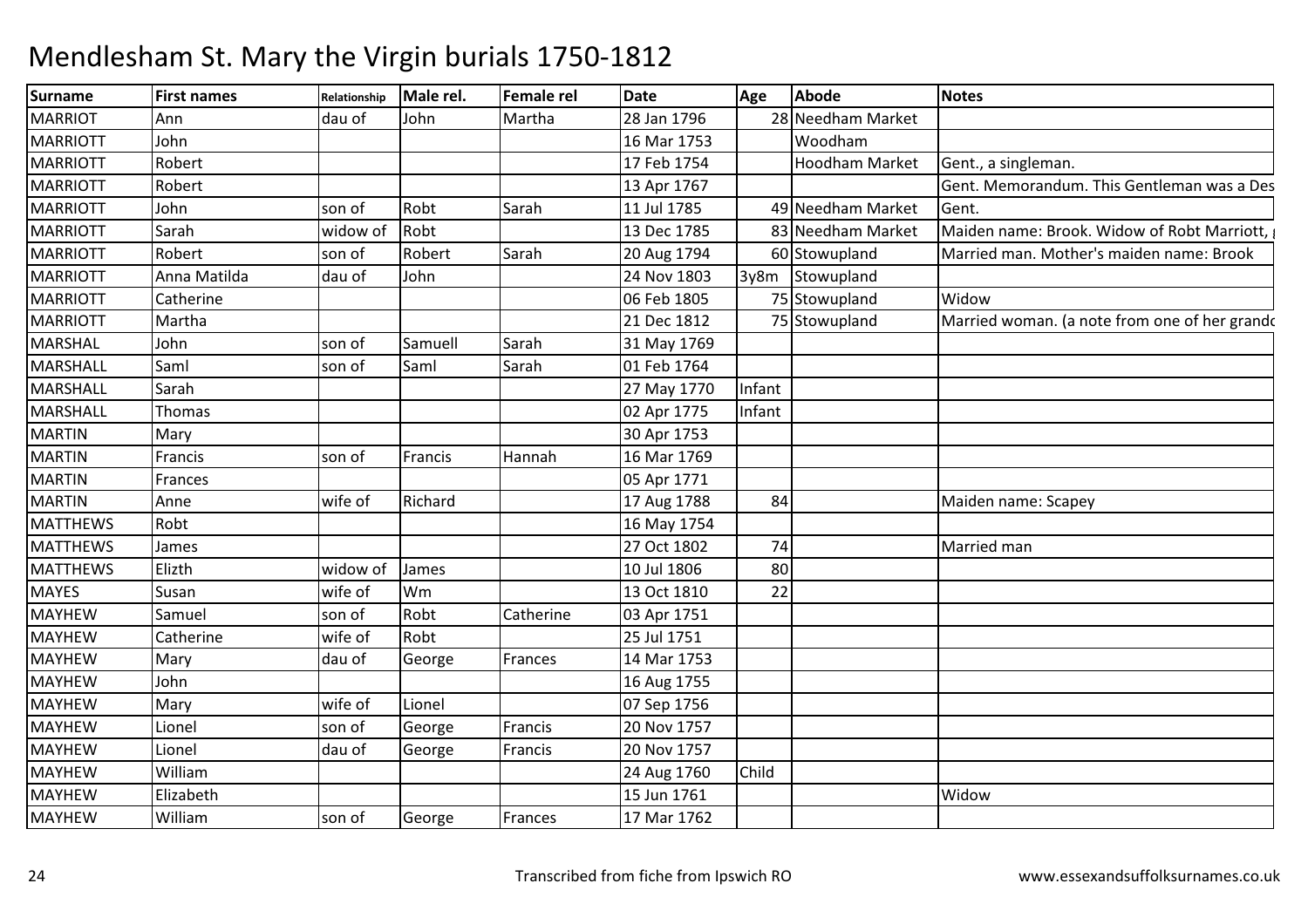| 14 Oct 1762<br><b>MAYHEW</b><br>George<br>George<br>son of<br>Frances<br>Wetheringset<br>13 Feb 1764<br><b>MAYHEW</b><br>Lionel<br>Lodge<br><b>MAYHEW</b><br>Robt<br>Geo<br>07 Jul 1764<br>son of<br>Frances<br><b>MAYHEW</b><br>Catherine<br>George<br>01 Dec 1765<br>dau of<br>Frances<br><b>MAYHEW</b><br>Edward<br>Robt<br>Elizabeth<br>10 Jun 1769<br>son of<br><b>MAYHEW</b><br>19 Apr 1770<br>Infant<br>Lionel<br><b>Old Newton</b><br><b>MAYHEW</b><br>Robert<br>24 Dec 1770<br>24 Nov 1774<br>Widower<br><b>MAYHEW</b><br>Lionel<br><b>MAYHEW</b><br>07 Jul 1783<br>Gent.<br>Thomas<br>79<br>Maiden name: Gibson<br><b>MAYHEW</b><br>Thomas<br>11 Dec 1787<br>Penelope<br>widow of<br>Elizth<br><b>MAYHEW</b><br>5<br>Edward<br>17 Jan 1792<br>son of<br>Lionel<br>18<br><b>MAYHEW</b><br>John<br>12 Jul 1799<br>Bachelor. Drowned whilst bathing in a Clay pit, i<br>77<br><b>MAYHEW</b><br>23 Dec 1800<br>Married man<br>George<br>Elizth<br>18 Debenham<br>01 May 1806<br><b>MAYHEW</b><br>Lionel<br>Mary<br>dau of<br><b>MAYHEW</b><br>68<br>Thos<br>02 Aug 1806<br>Single man<br>widow of Geo<br>82<br><b>MAYHEW</b><br>03 Jun 1810<br>Frances<br><b>MAYHEW</b><br>03 Jul 1811<br>19<br>Spinster<br>Frances<br><b>MAYS</b><br>Willm<br>wife of<br>Needham<br>17 Sep 1757<br>Mary<br><b>MILES</b><br>Elizabeth<br>wife of<br>Robert<br>20 Jan 1790<br>68<br>Maiden name: Brasted<br><b>MILES</b><br>Eliz<br>35<br>Robt<br>Francis<br>18 Aug 1795<br>Singleman<br>son of<br><b>MILES</b><br>19 Mar 1800<br>86<br>Widower<br>Robert<br><b>MILES</b><br>Eliz.<br>11<br>22 Apr 1807<br>Maria<br>dau of<br>Illegit.<br>65<br><b>MILES</b><br>Martha<br>wife of<br>Wm<br>08 Aug 1810<br><b>MILLS</b><br>02 Sep 1804<br>John<br>son of<br>Illegitimate<br>Susan<br><b>MOISE</b><br>14 Dec 1759<br>Child<br>Henry<br><b>MORE</b><br>Elizabeth<br>06 Oct 1771<br><b>MOY</b><br>01 Mar 1779<br>Honor<br>72<br><b>MOY</b><br>Thomas<br>Sarah<br>05 Jun 1791<br>wife of<br>Maiden name: Cross?<br>76<br><b>MOY</b><br>19 Oct 1793<br>Henry<br><b>MOY</b><br>17<br>22 Jun 1797<br>Jeremiah<br><b>Illegitimate</b><br>son of<br>Honour | <b>Surname</b> | <b>First names</b> | Relationship | Male rel. | <b>Female rel</b> | <b>Date</b> | Age | <b>Abode</b> | <b>Notes</b>            |
|---------------------------------------------------------------------------------------------------------------------------------------------------------------------------------------------------------------------------------------------------------------------------------------------------------------------------------------------------------------------------------------------------------------------------------------------------------------------------------------------------------------------------------------------------------------------------------------------------------------------------------------------------------------------------------------------------------------------------------------------------------------------------------------------------------------------------------------------------------------------------------------------------------------------------------------------------------------------------------------------------------------------------------------------------------------------------------------------------------------------------------------------------------------------------------------------------------------------------------------------------------------------------------------------------------------------------------------------------------------------------------------------------------------------------------------------------------------------------------------------------------------------------------------------------------------------------------------------------------------------------------------------------------------------------------------------------------------------------------------------------------------------------------------------------------------------------------------------------------------------------------------------------------------------------------------------------------------------------------------------------------------------------------------------------------------------------------------------------------------------------------------|----------------|--------------------|--------------|-----------|-------------------|-------------|-----|--------------|-------------------------|
|                                                                                                                                                                                                                                                                                                                                                                                                                                                                                                                                                                                                                                                                                                                                                                                                                                                                                                                                                                                                                                                                                                                                                                                                                                                                                                                                                                                                                                                                                                                                                                                                                                                                                                                                                                                                                                                                                                                                                                                                                                                                                                                                       |                |                    |              |           |                   |             |     |              |                         |
|                                                                                                                                                                                                                                                                                                                                                                                                                                                                                                                                                                                                                                                                                                                                                                                                                                                                                                                                                                                                                                                                                                                                                                                                                                                                                                                                                                                                                                                                                                                                                                                                                                                                                                                                                                                                                                                                                                                                                                                                                                                                                                                                       |                |                    |              |           |                   |             |     |              |                         |
|                                                                                                                                                                                                                                                                                                                                                                                                                                                                                                                                                                                                                                                                                                                                                                                                                                                                                                                                                                                                                                                                                                                                                                                                                                                                                                                                                                                                                                                                                                                                                                                                                                                                                                                                                                                                                                                                                                                                                                                                                                                                                                                                       |                |                    |              |           |                   |             |     |              |                         |
|                                                                                                                                                                                                                                                                                                                                                                                                                                                                                                                                                                                                                                                                                                                                                                                                                                                                                                                                                                                                                                                                                                                                                                                                                                                                                                                                                                                                                                                                                                                                                                                                                                                                                                                                                                                                                                                                                                                                                                                                                                                                                                                                       |                |                    |              |           |                   |             |     |              |                         |
|                                                                                                                                                                                                                                                                                                                                                                                                                                                                                                                                                                                                                                                                                                                                                                                                                                                                                                                                                                                                                                                                                                                                                                                                                                                                                                                                                                                                                                                                                                                                                                                                                                                                                                                                                                                                                                                                                                                                                                                                                                                                                                                                       |                |                    |              |           |                   |             |     |              |                         |
|                                                                                                                                                                                                                                                                                                                                                                                                                                                                                                                                                                                                                                                                                                                                                                                                                                                                                                                                                                                                                                                                                                                                                                                                                                                                                                                                                                                                                                                                                                                                                                                                                                                                                                                                                                                                                                                                                                                                                                                                                                                                                                                                       |                |                    |              |           |                   |             |     |              |                         |
|                                                                                                                                                                                                                                                                                                                                                                                                                                                                                                                                                                                                                                                                                                                                                                                                                                                                                                                                                                                                                                                                                                                                                                                                                                                                                                                                                                                                                                                                                                                                                                                                                                                                                                                                                                                                                                                                                                                                                                                                                                                                                                                                       |                |                    |              |           |                   |             |     |              |                         |
|                                                                                                                                                                                                                                                                                                                                                                                                                                                                                                                                                                                                                                                                                                                                                                                                                                                                                                                                                                                                                                                                                                                                                                                                                                                                                                                                                                                                                                                                                                                                                                                                                                                                                                                                                                                                                                                                                                                                                                                                                                                                                                                                       |                |                    |              |           |                   |             |     |              |                         |
|                                                                                                                                                                                                                                                                                                                                                                                                                                                                                                                                                                                                                                                                                                                                                                                                                                                                                                                                                                                                                                                                                                                                                                                                                                                                                                                                                                                                                                                                                                                                                                                                                                                                                                                                                                                                                                                                                                                                                                                                                                                                                                                                       |                |                    |              |           |                   |             |     |              |                         |
|                                                                                                                                                                                                                                                                                                                                                                                                                                                                                                                                                                                                                                                                                                                                                                                                                                                                                                                                                                                                                                                                                                                                                                                                                                                                                                                                                                                                                                                                                                                                                                                                                                                                                                                                                                                                                                                                                                                                                                                                                                                                                                                                       |                |                    |              |           |                   |             |     |              |                         |
|                                                                                                                                                                                                                                                                                                                                                                                                                                                                                                                                                                                                                                                                                                                                                                                                                                                                                                                                                                                                                                                                                                                                                                                                                                                                                                                                                                                                                                                                                                                                                                                                                                                                                                                                                                                                                                                                                                                                                                                                                                                                                                                                       |                |                    |              |           |                   |             |     |              |                         |
|                                                                                                                                                                                                                                                                                                                                                                                                                                                                                                                                                                                                                                                                                                                                                                                                                                                                                                                                                                                                                                                                                                                                                                                                                                                                                                                                                                                                                                                                                                                                                                                                                                                                                                                                                                                                                                                                                                                                                                                                                                                                                                                                       |                |                    |              |           |                   |             |     |              |                         |
|                                                                                                                                                                                                                                                                                                                                                                                                                                                                                                                                                                                                                                                                                                                                                                                                                                                                                                                                                                                                                                                                                                                                                                                                                                                                                                                                                                                                                                                                                                                                                                                                                                                                                                                                                                                                                                                                                                                                                                                                                                                                                                                                       |                |                    |              |           |                   |             |     |              |                         |
|                                                                                                                                                                                                                                                                                                                                                                                                                                                                                                                                                                                                                                                                                                                                                                                                                                                                                                                                                                                                                                                                                                                                                                                                                                                                                                                                                                                                                                                                                                                                                                                                                                                                                                                                                                                                                                                                                                                                                                                                                                                                                                                                       |                |                    |              |           |                   |             |     |              |                         |
|                                                                                                                                                                                                                                                                                                                                                                                                                                                                                                                                                                                                                                                                                                                                                                                                                                                                                                                                                                                                                                                                                                                                                                                                                                                                                                                                                                                                                                                                                                                                                                                                                                                                                                                                                                                                                                                                                                                                                                                                                                                                                                                                       |                |                    |              |           |                   |             |     |              |                         |
|                                                                                                                                                                                                                                                                                                                                                                                                                                                                                                                                                                                                                                                                                                                                                                                                                                                                                                                                                                                                                                                                                                                                                                                                                                                                                                                                                                                                                                                                                                                                                                                                                                                                                                                                                                                                                                                                                                                                                                                                                                                                                                                                       |                |                    |              |           |                   |             |     |              |                         |
|                                                                                                                                                                                                                                                                                                                                                                                                                                                                                                                                                                                                                                                                                                                                                                                                                                                                                                                                                                                                                                                                                                                                                                                                                                                                                                                                                                                                                                                                                                                                                                                                                                                                                                                                                                                                                                                                                                                                                                                                                                                                                                                                       |                |                    |              |           |                   |             |     |              |                         |
|                                                                                                                                                                                                                                                                                                                                                                                                                                                                                                                                                                                                                                                                                                                                                                                                                                                                                                                                                                                                                                                                                                                                                                                                                                                                                                                                                                                                                                                                                                                                                                                                                                                                                                                                                                                                                                                                                                                                                                                                                                                                                                                                       |                |                    |              |           |                   |             |     |              |                         |
|                                                                                                                                                                                                                                                                                                                                                                                                                                                                                                                                                                                                                                                                                                                                                                                                                                                                                                                                                                                                                                                                                                                                                                                                                                                                                                                                                                                                                                                                                                                                                                                                                                                                                                                                                                                                                                                                                                                                                                                                                                                                                                                                       |                |                    |              |           |                   |             |     |              |                         |
|                                                                                                                                                                                                                                                                                                                                                                                                                                                                                                                                                                                                                                                                                                                                                                                                                                                                                                                                                                                                                                                                                                                                                                                                                                                                                                                                                                                                                                                                                                                                                                                                                                                                                                                                                                                                                                                                                                                                                                                                                                                                                                                                       |                |                    |              |           |                   |             |     |              |                         |
|                                                                                                                                                                                                                                                                                                                                                                                                                                                                                                                                                                                                                                                                                                                                                                                                                                                                                                                                                                                                                                                                                                                                                                                                                                                                                                                                                                                                                                                                                                                                                                                                                                                                                                                                                                                                                                                                                                                                                                                                                                                                                                                                       |                |                    |              |           |                   |             |     |              |                         |
|                                                                                                                                                                                                                                                                                                                                                                                                                                                                                                                                                                                                                                                                                                                                                                                                                                                                                                                                                                                                                                                                                                                                                                                                                                                                                                                                                                                                                                                                                                                                                                                                                                                                                                                                                                                                                                                                                                                                                                                                                                                                                                                                       |                |                    |              |           |                   |             |     |              |                         |
|                                                                                                                                                                                                                                                                                                                                                                                                                                                                                                                                                                                                                                                                                                                                                                                                                                                                                                                                                                                                                                                                                                                                                                                                                                                                                                                                                                                                                                                                                                                                                                                                                                                                                                                                                                                                                                                                                                                                                                                                                                                                                                                                       |                |                    |              |           |                   |             |     |              |                         |
|                                                                                                                                                                                                                                                                                                                                                                                                                                                                                                                                                                                                                                                                                                                                                                                                                                                                                                                                                                                                                                                                                                                                                                                                                                                                                                                                                                                                                                                                                                                                                                                                                                                                                                                                                                                                                                                                                                                                                                                                                                                                                                                                       |                |                    |              |           |                   |             |     |              |                         |
|                                                                                                                                                                                                                                                                                                                                                                                                                                                                                                                                                                                                                                                                                                                                                                                                                                                                                                                                                                                                                                                                                                                                                                                                                                                                                                                                                                                                                                                                                                                                                                                                                                                                                                                                                                                                                                                                                                                                                                                                                                                                                                                                       |                |                    |              |           |                   |             |     |              |                         |
|                                                                                                                                                                                                                                                                                                                                                                                                                                                                                                                                                                                                                                                                                                                                                                                                                                                                                                                                                                                                                                                                                                                                                                                                                                                                                                                                                                                                                                                                                                                                                                                                                                                                                                                                                                                                                                                                                                                                                                                                                                                                                                                                       |                |                    |              |           |                   |             |     |              |                         |
|                                                                                                                                                                                                                                                                                                                                                                                                                                                                                                                                                                                                                                                                                                                                                                                                                                                                                                                                                                                                                                                                                                                                                                                                                                                                                                                                                                                                                                                                                                                                                                                                                                                                                                                                                                                                                                                                                                                                                                                                                                                                                                                                       |                |                    |              |           |                   |             |     |              |                         |
|                                                                                                                                                                                                                                                                                                                                                                                                                                                                                                                                                                                                                                                                                                                                                                                                                                                                                                                                                                                                                                                                                                                                                                                                                                                                                                                                                                                                                                                                                                                                                                                                                                                                                                                                                                                                                                                                                                                                                                                                                                                                                                                                       |                |                    |              |           |                   |             |     |              |                         |
|                                                                                                                                                                                                                                                                                                                                                                                                                                                                                                                                                                                                                                                                                                                                                                                                                                                                                                                                                                                                                                                                                                                                                                                                                                                                                                                                                                                                                                                                                                                                                                                                                                                                                                                                                                                                                                                                                                                                                                                                                                                                                                                                       |                |                    |              |           |                   |             |     |              |                         |
|                                                                                                                                                                                                                                                                                                                                                                                                                                                                                                                                                                                                                                                                                                                                                                                                                                                                                                                                                                                                                                                                                                                                                                                                                                                                                                                                                                                                                                                                                                                                                                                                                                                                                                                                                                                                                                                                                                                                                                                                                                                                                                                                       |                |                    |              |           |                   |             |     |              |                         |
|                                                                                                                                                                                                                                                                                                                                                                                                                                                                                                                                                                                                                                                                                                                                                                                                                                                                                                                                                                                                                                                                                                                                                                                                                                                                                                                                                                                                                                                                                                                                                                                                                                                                                                                                                                                                                                                                                                                                                                                                                                                                                                                                       |                |                    |              |           |                   |             |     |              |                         |
|                                                                                                                                                                                                                                                                                                                                                                                                                                                                                                                                                                                                                                                                                                                                                                                                                                                                                                                                                                                                                                                                                                                                                                                                                                                                                                                                                                                                                                                                                                                                                                                                                                                                                                                                                                                                                                                                                                                                                                                                                                                                                                                                       | <b>MOYE</b>    | Thomas             |              |           |                   | 27 Dec 1799 |     |              | Widower, aged about 80. |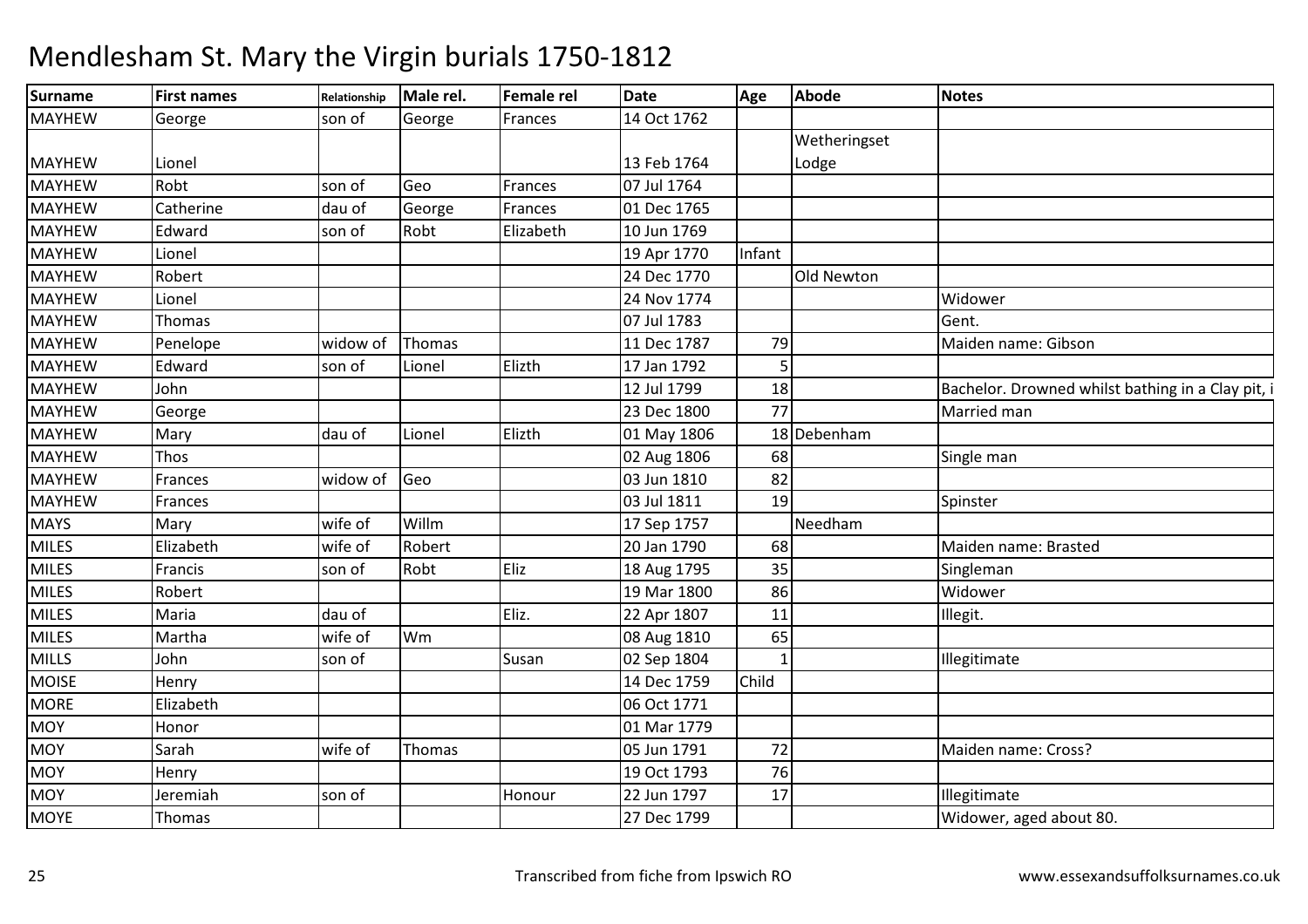| Surname          | <b>First names</b> | Relationship | Male rel. | Female rel | <b>Date</b> | Age            | Abode             | <b>Notes</b>                              |
|------------------|--------------------|--------------|-----------|------------|-------------|----------------|-------------------|-------------------------------------------|
| <b>MULLINER</b>  | Thomas             |              |           |            | 22 Jun 1761 |                |                   |                                           |
| <b>NASLIN</b>    | David              |              |           |            | 28 Mar 1775 | Infant         |                   |                                           |
| <b>NESLING</b>   | Susan              | wife of      | John      |            | 31 Aug 1756 |                |                   |                                           |
| <b>NESLING</b>   | Stephen            |              |           |            | 12 Oct 1762 | Infant         |                   |                                           |
| <b>NESLING</b>   | Elizabeth          |              |           |            | 21 Aug 1775 |                |                   | Widow                                     |
| <b>NESLING</b>   | Susan              | wife of      | John      |            | 06 Jan 1785 | 54             |                   | Maiden name: Jolly. Pauper.               |
| <b>NESLING</b>   | Wm                 |              |           |            | 20 Sep 1807 | 51             |                   | Single man                                |
| <b>NESSLING</b>  | John               | son of       | John      | Lydia      | 12 Sep 1798 | infant         |                   |                                           |
| NESTLING         | Sarah              | wife of      | John      |            | 23 Sep 1793 | 62             |                   |                                           |
| <b>NESTLING</b>  | William            | son of       | John      | Eliz       | 21 Dec 1794 | 64             |                   | Mother's maiden name: Allen               |
| <b>NESTLING</b>  | John               |              |           |            | 08 Nov 1796 | 69             |                   | Married man                               |
| <b>NESTLING</b>  | Mary               |              |           |            | 20 May 1804 |                |                   | Widow                                     |
| NEWSTEAD         | John               |              |           |            | 09 Jan 1798 |                | 65 Buxhall        | Married man                               |
| <b>NICHOLSON</b> | Elizabeth          | wife of      | George    |            | 26 Feb 1788 |                | 65 Needham Market | Maiden name: Baldry                       |
| <b>NICHOLSON</b> | George             |              |           |            | 02 Jan 1806 |                | 80 Needham Market | Widower                                   |
| <b>NICKERSON</b> | Elizabeth          |              |           |            | 05 May 1773 |                |                   |                                           |
| <b>NICKERSON</b> | John               |              |           |            | 08 Aug 1777 |                |                   |                                           |
| NICKERSON        | Mary               |              |           |            | 09 Dec 1777 |                | Needham           |                                           |
| <b>NUN</b>       | John               | son of       | Robert    | Mary       | 15 Jul 1769 |                |                   |                                           |
| <b>NUNN</b>      | Mary               | wife of      | Robt      |            | 14 Aug 1786 | 65             |                   | Maiden name: Wessey                       |
| <b>NUNN</b>      | Elizabeth          | wife of      | Robert    |            | 25 Feb 1791 | 46             |                   | Maiden name: Corbould                     |
| <b>NUNN</b>      | Robert             |              |           |            | 01 Dec 1792 |                |                   |                                           |
| <b>NUNN</b>      | Abraham            | son of       | James     | Mary       | 09 Feb 1794 |                |                   |                                           |
| <b>NUNN</b>      | James              | son of       | Robert    | Mary       | 14 Jul 1794 | 28             |                   | Married man. Mother's maiden name: Wessey |
| <b>OTTAWELL</b>  | John               |              |           |            | 08 May 1774 | Infant         |                   |                                           |
| <b>OTTEWILL</b>  | Mary               |              |           |            | 04 Jan 1782 |                |                   |                                           |
| <b>OTTEWILL</b>  | John               | son of       | John      | Mary       | 23 Nov 1795 | 63             |                   | Married man                               |
| <b>OTTEWILL</b>  | Elizabeth          | wife of      | John      |            | 26 Oct 1812 | 37             |                   |                                           |
| <b>OTTOWELL</b>  | John               |              |           |            | 25 Jan 1772 |                |                   |                                           |
| <b>PACK</b>      | John               |              |           |            | 07 Jun 1771 |                |                   |                                           |
| <b>PALANT</b>    | Samuel             | son of       | John      | Sarah      | 29 Mar 1795 | $\overline{3}$ |                   | Maiden name: Batley                       |
| <b>PALMER</b>    | Virtue             |              |           |            | 18 Sep 1767 | Infant         |                   |                                           |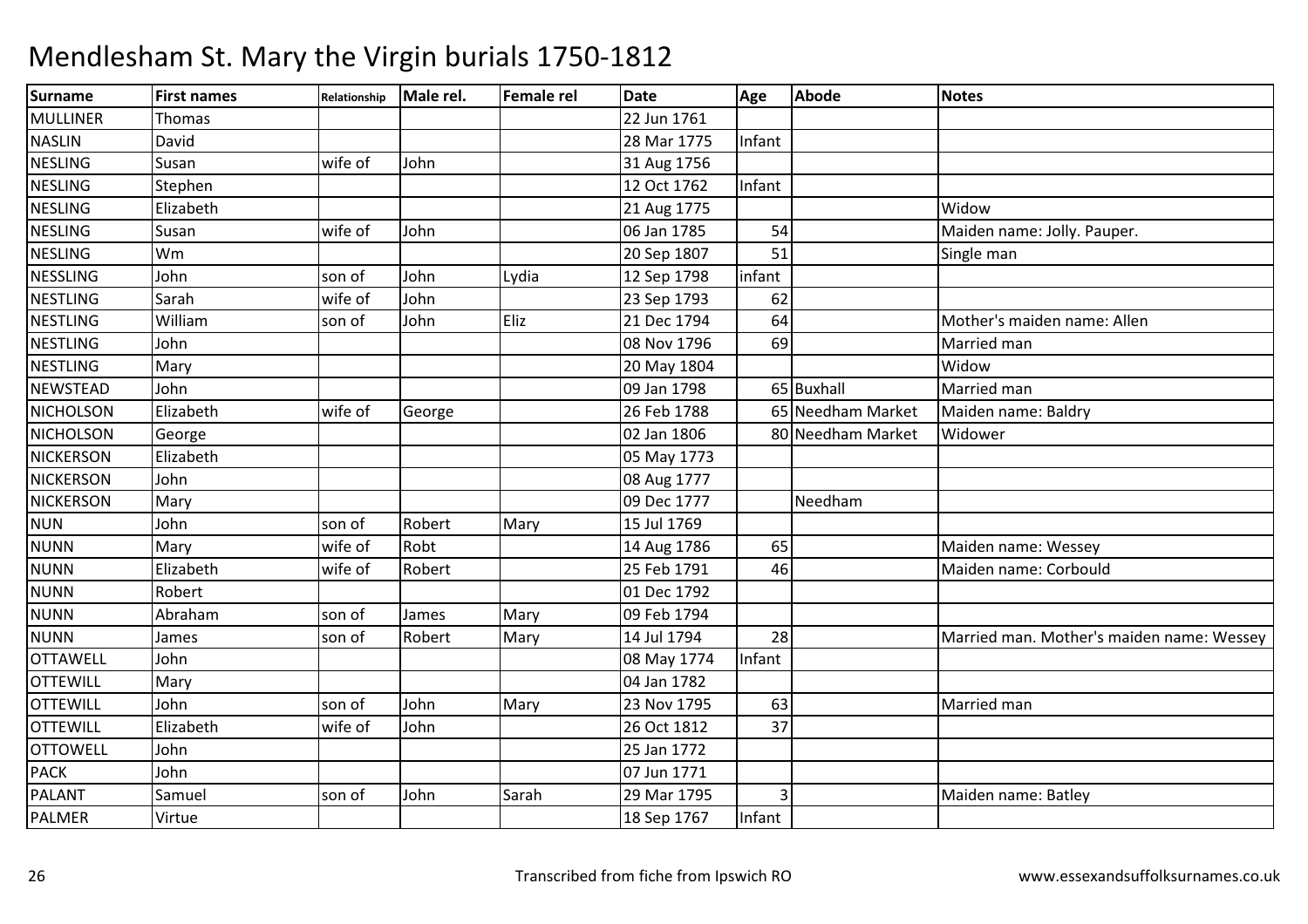| <b>Surname</b>   | <b>First names</b>    | Relationship | Male rel. | <b>Female rel</b> | <b>Date</b> | Age            | <b>Abode</b> | <b>Notes</b>                           |
|------------------|-----------------------|--------------|-----------|-------------------|-------------|----------------|--------------|----------------------------------------|
| PALMER           | John                  |              |           |                   | 17 Nov 1773 | Infant         |              |                                        |
| <b>PALMER</b>    | William               |              |           |                   | 11 Feb 1778 |                |              |                                        |
| PALMER           | James                 | son of       | James     | Mary              | 17 Feb 1795 | 8 <sup>1</sup> |              | Mother's maiden name: Trotman          |
| PAMMINGTON       | Joseph                | son of       | Joseph    | Catherine         | 07 Apr 1750 |                |              |                                        |
| PAMMINGTON       | Joseph                |              |           |                   | 11 Oct 1752 |                |              |                                        |
| PAMMINGTON       | Catherine             |              |           |                   | 05 Jul 1767 |                |              |                                        |
| <b>PARKER</b>    | Rose                  |              |           |                   | 13 Jun 1773 |                |              |                                        |
| <b>PARKER</b>    | Robert                |              |           |                   | 06 Feb 1776 | Infant         |              |                                        |
| <b>PARKER</b>    | George                | son of       | John      | Susan             | 24 Apr 1785 | 22             |              | Mother's maiden name: Howlett. Pauper. |
| <b>PARKER</b>    | Robert                |              |           |                   | 09 Mar 1787 | 59             |              | Labourer, pauper.                      |
| <b>PARKER</b>    | Susan                 | wife of      | John      |                   | 19 Jun 1790 | 63             |              | Maiden name: Howlet                    |
| <b>PARKER</b>    | John                  |              |           |                   | 23 Sep 1790 | 61             |              | Widower                                |
| <b>PARKER</b>    | John                  | son of       | William   | Susan             | 21 Oct 1791 |                |              |                                        |
| <b>PARKER</b>    | William               | son of       |           | Cath.             | 22 Jan 1807 | infant         |              | Illegitimate                           |
| <b>PARKETON</b>  | John                  |              |           |                   | 05 Sep 1759 |                |              | An old man                             |
| <b>PARMENTON</b> | Joseph                |              |           |                   | 13 Mar 1780 |                |              |                                        |
| <b>PEACH</b>     | Jonathan              | son of       |           | Elizth            | 15 Mar 1801 | infant         |              | Illegitimate                           |
| PEARL            | Elizabeth             | dau of       | William   | Mary              | 19 Jun 1787 | 25             |              |                                        |
| PEARL            | <b>Charles Edward</b> | son of       | Charles   | Fanny             | 03 May 1789 |                |              |                                        |
| PEARL            | <b>Robert Tisdale</b> | son of       | Charles   | Fanny             | 03 May 1789 |                |              |                                        |
| PEARLE           | George                | son of       | William   | Mary              | 02 Jan 1765 |                |              |                                        |
| PEARLE           | Daniel                | son of       | Willm     | Mary              | 09 Dec 1766 |                |              |                                        |
| PEARSON          | John                  |              |           |                   | 04 Jan 1770 |                |              |                                        |
| PEARSON          | Mary                  |              |           |                   | 24 Jan 1770 |                |              |                                        |
| <b>PECK</b>      | Ann                   | dau of       | John      | Ann               | 16 Jul 1768 |                |              |                                        |
| <b>PECK</b>      | Ann                   | dau of       | John      | Ann               | 11 Jun 1769 |                |              |                                        |
| PECK             | John                  |              |           |                   | 07 Jun 1773 | Infant         |              |                                        |
| <b>PECK</b>      | Thomas                |              |           |                   | 15 Jan 1782 |                |              |                                        |
| <b>PECK</b>      | Alice                 | relict of    | Thomas    |                   | 11 Jul 1784 |                | Gipping      |                                        |
| PENNING          | Mary                  |              |           |                   | 08 Jun 1792 | 62             |              | Widow. Maiden name: Matthews           |
| PIZZY            | Eliza                 | dau of       | Wm        | Martha            | 12 Oct 1810 | 18             |              | Spinster                               |
| <b>PLANTIN</b>   | Robt                  | son of       | Robert    | Mary              | 25 Sep 1769 |                |              |                                        |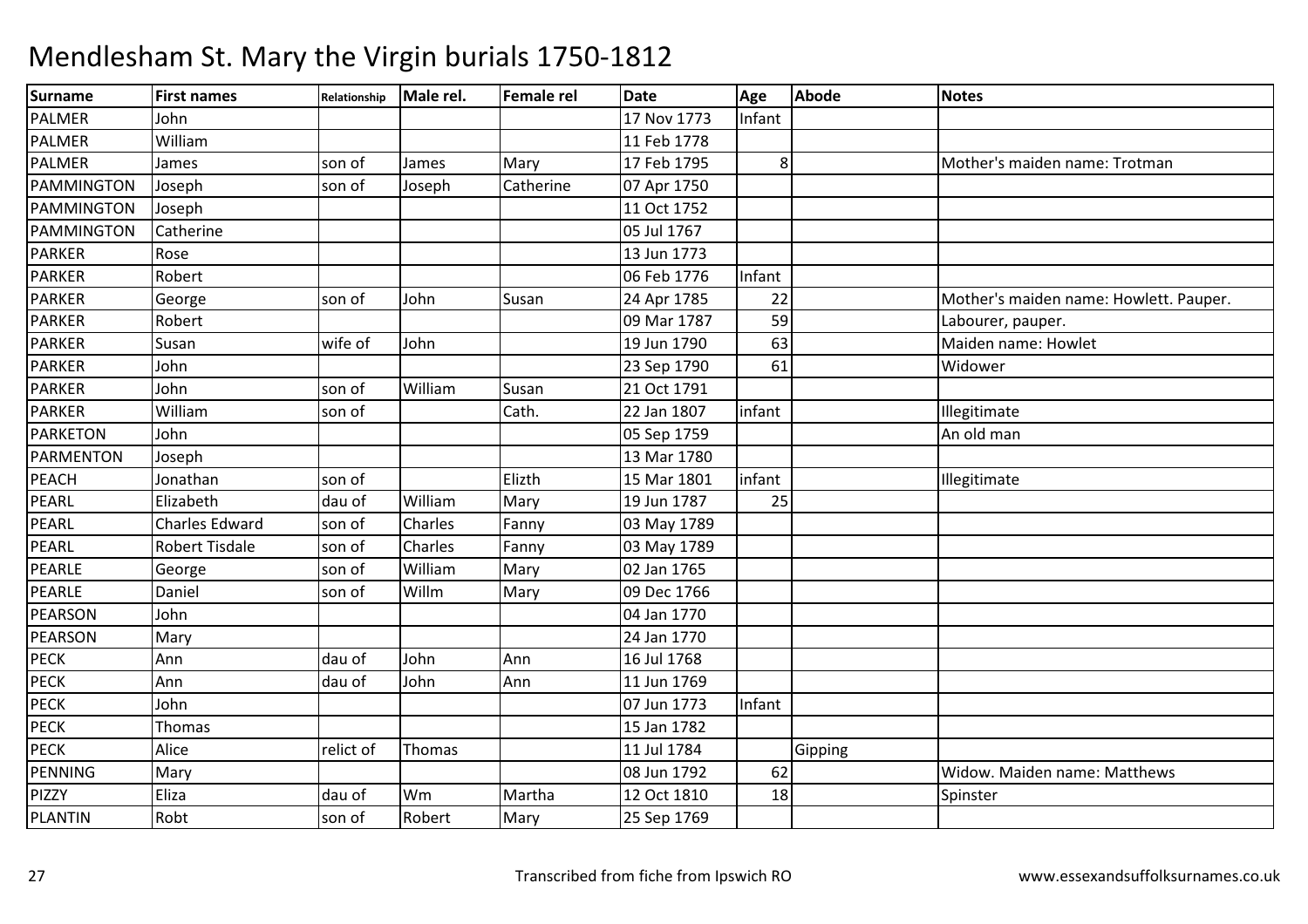| Surname        | <b>First names</b> | Relationship | Male rel. | Female rel | <b>Date</b> | Age          | <b>Abode</b> | <b>Notes</b>                  |
|----------------|--------------------|--------------|-----------|------------|-------------|--------------|--------------|-------------------------------|
| PLANTIN        | Mary               |              |           |            | 05 Jul 1771 | Infant       |              |                               |
| PLANTIN        | Robert             |              |           |            | 29 Mar 1798 | 65           |              | Married man                   |
| <b>PLANTON</b> | Sarah              | dau of       | Robert    | Mary       | 10 Aug 1784 |              |              | Mother's maiden name: Fuller  |
| <b>PLANTON</b> | Robt               | son of       | Robert    | Mary       | 11 Feb 1786 | 7w           |              | Mother's maiden name: Fuller  |
| PLEASANCE      | Hannah             |              |           |            | 01 Mar 1805 | 70           |              | Widow                         |
| PLEASANTS      | Willm              |              |           |            | 30 Jan 1798 | 67           |              | Married man                   |
| POLLARD        | Jeremiah           |              |           |            | 06 Oct 1795 | 72           |              | Widower                       |
| <b>POOLE</b>   | Hannah             |              |           |            | 30 Nov 1755 |              |              | Widow                         |
| <b>POOLEY</b>  | Lydia              |              |           |            | 13 Sep 1770 | Infant       |              |                               |
| <b>POOLEY</b>  | Sarah              |              |           |            | 21 Sep 1772 |              |              |                               |
| POOLEY         | Zachary            |              |           |            | 30 Mar 1812 | 29           |              | Single man, aged about 29     |
| <b>POOLY</b>   | John               |              |           |            | 06 Sep 1779 |              |              |                               |
| <b>POTTER</b>  | Robert             | son of       | Robert    | Lydda      | 24 May 1761 |              |              |                               |
| <b>POTTER</b>  | Lydda              | wife of      | Robert    |            | 22 Jul 1762 |              |              |                               |
| <b>POTTER</b>  | Michael            | son of       | Francis   | Alice      | 09 Sep 1763 |              |              |                               |
| <b>POTTER</b>  | Robert             | son of       | Robt      |            | 01 Nov 1763 |              |              |                               |
| <b>POTTER</b>  | Elizth             | wife of      | Francis   |            | 09 Feb 1767 |              |              |                               |
| <b>POTTER</b>  | Robert             |              |           |            | 22 Aug 1770 | Infant       |              |                               |
| <b>POTTER</b>  | Samuel             |              |           |            | 27 Dec 1778 | Infant       |              |                               |
| <b>POTTER</b>  | Robt               |              |           |            | 06 Mar 1781 |              |              |                               |
| <b>POTTER</b>  | Samuel             |              |           |            | 18 Mar 1781 |              |              |                               |
| <b>POTTER</b>  | Sarah              |              |           |            | 23 May 1783 |              |              |                               |
| POTTER         | <b>Thomas</b>      |              |           |            | 09 Feb 1784 |              |              | A taylor, pauper              |
| <b>POTTER</b>  | Sarah              | widow of     | Thomas    |            | 11 Nov 1785 | 79           |              | Maiden name: English.         |
| <b>POTTER</b>  | Francis            |              |           |            | 20 Jun 1786 | 78           |              |                               |
| POTTER         | Elizabeth          | wife of      | Robt      |            | 10 May 1800 | 55           |              |                               |
| POTTER         | Thos               | son of       | Philip    | Ann        | 20 Sep 1804 | 11m          |              |                               |
| <b>POTTER</b>  | Abner              | son of       | Robt      | Mary       | 06 Sep 1808 | $\mathbf{1}$ |              |                               |
| POTTER         | Abner              | son of       | Robt      | Mary       | 23 Jul 1811 | infant       |              |                               |
| POTTER.        | Mary               | wife of      | Robt      |            | 30 Jan 1785 | 45           |              | Maiden name: Deering. Pauper. |
| <b>PRICK</b>   | Hannah             |              |           |            | 30 Sep 1778 | Infant       |              |                               |
| <b>PRICK</b>   | Hannah             |              |           |            | 29 Nov 1780 |              |              |                               |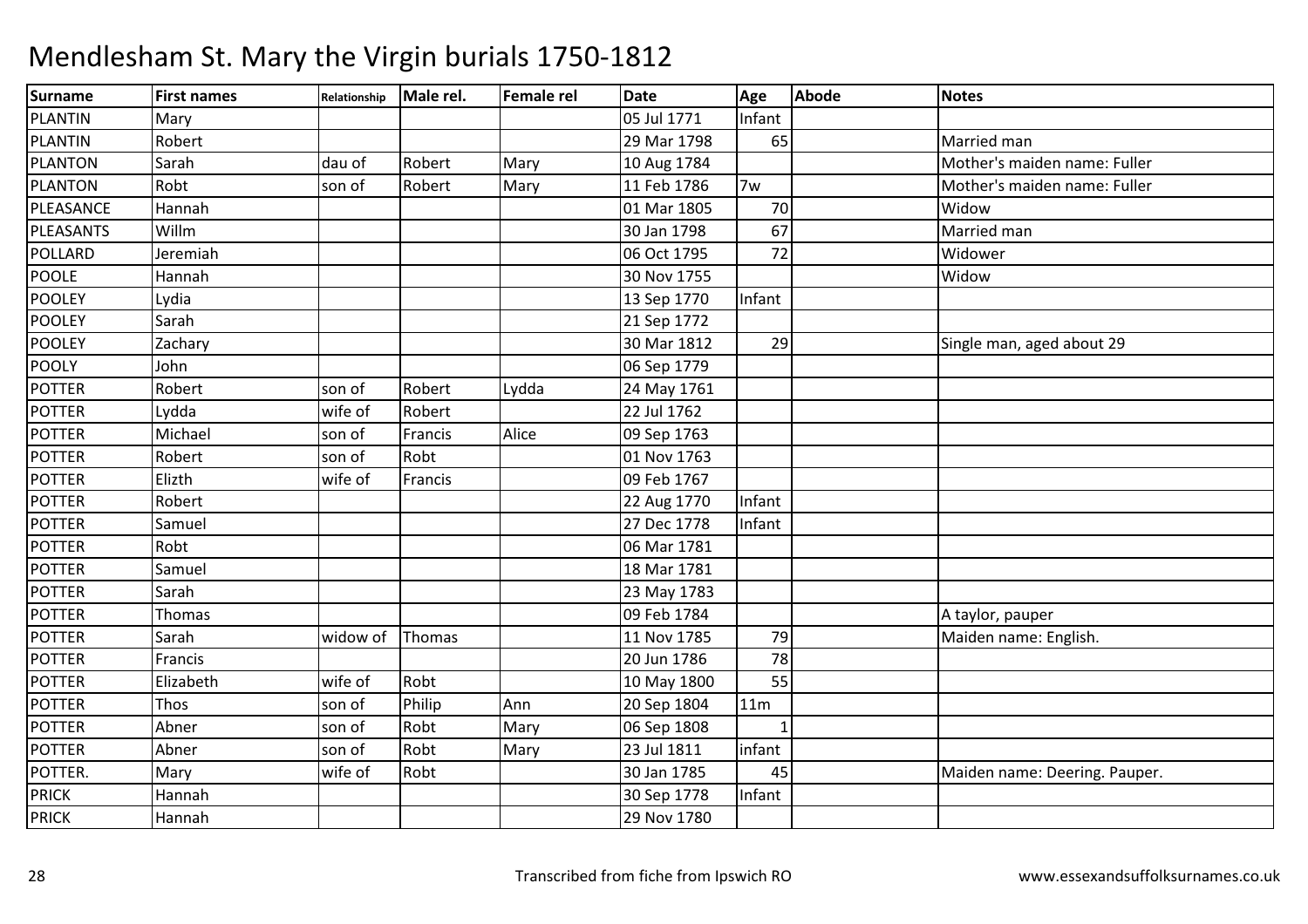| <b>Surname</b> | <b>First names</b> | Relationship  | Male rel. | <b>Female rel</b> | Date        | Age    | Abode   | <b>Notes</b>                                     |
|----------------|--------------------|---------------|-----------|-------------------|-------------|--------|---------|--------------------------------------------------|
| <b>PRICK</b>   | Samuel             |               |           |                   | 13 Dec 1780 |        |         |                                                  |
| <b>PRICK</b>   | Stephen            |               |           |                   | 04 Jan 1795 | 70     |         | Married man.                                     |
| <b>PRIKE</b>   | Maria              | dau of        | William   | Thamer            | 03 Apr 1801 |        |         |                                                  |
| <b>PRIKE</b>   | Mary               | dau of        | John      | Dinah             | 27 May 1801 | infant |         |                                                  |
| PRIKE          | Ann                |               |           |                   | 15 Feb 1804 | 74     |         | Widow, about 74.                                 |
| <b>PRIKE</b>   | Elizth             | dau of        | Wm        | Thamer            | 17 Aug 1808 | infant |         |                                                  |
| <b>PRYKE</b>   | John               |               |           |                   | 23 May 1806 | 40     |         | Married man                                      |
| <b>PULFORD</b> | John               | son of        | Wm        | Anne              | 25 Sep 1810 | Δ      |         |                                                  |
| <b>PULFORD</b> | Mary               | dau of        | Wm        | Anne              | 27 Sep 1810 | 8      |         |                                                  |
| <b>PYMAN</b>   | <b>Bruce</b>       | son of        | James     | Mary              | 16 Dec 1758 |        |         |                                                  |
| <b>PYMAN</b>   | Mary               | dau of        | James     | Mary              | 19 Mar 1761 |        | Gipping |                                                  |
| PYMAN          | Elizabeth          | dau of        | James     | Mary              | 02 May 1760 |        |         | Baptised at Gipping Chappel by Richd Chilton, vi |
| <b>PYMM</b>    | Samuel             | son of        | Saml      | Elizb             | 18 Nov 1750 |        |         |                                                  |
| QARRY          | Thoms              | son of        | Robert    | Sarah             | 30 Mar 1756 |        |         |                                                  |
| QUARRY         | Sarah              | dau of        | Robt      | Sarah             | 04 Oct 1752 |        |         |                                                  |
| <b>QUARRY</b>  | Eliz.              |               |           |                   | 24 Mar 1755 | Infant |         |                                                  |
| QUARRY         | Thomas             | son of        | Robert    | Sarah             | 02 Jun 1759 |        |         |                                                  |
| <b>QUARRY</b>  | Elizabeth          | dau of        | Robert    | Sarah             | 12 Apr 1762 |        |         |                                                  |
| <b>QUARRY</b>  | Elizabeth          | dau of        | R.        |                   | 15 Jun 1765 |        |         |                                                  |
| <b>QUARRY</b>  | Robert             |               |           |                   | 28 Aug 1775 | Infant |         |                                                  |
| QUARRY         | Elizabeth          |               |           |                   | 02 Jul 1782 |        |         | Widow                                            |
| QUARRY         | Robert             |               |           |                   | 23 Jun 1789 | 66     |         |                                                  |
| <b>QUARRY</b>  | Sarah              | widow of Robt |           |                   | 02 Feb 1803 | 75     |         |                                                  |
| <b>QUARRY</b>  | Thomas Beart?      |               |           |                   | 31 Jan 1810 | 44     |         | Single man                                       |
| <b>QUINTON</b> | Mary               |               |           |                   | 12 Apr 1782 |        |         |                                                  |
| <b>QUINTON</b> | Ann                | dau of        | George    | Ann               | 28 Mar 1790 | 43     |         |                                                  |
| QUINTON        | Sarah              |               |           |                   | 09 Nov 1793 | 63     |         |                                                  |
| <b>RACE</b>    | James              |               |           |                   | 14 Sep 1771 | Infant |         |                                                  |
| <b>RACE</b>    | Elizabeth          | wife of       | James     |                   | 22 Mar 1795 | 46     |         | Maiden name: Read                                |
| RACE           | Jemima             | dau of        | James     | Elizth            | 09 Oct 1808 | 22     |         |                                                  |
| <b>RACE</b>    | James              |               |           |                   | 16 Aug 1810 | 64     |         | Widower                                          |
| RACE           | Amy                |               |           |                   | 16 Jul 1812 | 36     |         | Spinster, aged about 36                          |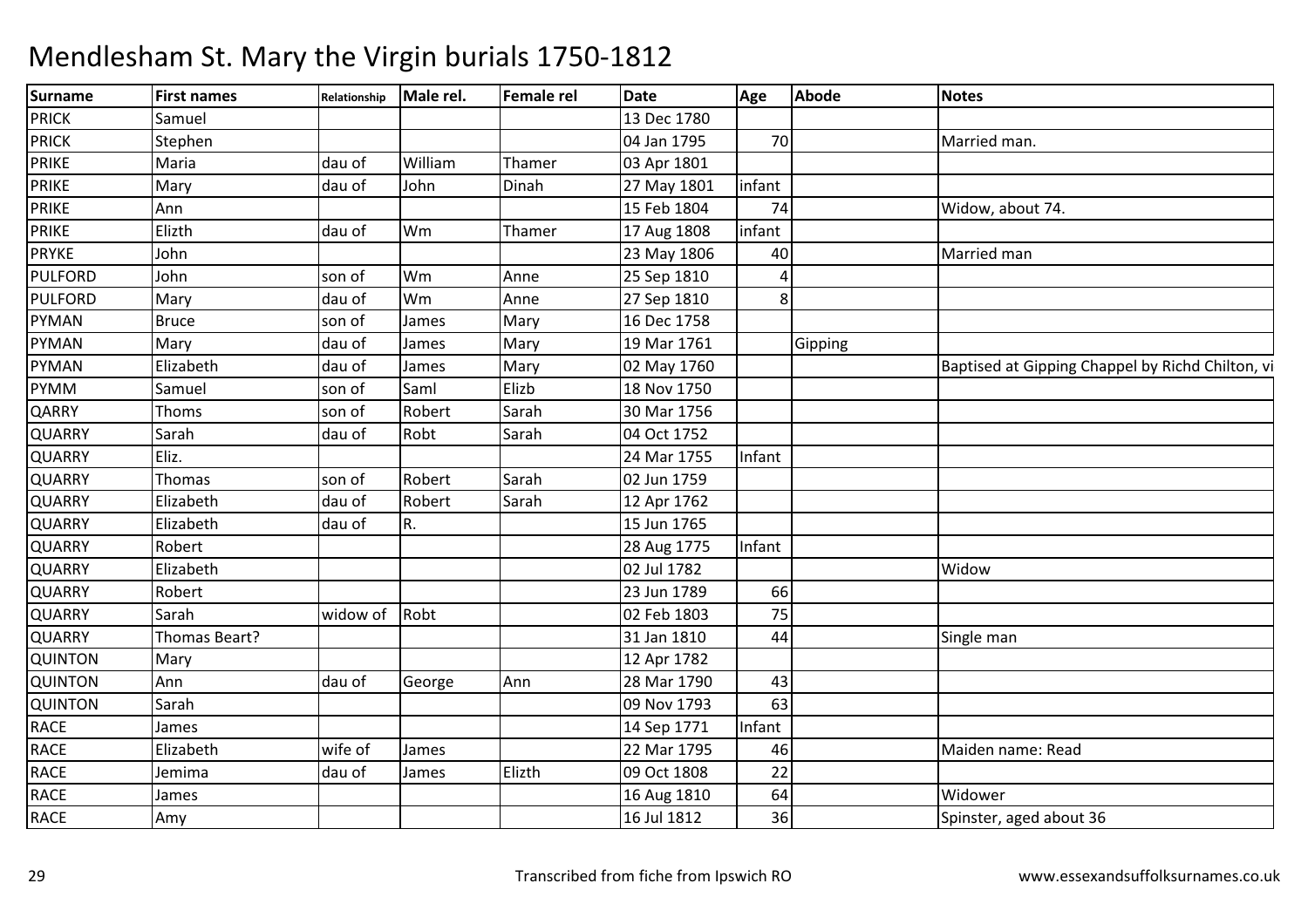| <b>Surname</b>    | <b>First names</b> | Relationship | Male rel. | <b>Female rel</b> | <b>Date</b> | Age           | Abode           | <b>Notes</b>                          |
|-------------------|--------------------|--------------|-----------|-------------------|-------------|---------------|-----------------|---------------------------------------|
| <b>RASE</b>       | Mary               |              |           |                   | 03 Apr 1780 |               |                 | Widow                                 |
| <b>RAYNER</b>     | John               |              |           |                   | 01 Jun 1759 |               | Mickfield       |                                       |
| RAYNER            | Mary               |              |           |                   | 06 May 1772 |               |                 |                                       |
| <b>RAYNER</b>     | James              |              |           |                   | 30 Nov 1773 |               |                 |                                       |
| <b>RAYNER</b>     | Ales               |              |           |                   | 13 Aug 1775 |               |                 |                                       |
| <b>RAYNER</b>     | Juda               |              |           |                   | 15 Dec 1777 |               |                 |                                       |
| <b>RAYNER</b>     | William            |              |           |                   | 03 Mar 1782 |               |                 |                                       |
| <b>READ</b>       | Ann                |              |           |                   | 03 Mar 1783 |               |                 |                                       |
| <b>READ</b>       | John               |              |           |                   | 31 Jan 1784 | infant        |                 |                                       |
| READ              | Mary               |              |           |                   | 03 Mar 1784 |               |                 | Singlewoman.                          |
| <b>READ</b>       | Mary               | dau of       | John      | Sarah             | 11 Jun 1786 | 58            |                 | Singlewoman                           |
| <b>READ</b>       | William            | son of       | William   | Sophia            | 21 Oct 1787 | infant        |                 |                                       |
| <b>READY</b>      | Petter             | son of       | John      | Unice             | 05 Jul 1810 | 16            |                 |                                       |
| READY             | John               |              |           |                   | 28 Nov 1810 | 28            |                 | Married man                           |
| READY             | Wm                 | son of       | Joseph    | Elizth            | 06 Feb 1811 |               |                 | Wm Baker son of Joseph & Elizth Ready |
| <b>READY</b>      | Thomas             |              |           |                   | 21 Jun 1811 | 20            |                 | Single man                            |
| <b>REYNOLDS</b>   | Elizabeth          |              |           |                   | 28 Jul 1774 | Infant        |                 |                                       |
| <b>REYNOLDS</b>   | Ann                | dau of       | James     | Susan             | 11 Jan 1791 |               |                 |                                       |
| <b>REYNOLDS</b>   | Mary Ann           | dau of       | John      | Mary              | 20 Oct 1797 | infant        |                 |                                       |
| <b>REYNOLDS</b>   | James              | son of       | James     | Susan             | 28 Jan 1798 |               |                 |                                       |
| <b>REYNOLDS</b>   | Harriet            | dau of       | John      | Mary              | 01 Jul 1799 | Δ             |                 |                                       |
| <b>REYNOLDS</b>   | Mary               | dau of       |           | Mary              | 09 Feb 1806 | $\mathcal{P}$ |                 | Illegitimate                          |
| <b>REYNOLDS</b>   | John               |              |           |                   | 20 Apr 1807 | 66            |                 | Married man                           |
| <b>RIBBANDS</b>   | George             | son of       |           | Sarah             | 17 Oct 1766 |               |                 |                                       |
| RIBBENS           | Sarah              | wife of      | Thomas    |                   | 31 Jul 1786 | 57            |                 | Maiden name: Gilman                   |
| <b>RICHARDSON</b> | Jane               | wife of      | Thos      |                   | 01 Feb 1809 |               | 76 Melford      |                                       |
| <b>RICHER</b>     | Jemima             |              |           |                   | 11 Jan 1786 |               | 73 Ipswich      | Maiden name: Blomfield. Widow.        |
| RIDDY             | James              | son of       | John      | Unice             | 12 Jan 1796 |               |                 |                                       |
| RIDDY             | James              | son of       | John      | Unice             | 19 Mar 1797 | infant        |                 |                                       |
| <b>RINGE</b>      | John               |              |           |                   | 17 Dec 1808 |               | 57 Earl Stonham | Married man                           |
| <b>ROBERSON</b>   | Mary               | dau of       | Thomas    | Pleasance         | 06 Feb 1795 | 36            |                 |                                       |
| <b>ROBERTS</b>    | Jeremiah           |              |           |                   | 27 Nov 1771 |               |                 |                                       |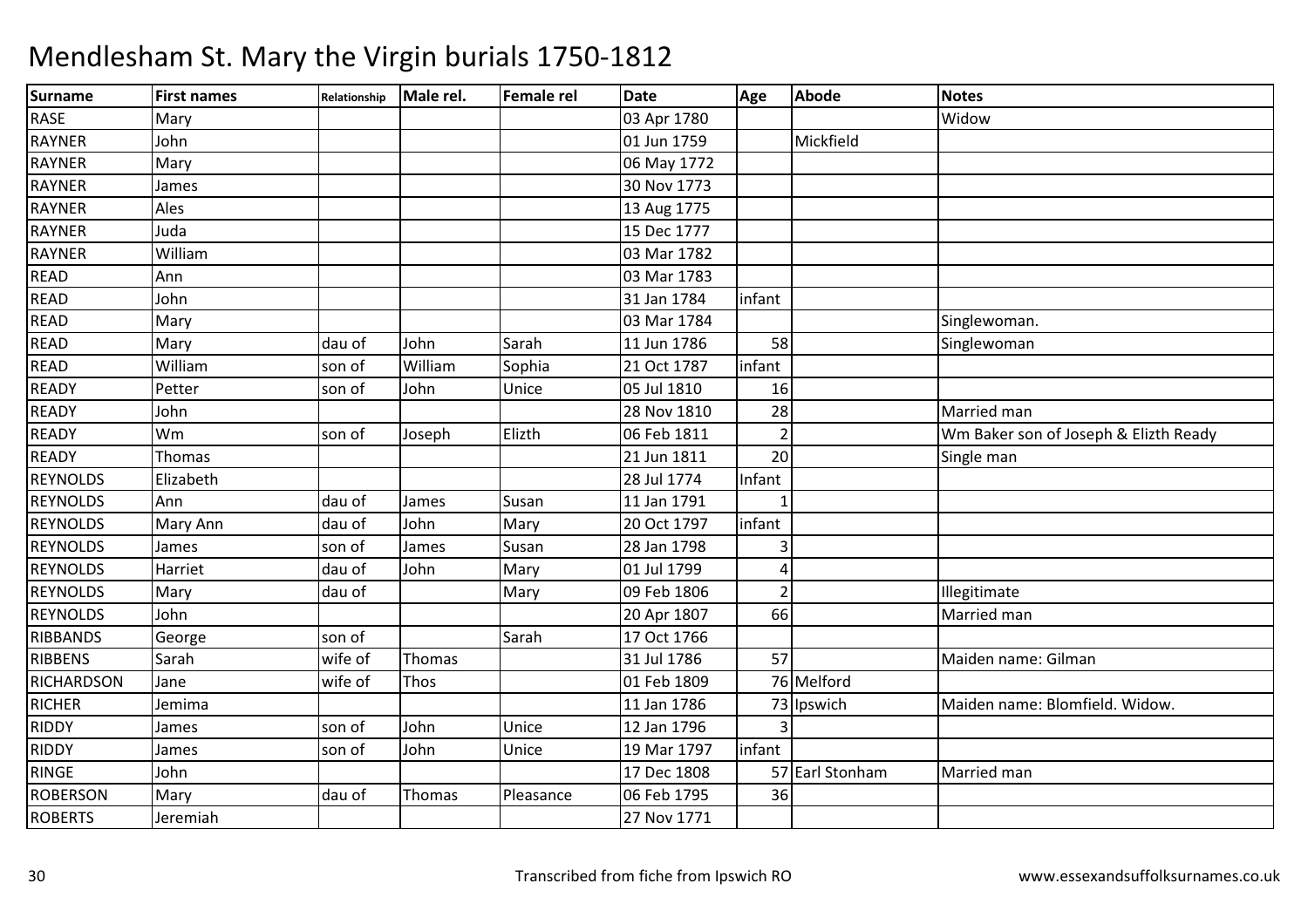### Surnamee First names Relationship Male rel. Female rel Date Age Abode Notes **ROBERTSON** N Mary 19 dau of Thomas Alice 106 Sep 1790 2 ROBERTSONN Thomas 27 Jun 1799 49 Married man Married man 27 Jun 1799 49 Married man Married man Married man Married man Married man Married man Married man Married man Married man Married man Married man Married man Married man Mar **ROBERTSON** N Samuel son of John Elizth 108 Aug 1803 1 **ROBERTSON**  Elizabeth 22 Oct 1803 <sup>20</sup> Aged about 20. Spinster **ROBERTSON** Willm<br>Richd son of John Elizth 19 Aug 1810 <sup>10</sup> **ROBERTSON** Richd son of John Elizth 15 Aug 1810 11 ROBERTSON Susanna dau of John Elizth 27 Aug 1810 <sup>14</sup> **ROBERTSON** N Betty dau of John Elizth 101 Sep 1810 16 ROBESONN Joseph 16 Jul 1764 ROBINSONN Margaret dau of Thomas Alice 13 Sep 1802 11 RODWELL Catherine 17 Sep 1765 RiddlesworthHummerton RODWELL John 19 Feb 1778 Hummerton **ROGERS**  Martha 04 Sep 17666 Widow Widow 8 74 Single man ROGERSS Samuel 21 Dec 1808 ROOKWilliam<br>Elizth m 03 Dec 1759 ROOK Elizth 11 Mar 1767 WidowROPERR Oliver 2016 16 Sep 1750 ROPERR Thomas son of Thos Sarah 21 Sep 1750 ROPERR Robert Son of Thomas Sarah 106 May 1752 ROPERR John son of Thoms Sarah 16 Nov 1753 ROPER John 08 Mar 1755 ROPER William son of John Mary 19 Nov 1757 ROPERWilliam<br>Sarah son of John Mary 14 Oct 1762 ROPERR Sarah 1770 ROPERR Ann 17 Nov 1781 ROPERR Martha 1990 dau of Stephen Ann 31 Oct 1785 51 ROPERR Jonathan Son of John Mary 23 Nov 1805 infant ROPERRand Robert Robert 10 Feb 1808 48 Single man, about 48. ROPERR Mary Wife of John 29 Apr 1812 35 ROSEE Mary Wife of Robert 18 Jan 1791 18 Jan 1791 136 Maiden name: Sone?<br>31 Mar 1799 infant ROSEE James Son of Robert Esther 31 Mar 1799 infant<br>24 Mickfield ROSIERR |Sarah | | |16 Aug 1800 24|Mickfield |Spinster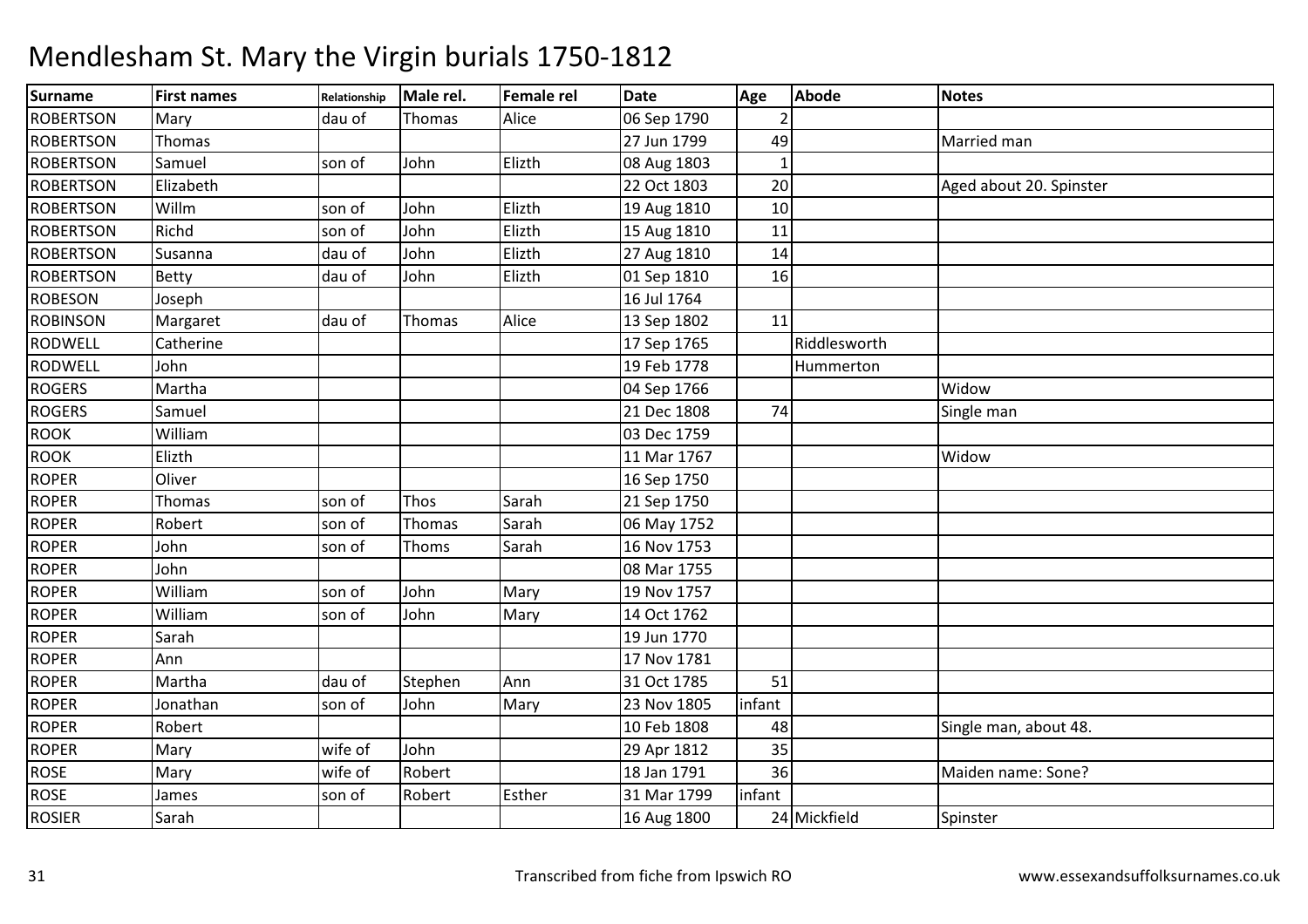### Surnamee First names Relationship Male rel. Female rel Date Age Abode Notes ROSIERR Henry Son of Henry Mary 23 Dec 1807 2 ROSIERR Elizth dau of Wm m Sarah 20 Mar 1808 17 Single woman ROWW James 17 Sep 1776<br>W James 1980 - 17 Sep 1776 ROWW James 25 Apr 1786 43 A labourer (Alabourer 1995)<br>25 Apr 1786 - A labourer (Alabourer 1995) **ROZIER** R Robt Son of William William Sarah 26 Mar 1792<br>Noah Mary 17 Aug 1806 7 infant RUDDD Susan dau of Noah Mary 17 Aug 1806 infant RUSHH Anne Wife of Edward 25 Jul 1752 RUSHH Benjamin Son of Edward Ann 11 Jun 1753 RUSHH Robert Robert Robert Research Research Research Research Public Property Research Public Property Research P<br>An old bachelor. RUSHH Benjamin 26 Oct 1759 An old man and the Benjamin 26 Oct 1759 An old man and the Benjamin 2016 Oct 1759 An old man and the Benjamin 2016 Oct 1759 An old man and the Benjamin 2016 Oct 1759 An old man and the Benjamin 2016 RUSHH Margery 1999 Margery 1999 Margery 1999 Margery 1999 Margery 1999 Margery 1999 Margery 1999 Margery 1999 Margery 1999 Margery 1999 Margery 1999 Margery 1999 Margery 1999 Margery 1999 Margery 1999 Margery 1999 Margery 1999 RUSHH John Senr RUSHH Edward **Edward Bloese Bloese Bloese Report Prop** 23 Nov 1762 Bloe]cking Ash RUSHH Nathaniel 21 Mar 1772 Infant RUSH John 01 Nov 1772 RUSHH James 2007 Jun 1773 | Infant RUSH Rober 23 Sep 1773 L. StonhamCoddingham RUSHH John 16 May 1775 Coddingham RUSHH Rachel 2008 Rachel 2008 Rachel 2008 Ray 1778 Infant Thorndon RUSHH Robert Robert Research Robert 2011 College Research 2012 11 Oct 1780 Infant Thorndon RUSHH Robert Robert 29 Nov 1782 | infant Cotton RUSHH Deborah dau of James Amy 01 May 1784 Blakenham Mother's maiden name: Baker RUSHH Thomas Son of James Amy 15 Dec 1791 Watfield RUSH Deborah 09 Apr 1803 <sup>81</sup> Earl Stonham81 Earl Stonham Widow RUSHH Susan Wife of Wm Vm 07 Feb 1811 70 Stonham<br>16 Apr 1771 **RUSHBROOK** K | Juda | 16 Apr 1771 **RUSHBROOK**  Sarah 05 Dec 1783 Bacton Widow**RUSHBROOK** K John 1988 Son of John Temperance 06 Sep 1786 infant **RUSHBROOKE**  Johnn 27 Oct 1782 S[HT]UCKFORD Honour 1990 Monour 1990 Monour 1990 Monour 1990 Monour 1990 Monour 1990 Monour 1990 Monour 1990 Monour 1990 Mo<br>Rebecca 1990 Monour 1990 Monour 1990 Monour 1990 Monour 1990 Monour 1990 Monour 1990 Monour 1990 Monour 1990 M<br> SALLEY Rebecca 27 Feb 176325 Dec 1775 SALLOWS Johnn 1990 Bee 1990 An old man age 90.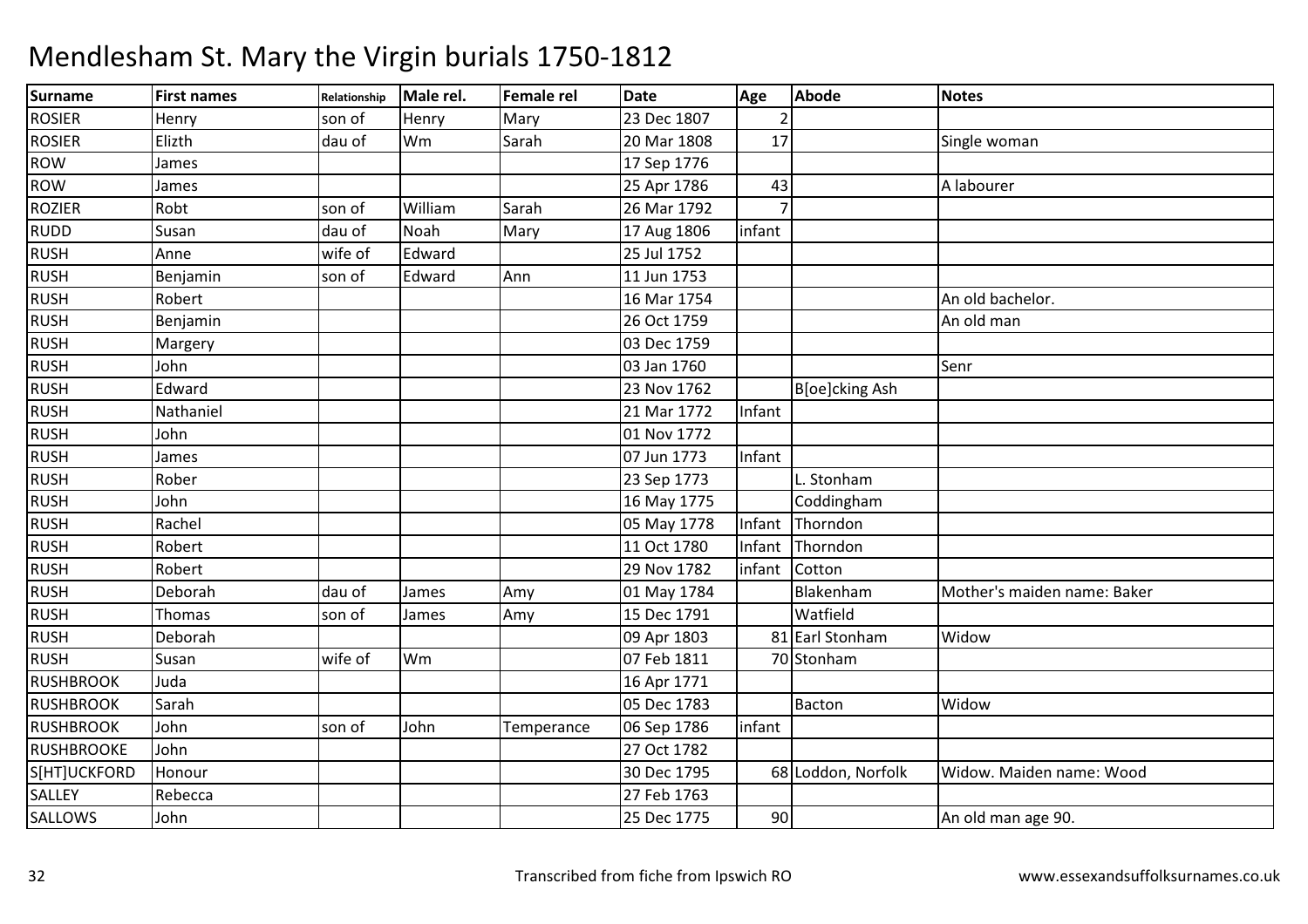| Surname          | <b>First names</b> | Relationship | Male rel. | <b>Female rel</b> | Date        | Age            | <b>Abode</b>        | <b>Notes</b>                                    |
|------------------|--------------------|--------------|-----------|-------------------|-------------|----------------|---------------------|-------------------------------------------------|
| <b>SALLY</b>     | William            |              |           |                   | 03 Aug 1750 |                |                     |                                                 |
| <b>SALTER</b>    | Mary               | wife of      | John      |                   | 24 Dec 1755 |                | Stokash             | Gent.                                           |
| SALTER           | John               |              |           |                   | 15 May 1770 |                | <b>Stoke Ash</b>    |                                                 |
| <b>SALTER</b>    | Ann                | widow of     | John      |                   | 19 Nov 1787 |                | 84 Stoke Ash        | Maiden name: Clarke                             |
| <b>SALTER</b>    | John               | son of       | John      | Mary              | 12 Apr 1789 | infant         |                     |                                                 |
| <b>SALTER</b>    | Mary               | wife of      | John      |                   | 10 May 1789 | 30             |                     | Maiden name: Franks                             |
| <b>SALTER</b>    | John               |              |           |                   | 10 Jun 1810 | 52             |                     | Married man                                     |
| <b>SEAMAN</b>    | Robert             |              |           |                   | 26 May 1759 |                |                     | Some years shopkeeper in this Parish & a very h |
| <b>SEAMAN</b>    | Ann                | wife of      | Tho       |                   | 27 Mar 1789 | 79             |                     | Maiden name: Corbould                           |
| <b>SEAMAN</b>    | Sarah              | wife of      | Thos      |                   | 06 Apr 1797 | 68             |                     | Maiden name: Damant                             |
| <b>SEAMAN</b>    | Thos               |              |           |                   | 14 Jun 1805 | 78             |                     | Widower                                         |
| <b>SELSBY</b>    | Thomas             |              |           |                   | 11 Sep 1764 |                | Thwaite             |                                                 |
| <b>SELSBY</b>    | Jane               |              |           |                   | 16 May 1765 |                | Thwaite             | Widow                                           |
| <b>SHAVE</b>     | Stephen            | son of       |           | Ann               | 09 Jun 1785 | 20             |                     | Illegitimate.                                   |
| <b>SHELDRACK</b> | Robert             |              |           |                   | 19 Oct 1779 |                | Infant Wetheringset |                                                 |
| <b>SHELDRACK</b> | Thomas             |              |           |                   | 24 Feb 1784 |                |                     | Labourer. Pauper.                               |
| SHELDRAKE        | John Banyard       | son of       | Thomas    | Elizabeth         | 18 Aug 1762 |                |                     |                                                 |
| SHELDRAKE        | Elizabeth          |              |           |                   | 10 Feb 1772 |                |                     |                                                 |
| SHELDRAKE        | Rebecca            | widow of     | Thomas    |                   | 07 Jul 1793 | 50             |                     |                                                 |
| SHELDRAKE        | <b>Thos</b>        | son of       | John      | Sarah             | 28 Apr 1795 | infant         |                     |                                                 |
| SHELDRAKE        | Benjamin           | son of       | Thos      | Mary              | 15 Jan 1797 | infant         |                     |                                                 |
| SHELDRAKE        | Elizabeth          | dau of       | Isaac     | Elizabeth         | 17 Sep 1797 | infant         |                     |                                                 |
| SHELDRAKE        | Benjamin           | son of       | Thomas    | Mary              | 26 May 1800 | 6 <sub>m</sub> |                     |                                                 |
| SHELDRAKE        | Mary               | wife of      | Thomas    |                   | 31 Dec 1800 | 31             |                     |                                                 |
| SHELDRAKE        | Benjamin           |              |           |                   | 31 Dec 1800 | infant         |                     |                                                 |
| SHELDRAKE        | Henry              | son of       | John      | Mary              | 21 Sep 1808 |                |                     |                                                 |
| <b>SHELDRECK</b> | Thomas             |              |           |                   | 24 Oct 1776 |                |                     |                                                 |
| <b>SHELDRECK</b> | Dorothy            |              |           |                   | 27 Aug 1778 |                | Whetheringset       |                                                 |
| <b>SHELDRECK</b> | Abraham            | son of       | Thomas    | Rebecca           | 11 Sep 1785 |                |                     | Pauper                                          |
| <b>SHELDRICK</b> | Sarah              |              |           |                   | 21 Mar 1771 |                |                     |                                                 |
| <b>SHELDRICK</b> | Elizabeth          |              |           |                   | 15 Jun 1771 |                |                     |                                                 |
| <b>SHELDRICK</b> | Andrew             |              |           |                   | 05 Dec 1776 | Infant         |                     |                                                 |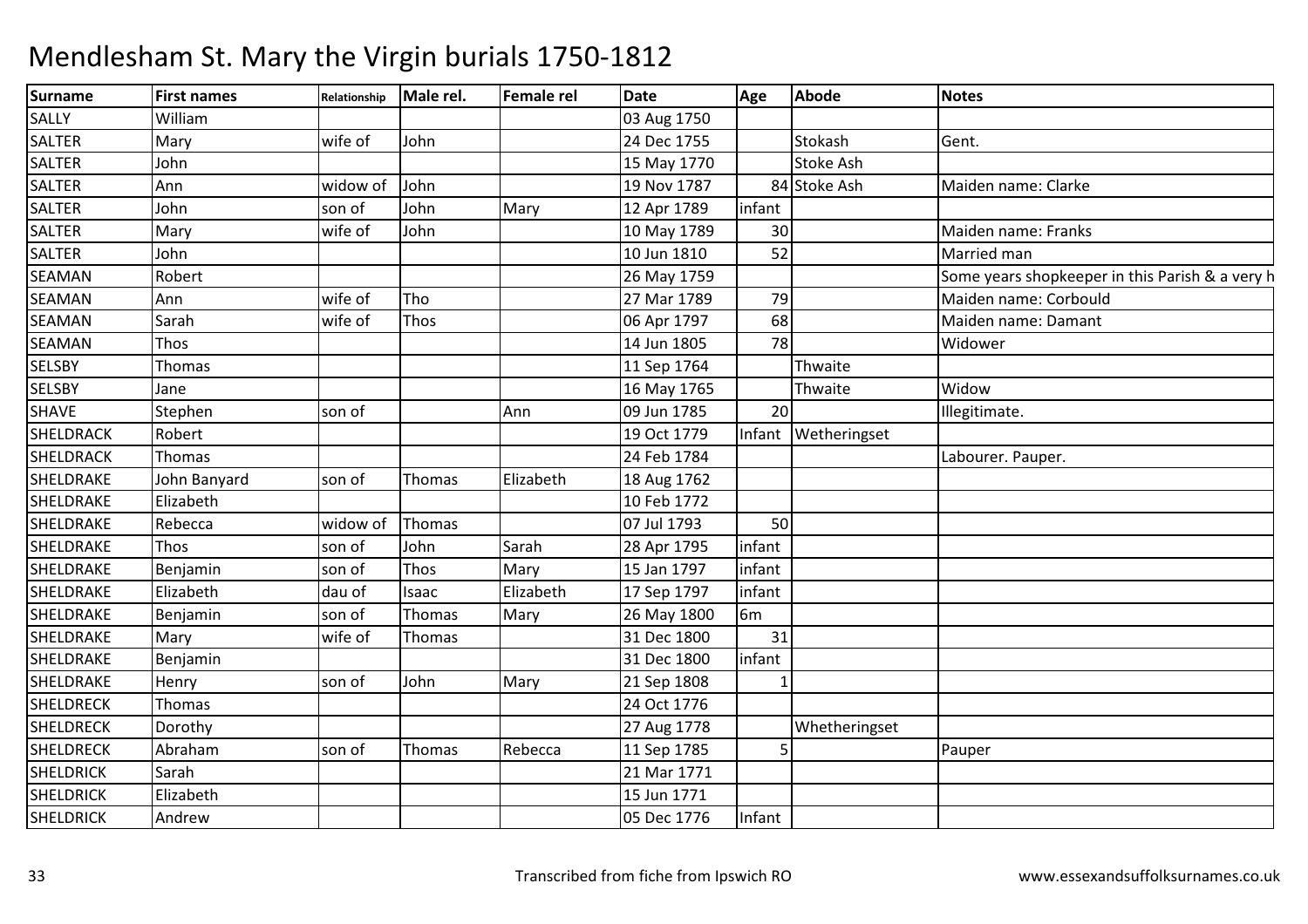| <b>Surname</b>    | <b>First names</b>         | Relationship | Male rel. | Female rel | <b>Date</b> | Age    | Abode             | <b>Notes</b>                           |
|-------------------|----------------------------|--------------|-----------|------------|-------------|--------|-------------------|----------------------------------------|
| <b>SHELDRICK</b>  | Thomas                     | son of       | Thomas    | Elizabeth  | 12 Jan 1799 | 6      |                   |                                        |
| <b>SHELVER</b>    | Judith                     | wife of      | William   |            | 21 May 1769 |        |                   |                                        |
| <b>SHEPHERD</b>   | Joseph                     | child of     | Edward    | Sarah      | 15 Jan 1792 |        |                   | Twin of Harriet                        |
| SHEPHERD          | Harriet                    | child of     | Edward    | Sarah      | 15 Jan 1792 |        |                   | Twin of Joseph                         |
| <b>SHEPPARD</b>   | Sarah                      | wife of      | Edward    |            | 19 Mar 1805 | 52     |                   |                                        |
| <b>SHREEVE</b>    | Maltawood                  |              | Jeff.     | Isabella   | 11 May 1755 |        |                   | Maltawood of Jeff. & Isabella Shreeve. |
| <b>SHREEVE</b>    | Jeoffry                    |              |           |            | 22 Nov 1791 |        | 75 Needham Market |                                        |
| <b>SHRIEVE</b>    | Isabella                   |              |           |            | 25 Nov 1771 |        |                   |                                        |
| <b>SHUCKFORTH</b> | Charlotte                  |              |           |            | 23 Jan 1781 |        | Eye               |                                        |
| <b>SHUCKFORTH</b> | William                    |              |           |            | 05 Oct 1783 |        | Eye               |                                        |
| <b>SHULVER</b>    | Mary                       | wife of      | Thomas    |            | 26 Jun 1757 |        |                   |                                        |
| <b>SHULVER</b>    | Elizabeth                  |              |           |            | 29 Nov 1759 |        | Thorndon          |                                        |
| <b>SIMPSON</b>    | Martha                     | wife of      | Daniel    |            | 02 Oct 1796 | 54     |                   | Maiden name: Fristan                   |
| <b>SIMPSON</b>    | Mary                       | dau of       | George    | Susan      | 30 Apr 1798 | 53     |                   |                                        |
| <b>SMITH</b>      | Elizabeth                  | dau of       | Samuel    | Ann        | 25 Jun 1759 |        |                   |                                        |
| <b>SMITH</b>      | Robert                     | son of       | Robt      | Mary       | 03 Sep 1767 |        |                   |                                        |
| <b>SMITH</b>      | Samuel                     |              |           |            | 18 May 1780 | Infant |                   |                                        |
| <b>SMITH</b>      | Mary                       | dau of       | Samuel    | Elizabeth  | 24 Jul 1784 | infant |                   | Mother's maiden name: Fairweather      |
| <b>SMITH</b>      | Mary                       | dau of       | Wm        | Ann        | 08 Feb 1785 | 68     |                   | Pauper.                                |
| <b>SMITH</b>      | <b>Richard Fairweather</b> | son of       | Saml      | Elizabeth  | 18 Aug 1786 | infant |                   |                                        |
| <b>SMITH</b>      | John                       | son of       | Samuel    | Elizabeth  | 11 May 1787 | infant |                   |                                        |
| <b>SMITH</b>      | Mary                       | son of       | Samuel    | Elizabeth  | 23 Sep 1788 |        |                   | Mother's maiden name: Fairweather      |
| <b>SMITH</b>      | Samuel                     |              |           |            | 14 Apr 1790 | 67     |                   |                                        |
| <b>SMITH</b>      | Lydia                      | dau of       | Saml      | Elizth     | 13 Jul 1799 | infant |                   |                                        |
| <b>SMITH</b>      | Ann                        |              |           |            | 17 Mar 1800 | 81     |                   | Widow                                  |
| <b>SNELLING</b>   | Henry                      | son of       | Danl      | Mary       | 13 Jul 1786 |        |                   |                                        |
| SNELLING          | Hannah                     | dau of       | Daniel    | Mary       | 30 Dec 1802 | 4      |                   |                                        |
| <b>SNELLING</b>   | Daniel                     | son of       | Danl      | Mary       | 01 Sep 1805 | 21     |                   |                                        |
| SNOW              | Mary                       |              |           |            | 01 Dec 1772 |        |                   |                                        |
| SNOWLING          | Hannah                     | dau of       | William   | Elizabeth  | 02 May 1796 | 25     |                   |                                        |
| SOLSBERRY         | Martha                     |              |           |            | 28 Feb 1782 |        |                   |                                        |
| <b>SOUTHGATE</b>  | Mary                       |              |           |            | 28 Apr 1766 |        |                   |                                        |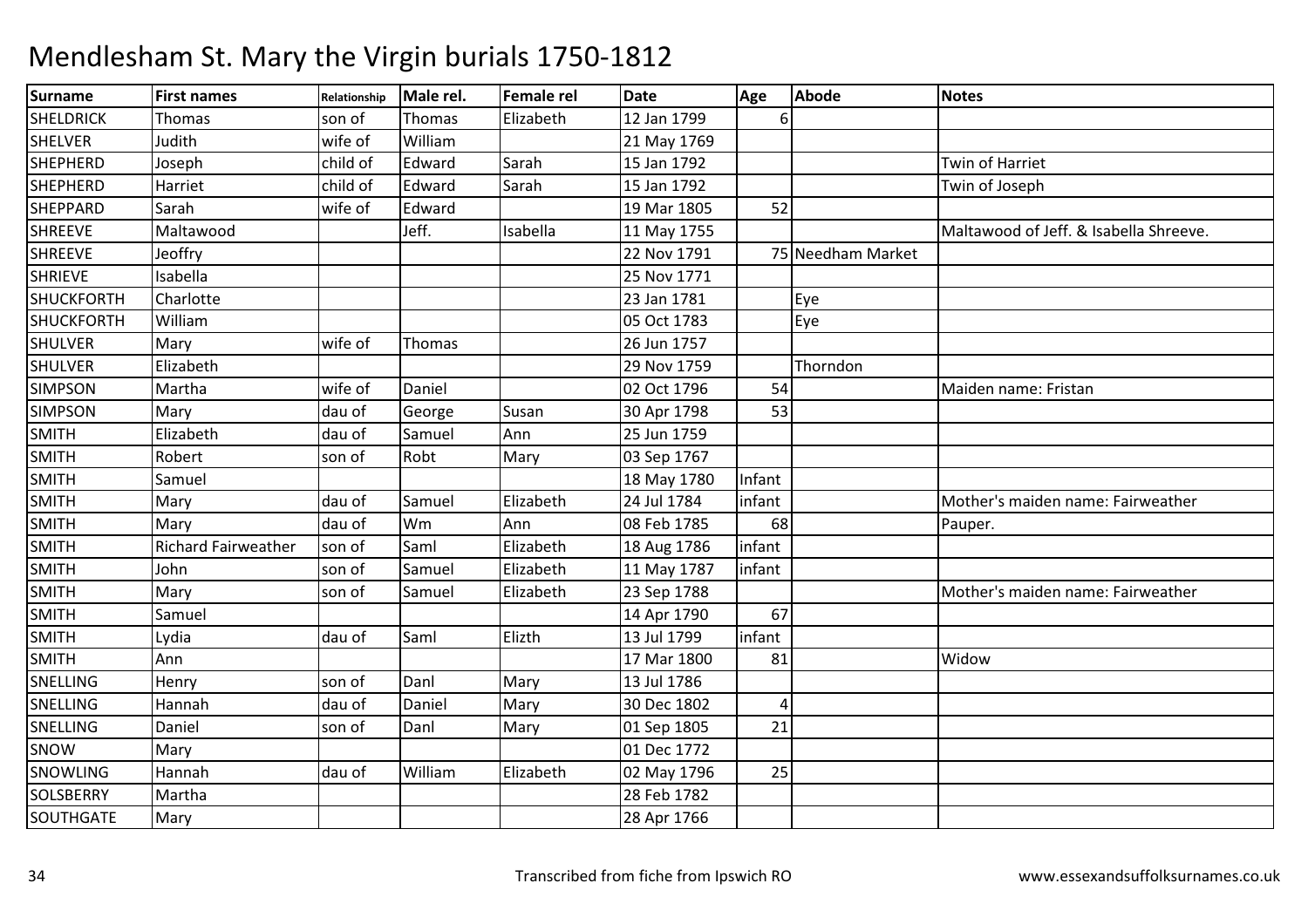| <b>Surname</b>   | <b>First names</b> | Relationship | Male rel. | Female rel | <b>Date</b> | Age    | Abode    | <b>Notes</b>                   |
|------------------|--------------------|--------------|-----------|------------|-------------|--------|----------|--------------------------------|
| <b>STAMMERS</b>  | Martha             | dau of       | Joseph    | Elizabeth  | 19 Jun 1802 |        |          |                                |
| <b>STAMMERS</b>  | John               | son of       | Joseph    | Elizth     | 23 Aug 1803 | infant |          |                                |
| <b>STAMMERS</b>  | Mary               | dau of       | Joseph    | Elizth     | 30 Aug 1812 | infant |          |                                |
| <b>STAMMERS</b>  | Elizabeth          | wife of      | Joseph    |            | 06 Sep 1812 | 39     |          |                                |
| <b>STANNARD</b>  | Susan              |              |           |            | 19 Dec 1760 |        |          | <b>Widow Stannard</b>          |
| <b>STEBBING</b>  | Ursula             | wife of      | William   |            | 01 Jan 1757 |        |          |                                |
| <b>STEBBING</b>  | William            |              |           |            | 23 Jan 1758 |        |          |                                |
| <b>STEBBINGS</b> | William            |              |           |            | * Apr 1775  |        | $C^*$    |                                |
| <b>STEBBINGS</b> | Ann                | wife of      | Wm        |            | 13 Jun 1784 | 72     |          | Maiden name: Chittock. Pauper. |
| <b>STEBBINGS</b> | William            |              |           |            | 25 May 1787 | 37     |          | Labourer                       |
| <b>STEGGAL</b>   | Thomas             |              |           |            | 24 Aug 1770 | Infant |          |                                |
| <b>STEGGAL</b>   | Benjamin           |              |           |            | 30 Dec 1798 | 90     |          | Married man                    |
| <b>STEGGALL</b>  | Valentine          | son of       | Benjam    | Eliz       | 28 Oct 1753 |        |          |                                |
| <b>STEGGALL</b>  | Valentine          |              |           |            | 07 Apr 1759 |        |          |                                |
| <b>STEGGALL</b>  | Benjamin           | son of       | Benjamin  | Susan      | 09 May 1763 |        |          |                                |
| <b>STEGGALL</b>  | Deborah            |              |           |            | 26 Sep 1767 | Infant |          |                                |
| <b>STEGGALL</b>  | John               |              |           |            | 24 Apr 1776 |        |          |                                |
| <b>STEGGALL</b>  | Elizabeth          |              |           |            | 05 Aug 1779 |        |          |                                |
| <b>STEGGALL</b>  | Mary               |              |           |            | 30 Mar 1782 |        |          |                                |
| <b>STEGGALL</b>  | Elizabeth          | wife of      | Benjamin  |            | 13 Jun 1784 |        |          | Maiden name: Tharlow.          |
| <b>STEGGALL</b>  | Abigail            | wife of      | Thomas    |            | 09 Nov 1786 | 42     |          | Maiden name: Bacon             |
| <b>STEGGALL</b>  | Thos               |              |           |            | 25 Oct 1801 | 56     |          | Widower                        |
| <b>STEGGALL</b>  | Alice              |              |           |            | 01 Apr 1804 | 67     |          | Widow                          |
| <b>STEGGALL</b>  | Saml               |              |           |            | 09 Aug 1809 | 76     |          | Married man                    |
| <b>STEGGALL</b>  | Mary               | wife of      | Danl      |            | 24 Aug 1809 | 25     |          | Aged about 25                  |
| <b>STEGGALL</b>  | Hannah             | wife of      | John      |            | 21 Oct 1810 | 31     |          |                                |
| <b>STEGGALL</b>  | Elizth             | dau of       |           | Elizth     | 22 Oct 1810 |        |          | Illegitimate                   |
| <b>STEGGALL</b>  | Marian             | dau of       | John      | Hannah     | 17 Feb 1811 | 8      |          |                                |
| <b>STORK</b>     | Thomas             |              |           |            | 10 Apr 1770 |        |          |                                |
| <b>STORK</b>     | Elizabeth          |              |           |            | 13 Feb 1777 |        |          |                                |
| <b>STRANGE</b>   | Robert             |              |           |            | 21 Oct 1765 |        |          | Widower                        |
| <b>SUGGETT</b>   | William            |              |           |            | 28 Mar 1751 |        | Hadleigh |                                |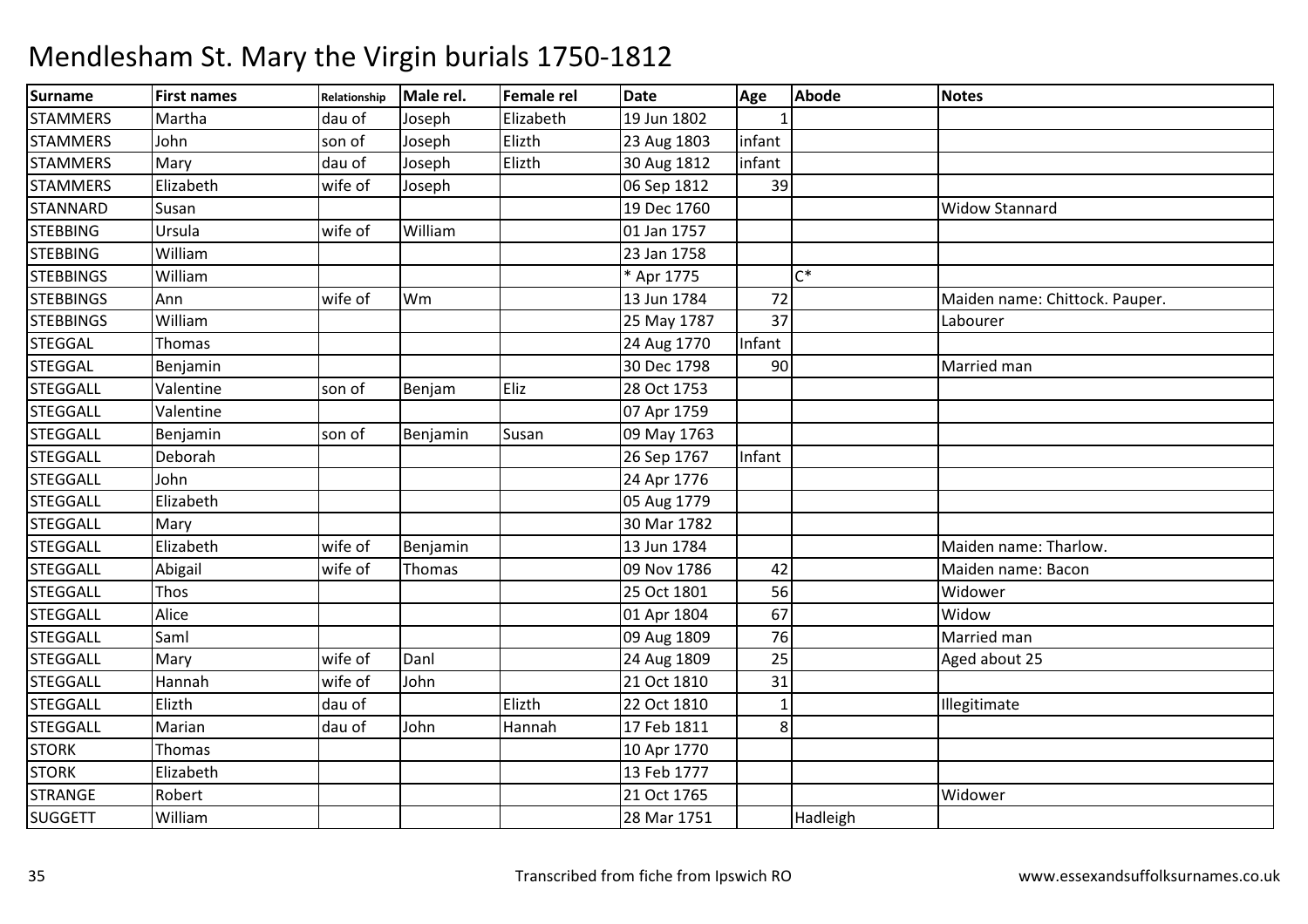### Surnamee First names Relationship Male rel. Female rel Date Age Abode Notes TAILORR Robert son of John Elizabeth 05 Feb 1758 TAILORR Sarah dau of John Sarah 10 Oct 1762 TAYLORR John 22 Aug 1783 |infant TAYLORR George Research Contains the Sep 1783 infant TAYLORR Ann dau of George Elizabeth 105 May 1789 TAYLORR Philip 134 TAYLOR Elizabeth wife of John 20 Jul 1798 <sup>76</sup> Maiden name: Youngman TAYLORR John 13 Nov 1801 76 Widower THARLOWW Sarah 11 Dec 1777<br>W Sarah 11 Dec 1777 **THARLOW**  Francis 06 Sep 1779 **THARLOW**  Jane 10 Mar 1780 **THAWYER** William<br>Margaret 09 Jan 1771 THAYERS?? Margaret 1990 | 24 Mar 1778 09 Feb 1782 THINGGeorge 1782 THINGG Robert Son of Geo Clements 01 Nov 1789 THINGG Jane Widow of George 25 Apr 1793 75 THINGG Jane dau of George Clim Clim 12 Apr 1795 21 Mother's maiden name: Codd<br>04 Feb 1798 49 Maiden name: Codd THINGG Clemence Wife of George 1994 Feb 1798 49 Maiden name: Codd THINGGeorge 14 Mar 1808 56 Married man THRIPP Sarah dau of Danl Susan 22 Jan 1804 infant **THURLOE**  Elizabeth 03 Jan 1773 **THURLOE**  Johnn 09 Dec 1773 **THURLOW**  Susanna dau of Franc. Jane 03 May 1755 THURLOWW Mary wife of John 15 Jul 1757<br>With the Service of Dohn 120 Mars 176 **THURLOW**  John 12 Nov 1762 **THURLOW** W Thomas 103 Feb 1763<br>W Super William 103 Feb 1763 **THURLOW** W Susan 1997 | Wife of William 1998 | Brockford | Brockford<br>With Current Library | 10 | 10 | 1765 | Durchford **THURLOW**  Susan 19 Jul 1765 Brockford **THURLOW**  William 11 Sep 1768 **THURLOW** W Mary 13 Sep 1768<br>W Sethering 2008 - 19 November 19 November 19 November 19 November 19 November 19 November 19 November 1766 **THURLOW** W Catherine 18 Nov 1768<br>
Museum Anne 1990 - Anne 1769<br>
22 Januari - Anne 1760 **THURLOW** Anna 22 Jan 1769 Single woman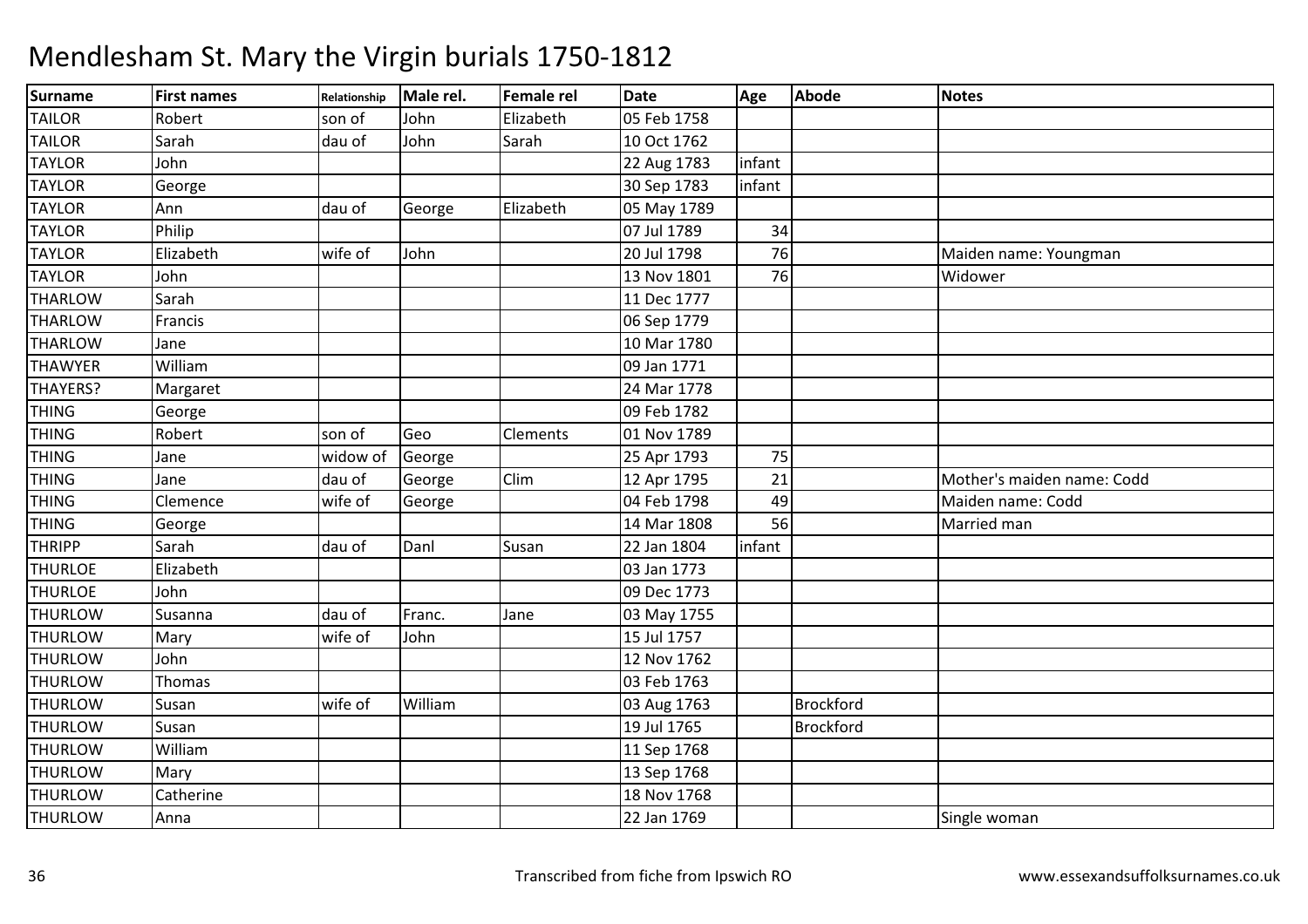| <b>Surname</b>  | <b>First names</b>    | Relationship | Male rel. | <b>Female rel</b> | <b>Date</b> | Age            | Abode             | <b>Notes</b>                               |
|-----------------|-----------------------|--------------|-----------|-------------------|-------------|----------------|-------------------|--------------------------------------------|
| <b>THURLOW</b>  | John                  |              |           |                   | 20 Sep 1771 |                |                   |                                            |
| <b>THURLOW</b>  | John                  |              |           |                   | 16 Apr 1775 |                | Rishaugles        |                                            |
| <b>THURLOW</b>  | $[{\sf J} {\sf I}]^*$ |              |           |                   | 06 Jul 1777 |                |                   |                                            |
| <b>THURLOW</b>  | Hannah                |              |           |                   | 17 Jul 1777 |                |                   |                                            |
| <b>THURLOW</b>  | George                |              |           |                   | 16 Nov 1778 | Infant         | Brockford         |                                            |
| <b>THURLOW</b>  | Susan                 |              |           |                   | 27 Oct 1779 |                |                   |                                            |
| <b>THURLOW</b>  | John                  |              |           |                   | 25 Apr 1781 |                |                   |                                            |
| <b>THURLOW</b>  | Mary Ann              |              |           |                   | 23 May 1781 |                |                   |                                            |
| <b>THURLOW</b>  | Sarah                 | dau of       | John      | Elizabeth         | 12 Jan 1785 | 4 <sub>m</sub> |                   | Mother's maiden name: Mansfield            |
| <b>THURLOW</b>  | Christian             | relict of    | William   |                   | 04 Apr 1786 | 84             |                   | Maiden name: Balls. Pauper.                |
| <b>THURLOW</b>  | William               | son of       | William   | Hannah            | 19 Aug 1788 |                | 17 Wetheringsett  | Mother's maiden name: Chambers             |
| <b>THURLOW</b>  | William               |              |           |                   | 02 Mar 1794 |                | 62 Great Thornham | Widower                                    |
| <b>THURLOW</b>  | John                  | son of       | Henry     | Violetta          | 06 Feb 1798 | 10             |                   |                                            |
| <b>THURLOW</b>  | Mary                  |              |           |                   | 22 Apr 1810 | 70             |                   | Widow                                      |
| <b>THURMAN</b>  | Robert                |              |           |                   | 22 Mar 1775 | Infant         |                   |                                            |
| <b>THURMAN</b>  | John                  | son of       | Richard   | Sarah             | 03 Feb 1794 | infant         |                   |                                            |
| <b>THURMAN</b>  | James                 | son of       | Richard   | Sarah             | 03 Sep 1797 | infant         |                   |                                            |
| <b>THURMAN</b>  | Ann                   | dau of       |           | Martha            | 24 Aug 1798 | $\overline{2}$ |                   | Illegitimate                               |
| <b>THURMAN</b>  | Mary                  | dau of       | Richard   | Sarah             | 10 Apr 1800 | 11             |                   |                                            |
| <b>THURMAN</b>  | Martha                | dau of       | William   | Mary              | 04 May 1800 | 29             |                   |                                            |
| <b>THURMAN</b>  | James                 | son of       | Richd     | Sarah             | 08 Aug 1802 | 1y6m           |                   |                                            |
| <b>THURMAN</b>  | Anne                  | dau of       | Wm        | Mary              | 28 Jan 1807 | 40             |                   |                                            |
| <b>THURMAN</b>  | Sophia                | dau of       | Richd     | Sarah             | 04 Aug 1808 | 13             |                   |                                            |
| <b>THURMAN</b>  | Willm                 | son of       | Richd     | Sarah             | 24 Nov 1809 | 19             |                   |                                            |
| <b>THURMAN</b>  | Ann                   | dau of       | Edwd      | Mary              | 20 Oct 1811 | 4              |                   |                                            |
| <b>THURMAN</b>  | Richd                 |              |           |                   | 25 Nov 1812 | 52             |                   | Married man                                |
| <b>THURMOND</b> | William               |              |           |                   | 01 Oct 1781 |                |                   |                                            |
| <b>THURSTON</b> | Susan                 |              |           |                   | 31 Aug 1774 |                |                   |                                            |
| <b>THURSTON</b> | Nathaniel             |              |           |                   | 04 Apr 1794 | 83             |                   |                                            |
| <b>THURSTON</b> | Nathaniel             | son of       | Nathaniel | Susan             | 22 Jun 1794 | 60             |                   | Married man. Mother's maiden name: Thurlow |
| <b>THURSTON</b> | Care?                 | dau of       | James     | Mary              | 17 Jul 1801 | infant         |                   |                                            |
| <b>THURSTON</b> | James                 |              |           |                   | 13 Apr 1804 | 61             |                   | Married man                                |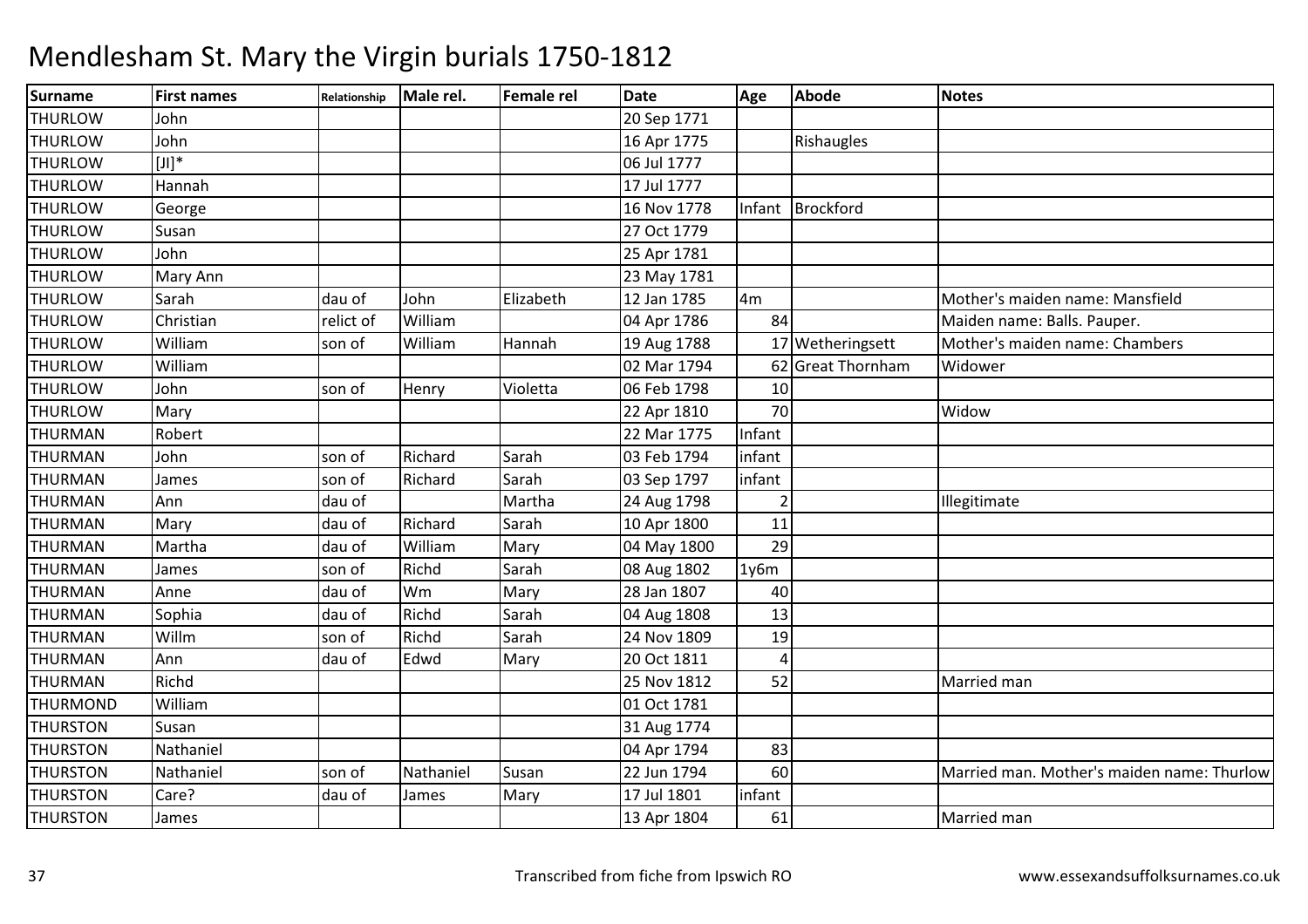### Surnamee First names Relationship Male rel. Female rel Date Age Abode Notes THURSTONRobt Robt 21 Apr 1805 69 Bachelor THURSTONN Rachel Widow of Nathl 101 Feb 1806 68 TIDIMANPatience 1992 dau of Martin Sarah 10 Mar 1795 Mother's maiden name: Pollard<br>Sarah 12 Martin Margaret 12 May 1798 infant TIGHT Sarahdau of Richard Margaret 12 May 1798 linfant<br>dau of Richard Margaret 16 May 1798 linfant TIGHT AnnMargaret 16 May 1798<br>Eliz 09 Jul 1753 TILLET Susan dau of Thos Eliz 09 Jul 1753 TILLET Elizabethh wife of Thomas 23 Jul 1768 TILLETT Roger 29 Oct 1776 28 Dec 1783 TILLETTT Thomas 28 Dec 1783 28 Dec 1783 **Pauper**<br>15 Apr 1810 1990 1991 1991 1991 1992 TILLETT Sarah 15 Apr 1810 <sup>49</sup> Spinster TILLIT Elizabeth wife of Roger 10 Jul 1763 TROTMANN Samuel son of Elizabeth 25 May 1790 Illegitimate TUNMERR Thomas 1778 TUNMERR Thomas 1781 TUNMERR Frances wife of Robert 23 Dec 1807 57 TURNERR Mary 22 Feb 1772 TURNERR Mary 23 Sep 1773 Infant Thwaite TURNER William 05 Apr 1775 Infant Thwaite TURNER Williamm 16 Dec 1777 Thwaite Senex<br>
16 Dec 1777 Thwaite Senex TURNERR George Son of Robert Mary 12 Jan 1785 6m 6m Mother's maiden name: Bird<br>13 Thwaite TURNERR Catharine dau of Robert Mary 06 Aug 1793 13 Thwaite TURNERR Catherine Emma dau of Robert Mary 20 Apr 1797 9m 9m Thwaite TURNERR Robert 17 May 1800 62 Married man TURNERR Mary widow of Robt 16 Aug 1806 51 Thwaite TURREL John son of John Rachel 05 Jun 1756 TYDEMANN Mary dau of Martin Sarah 17 Apr 1792 TYDEMANN Patience dau of Martin Sarah 11 Oct 1796 infant **TYTE**  Annn 18 Jul 1810 4 $\overline{1}$ **TYTE** Margaret Idau of Richd Margaret 25 Aug 1811<br>01 Nov 1773 VENTT Mary Mary 2011 Nov 1773 27 Jan 1772 VINCENT Ann 27 Jan 1772 **WACE** E Audry 130 Jan 1760 0 | Widow | Widow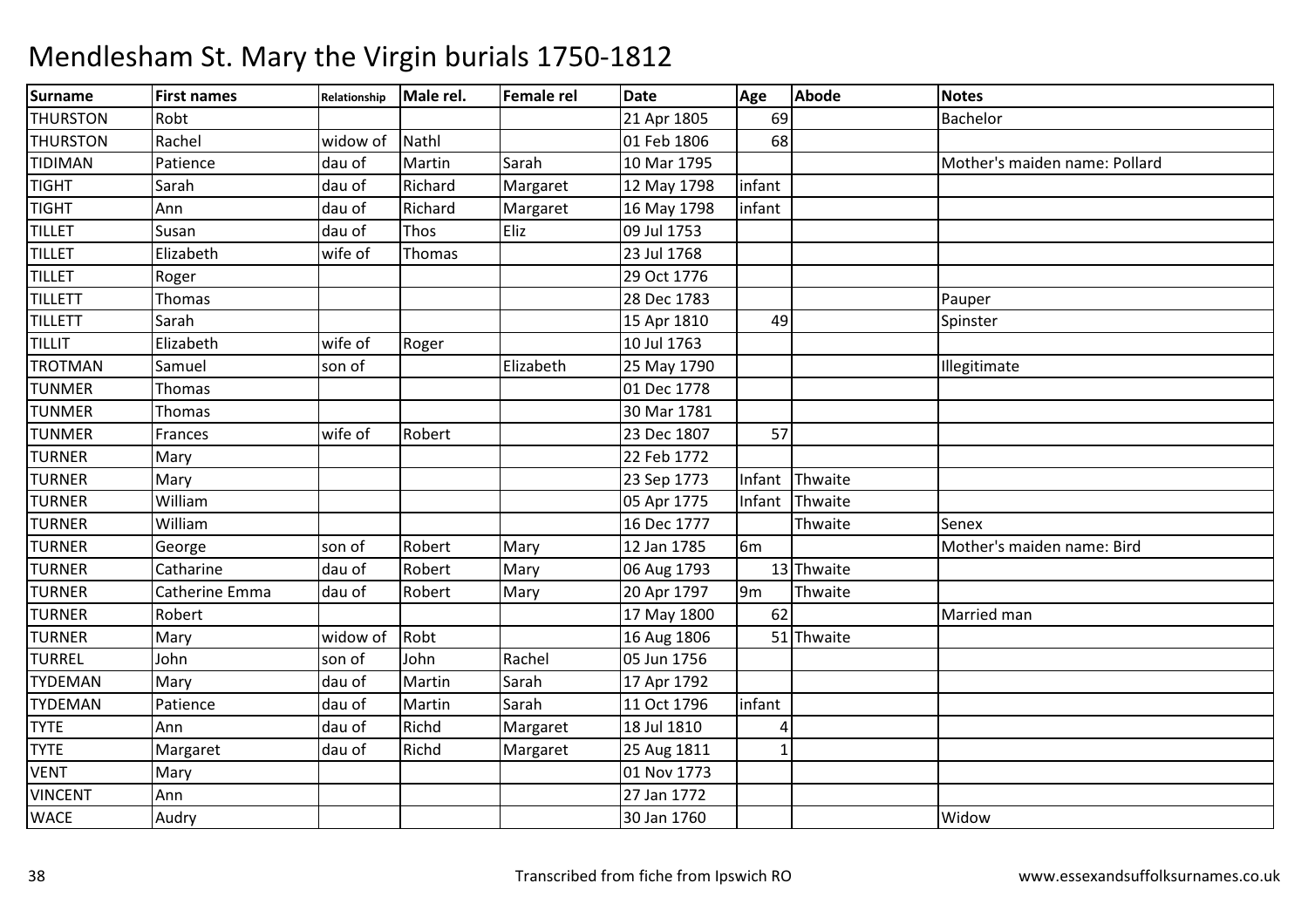| <b>Surname</b>      | <b>First names</b> | Relationship | Male rel. | Female rel | <b>Date</b> | Age    | Abode    | <b>Notes</b>                  |
|---------------------|--------------------|--------------|-----------|------------|-------------|--------|----------|-------------------------------|
| <b>WADE</b>         | Robert             |              |           |            | 02 Jul 1770 | Infant |          |                               |
| <b>WADE</b>         | Robert             |              |           |            | 01 Mar 1776 |        |          |                               |
| <b>WADE</b>         | Jam*               | son of       | Bernard   | Elizabeth  | 15 Jun 1788 | infant |          | Mother's maiden name: Nebling |
| <b>WADE</b>         | Elizabeth          | wife of      | Barn      |            | 03 Jun 1789 | 47     |          | Maiden name: Stebbing         |
| <b>WADE</b>         | Robert             | son of       | Barnaby   | Alice      | 31 Oct 1796 | infant |          |                               |
| <b>WADE</b>         | Thamer             | wife of      | Robert    |            | 24 Apr 1800 | 40     |          |                               |
| <b>WADE</b>         | <b>Barnabas</b>    |              |           |            | 11 Aug 1803 | 47     |          | Married man                   |
| <b>WAKE</b>         | Una                | dau of       | Henry     | Easter     | 03 Aug 1755 |        |          |                               |
| <b>WARRAN</b>       | Robert             | son of       | William   | Elizabeth  | 01 Jun 1788 | infant |          | Mother's maiden name: Farrer  |
| <b>WASY</b>         | Edward             |              |           |            | 03 Oct 1760 |        |          | Junr                          |
| <b>WATCHAM</b>      | Robert             |              |           |            | 22 Jun 1750 |        |          |                               |
| <b>WATCHAM</b>      | Thomasin           |              |           |            | 28 Dec 1756 |        |          | Widow                         |
| <b>WATCHAM</b>      | John               | son of       | Thomas    | Margaret   | 16 Jun 1765 |        |          |                               |
| <b>WATCHAM</b>      | William            |              |           |            | 09 Apr 1772 |        |          |                               |
| <b>WATCHAM</b>      | Anne               | wife of      | Willm     |            | 18 Jul 1790 | 62     |          | Maiden name: Roper            |
| <b>WATCHAM</b>      | Thomas             |              |           |            | 31 May 1792 | 75     |          |                               |
| <b>WATCHAM</b>      | Margaret           | widow of     | Thos      |            | 20 Apr 1794 | 77     |          |                               |
| <b>WATCHAM</b>      | Susan              | dau of       | William   | Thamersine | 26 Oct 1794 | 62     |          | Mother's maiden name: Sutton  |
| <b>WATCHAM</b>      | Mary               | dau of       | Sutton    | Susan      | 28 Apr 1795 |        |          |                               |
| <b>WATCHAM</b>      | Robert             | son of       | Sutton    | Susan      | 21 Feb 1796 | infant |          |                               |
| <b>WATCHAM</b>      | Thomas             | son of       | Thomas    | Margarett  | 15 Nov 1798 | 47     |          |                               |
| <b>WATCHAM</b>      | Susan              | wife of      | Sutton    |            | 01 Sep 1802 | 36     |          |                               |
| <b>WATCHAM</b>      | Willm              |              |           |            | 02 Nov 1804 | 70     |          | Widower, about 70.            |
| <b>WATCHAM</b>      | Stephen            |              |           |            | 02 May 1806 | 75     |          | Married man                   |
| <b>WEEKS</b>        | Susan              | dau of       | Stafford  | Mary       | 10 Jan 1797 |        |          |                               |
| <b>WELL</b>         | Susannah           |              |           |            | 18 Nov 1774 |        | Haughly  |                               |
| <b>WELLS</b>        | Charity            |              |           |            | 30 May 1752 |        |          |                               |
| <b>WELLS</b>        | William            |              |           |            | 27 Jan 1764 |        | Haughley |                               |
| WELLUM              | Robt               |              |           |            | 16 Nov 1751 |        |          |                               |
| WESSEY              | Mary               | wife of      | Edward    |            | 18 Jun 1769 |        |          |                               |
| WHISTLECRAFT        | Thomas             |              |           |            | 25 Sep 1757 |        |          |                               |
| <b>WHISTLECRAFT</b> | Mary               | dau of       | John      | Rose       | 14 Apr 1795 | infant |          |                               |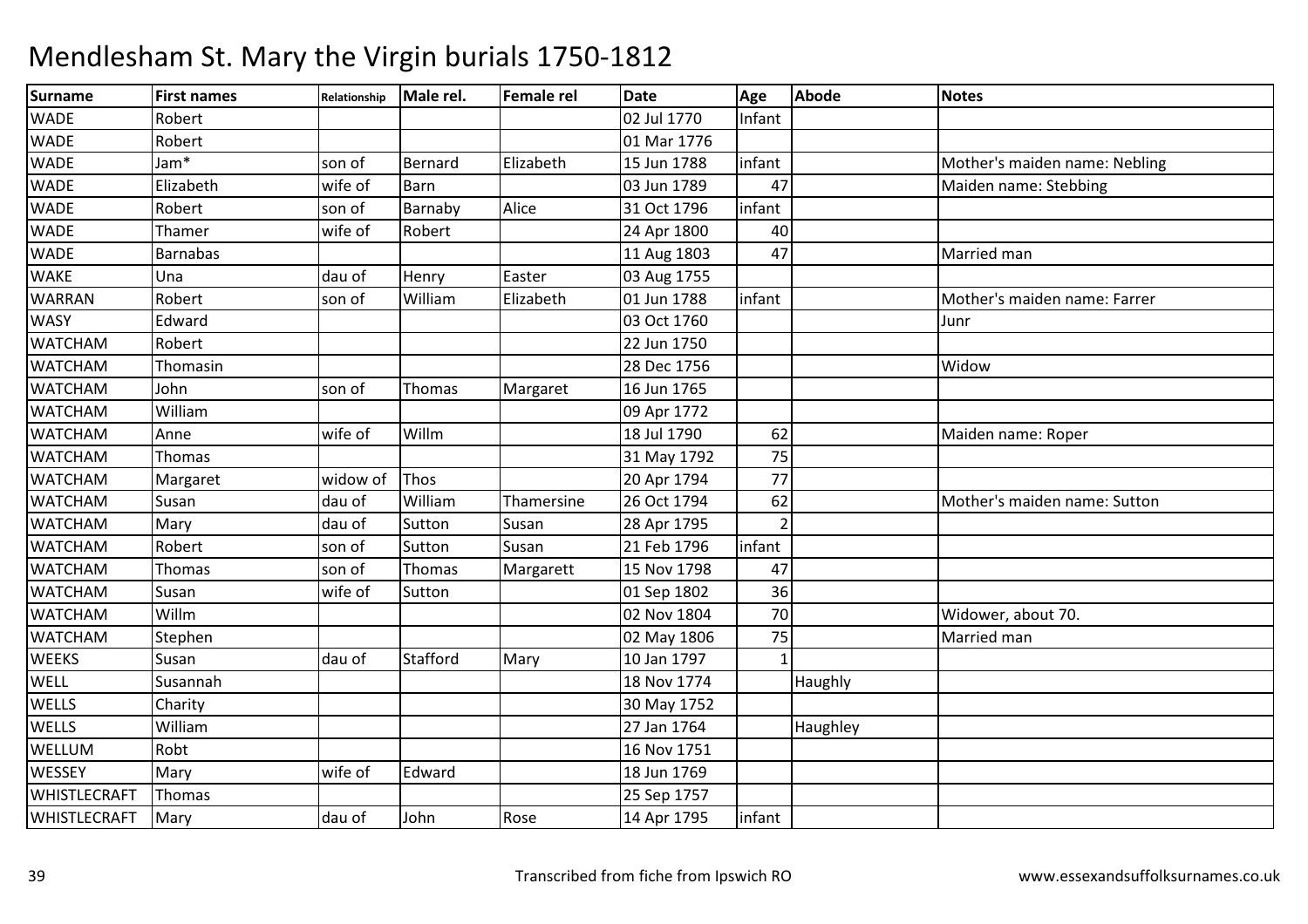| <b>Surname</b>     | <b>First names</b>  | Relationship | Male rel. | <b>Female rel</b> | <b>Date</b> | Age            | <b>Abode</b>     | <b>Notes</b>                   |
|--------------------|---------------------|--------------|-----------|-------------------|-------------|----------------|------------------|--------------------------------|
| WHISTLECRAFT       | John                | son of       | John      | Rose              | 02 Aug 1798 |                |                  |                                |
| <b>WHITE</b>       | Sarah               | wife of      | Ezekiel   |                   | 15 Feb 1755 |                |                  |                                |
| <b>WHITE</b>       | Mary                | wife of      | Jeremiah  |                   | 07 Mar 1759 |                |                  |                                |
| <b>WHITE</b>       | John                |              |           |                   | 22 Feb 1760 |                |                  |                                |
| <b>WHITE</b>       | Alice               |              |           |                   | 17 Oct 1768 | Infant         |                  |                                |
| <b>WHITE</b>       | Edmund              |              |           |                   | 05 Feb 1769 |                | Stanton          | Gent.                          |
| <b>WHITE</b>       | Ezekiel             |              |           |                   | 07 Jun 1772 |                |                  |                                |
| <b>WHITE</b>       | Ezekiel             |              |           |                   | 06 Oct 1776 |                |                  |                                |
| <b>WHITE</b>       | Elizabeth           |              |           |                   | 20 Mar 1784 |                | Stanton          |                                |
| <b>WHITE</b>       | Thomas              | son of       | Jeremiah  | Elizabeth         | 08 Feb 1786 | 4 <sub>m</sub> |                  | Mother's maiden name: Mayhew   |
| <b>WHITE</b>       | Sarah               | dau of       | John      | Elizabeth         | 09 May 1798 | infant         |                  |                                |
| <b>WHITE</b>       | Elizabeth           | widow of     | Ezekiel   |                   | 29 May 1799 | 66             |                  |                                |
| <b>WHITE</b>       | Jeremiah            |              |           |                   | 25 Jan 1801 | 81             |                  | Widower                        |
| <b>WHITE</b>       | Elizth              | wife of      | Jerh.     |                   | 13 Jul 1801 | 48             |                  |                                |
| <b>WHITE</b>       | Jeremiah            | son of       | Jer       | Anne              | 28 Jul 1804 |                | 7 Wetheringsett  |                                |
| <b>WILDHAM</b>     | John                |              |           |                   | 04 May 1766 |                |                  |                                |
| <b>WILDING</b>     | James               | son of       | James     | Catherine         | 27 Oct 1764 |                |                  |                                |
| <b>WILDING</b>     | James               |              |           |                   | 02 Jul 1772 |                |                  |                                |
| <b>WILLIAMS</b>    | James               | son of       |           | Mary              | 11 Jul 1786 | 26             |                  | Illegitimate. Single man       |
| <b>WILLIS</b>      | Wm                  | son of       | George    | Sarah             | 19 Aug 1809 | infant         |                  |                                |
| <b>WISTLECRAFT</b> | Elizabeth           | relict of    | Thomas    |                   | 24 Jul 1784 |                |                  | Pauper                         |
| <b>WIX</b>         | Robt                | son of       | Stafford  | Mary              | 18 Jul 1786 |                |                  |                                |
| <b>WOOD</b>        | Catherine           |              |           |                   | 20 Mar 1760 |                |                  |                                |
| <b>WOOD</b>        | <b>Barker Finis</b> |              |           |                   | 08 Aug 1804 |                | 71 London        | Clerk                          |
| <b>WOODS</b>       | George              |              |           |                   | 04 Apr 1751 |                |                  |                                |
| <b>WOODS</b>       | Elizab              |              |           |                   | 18 Jan 1755 | Infant         |                  |                                |
| <b>WOODS</b>       | Elizabeth           |              |           |                   | 15 Jun 1773 |                |                  |                                |
| <b>WOODS</b>       | William             | son of       | Robert    | Mary              | 07 Jun 1790 | 16             |                  |                                |
| <b>WOODS</b>       | Margaret            | wife of      | Barker    |                   | 24 Dec 1800 |                | 71 Diss, Norfolk | Wife of the Revd. Barker Woods |
| <b>WOODS</b>       | Frances             | dau of       | Jereh.    | Mary              | 04 Jan 1801 |                |                  |                                |
| <b>WOODS</b>       | Frances             | wife of      | Willm     |                   | 12 Jun 1803 | 64             |                  |                                |
| <b>WORLEDGE</b>    | Mary                |              |           |                   | 11 Dec 1773 |                | E. Stonham       |                                |